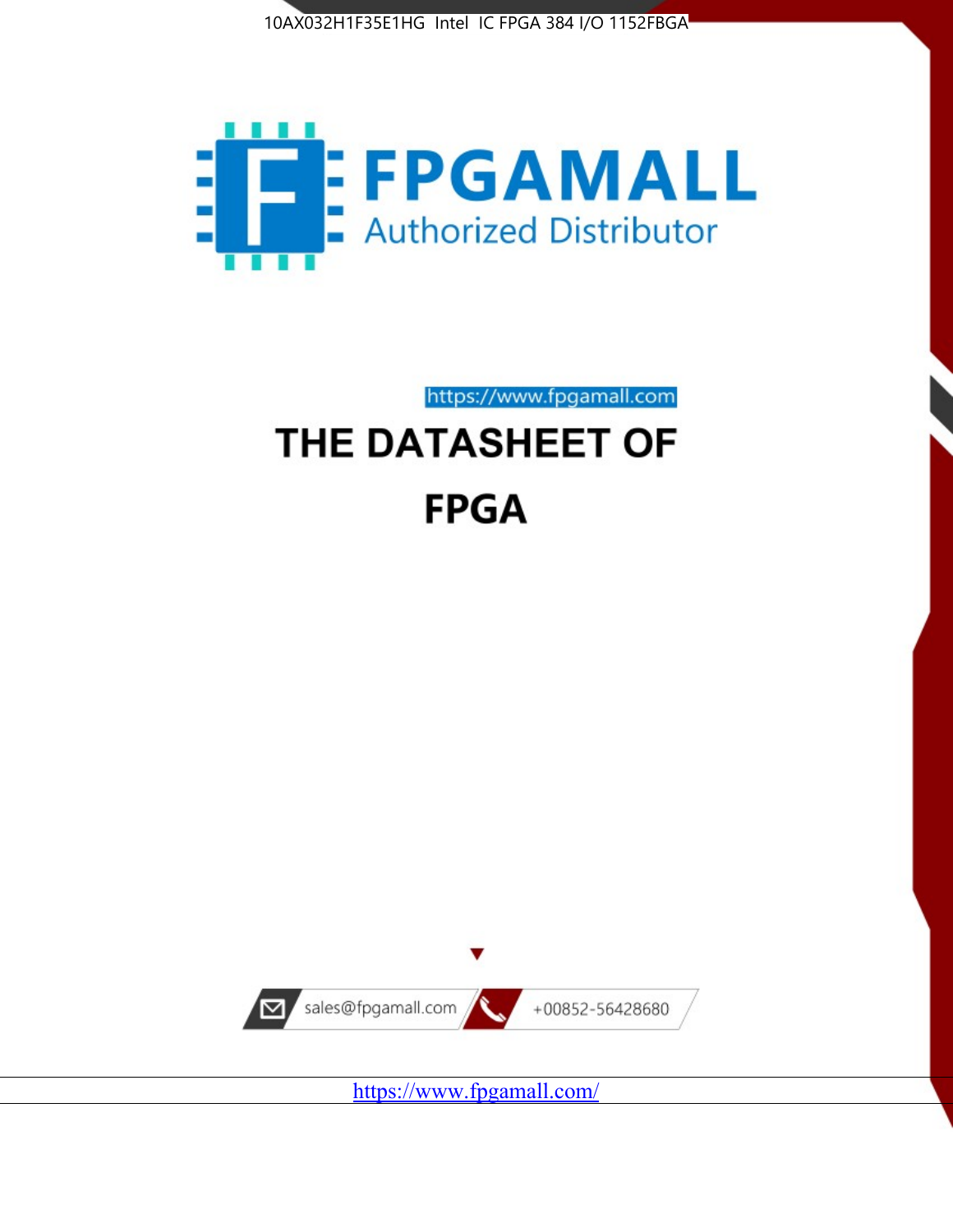10AX032H1F35E1HG Intel IC FPGA 384 I/O 1152FBGA



# **Intel® Arria® 10 Device Overview**



**A10-OVERVIEW | 2018.12.06** Latest document on the web: **[PDF](https://www.intel.com/content/dam/www/programmable/us/en/pdfs/literature/hb/arria-10/a10_overview.pdf)** | **[HTML](https://www.intel.com/content/www/us/en/programmable/documentation/sam1403480274650.html)**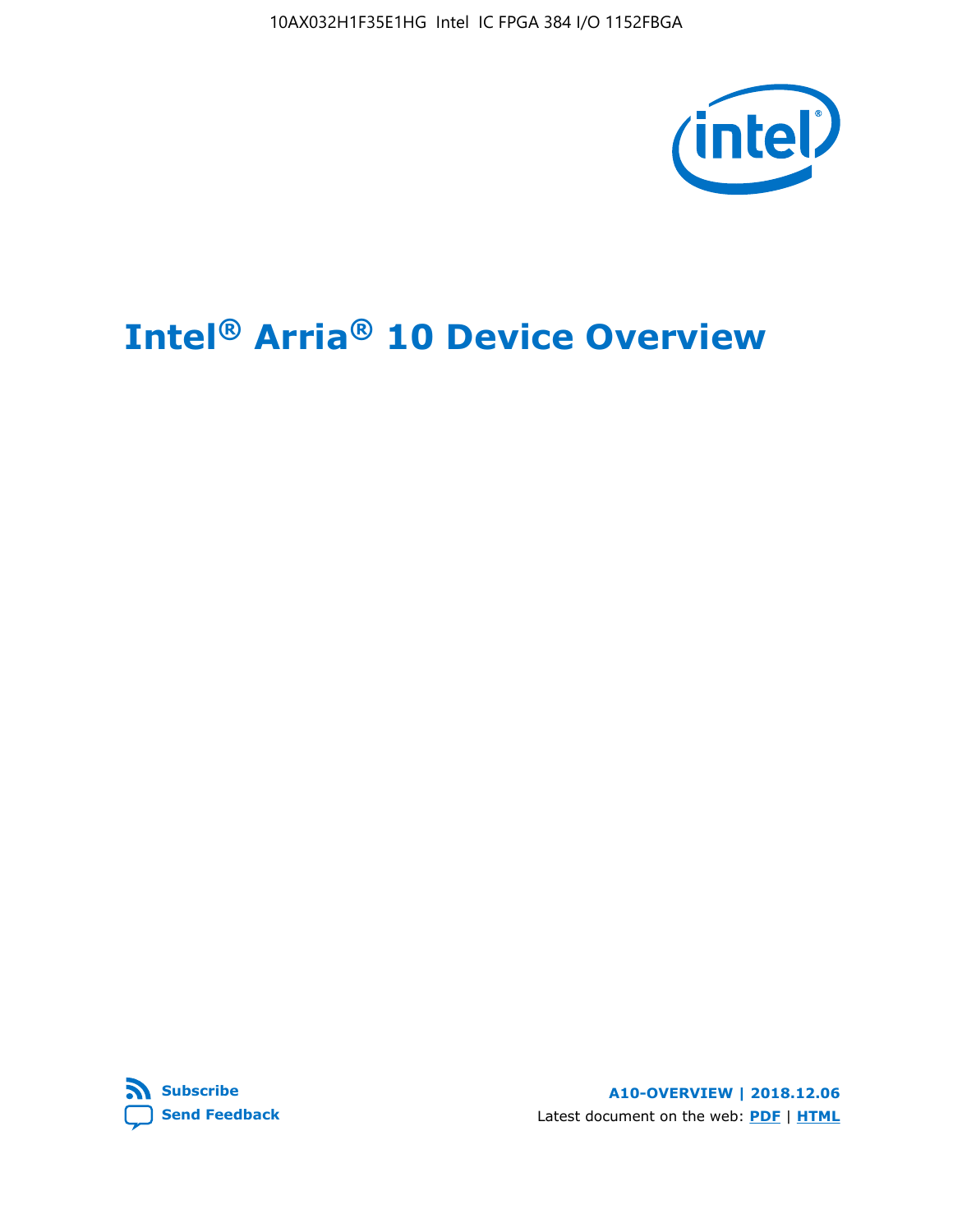

**Contents** 

# **Contents**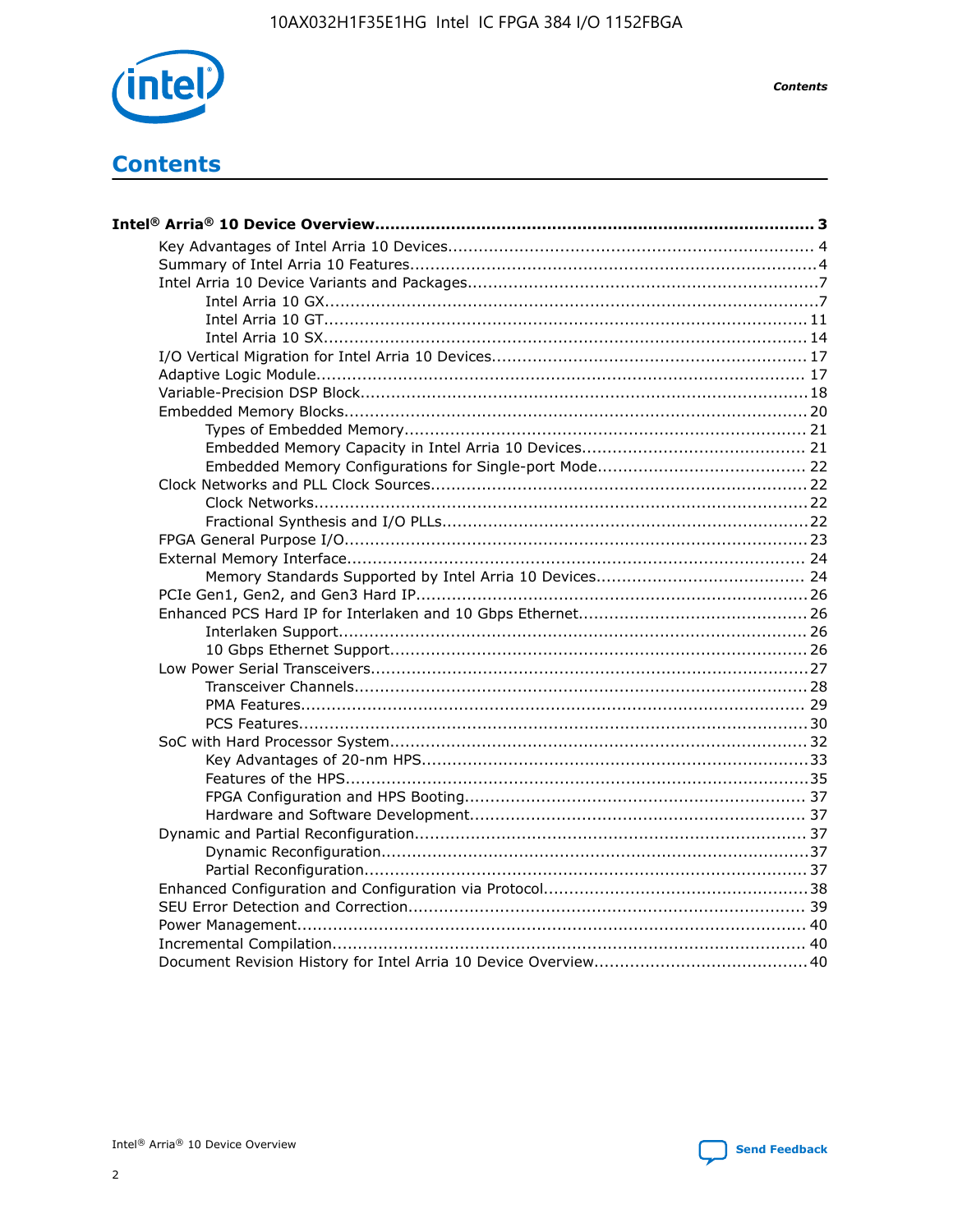**A10-OVERVIEW | 2018.12.06**

**[Send Feedback](mailto:FPGAtechdocfeedback@intel.com?subject=Feedback%20on%20Intel%20Arria%2010%20Device%20Overview%20(A10-OVERVIEW%202018.12.06)&body=We%20appreciate%20your%20feedback.%20In%20your%20comments,%20also%20specify%20the%20page%20number%20or%20paragraph.%20Thank%20you.)**



# **Intel® Arria® 10 Device Overview**

The Intel<sup>®</sup> Arria<sup>®</sup> 10 device family consists of high-performance and power-efficient 20 nm mid-range FPGAs and SoCs.

Intel Arria 10 device family delivers:

- Higher performance than the previous generation of mid-range and high-end FPGAs.
- Power efficiency attained through a comprehensive set of power-saving technologies.

The Intel Arria 10 devices are ideal for high performance, power-sensitive, midrange applications in diverse markets.

| <b>Market</b>         | <b>Applications</b>                                                                                               |
|-----------------------|-------------------------------------------------------------------------------------------------------------------|
| Wireless              | Channel and switch cards in remote radio heads<br>٠<br>Mobile backhaul<br>٠                                       |
| Wireline              | 40G/100G muxponders and transponders<br>٠<br>100G line cards<br>٠<br><b>Bridging</b><br>٠<br>Aggregation<br>٠     |
| <b>Broadcast</b>      | Studio switches<br>٠<br>Servers and transport<br>٠<br>Videoconferencing<br>٠<br>Professional audio and video<br>٠ |
| Computing and Storage | Flash cache<br>٠<br>Cloud computing servers<br>٠<br>Server acceleration<br>٠                                      |
| Medical               | Diagnostic scanners<br>٠<br>Diagnostic imaging<br>٠                                                               |
| Military              | Missile guidance and control<br>٠<br>Radar<br>٠<br>Electronic warfare<br>٠<br>Secure communications<br>٠          |

#### **Table 1. Sample Markets and Ideal Applications for Intel Arria 10 Devices**

#### **Related Information**

- [Intel Arria 10 Device Handbook: Known Issues](http://www.altera.com/support/kdb/solutions/rd07302013_646.html) Lists the planned updates to the *Intel Arria 10 Device Handbook* chapters.
- [Intel Arria 10 GX/GT Device Errata and Design Recommendations](https://www.intel.com/content/www/us/en/programmable/documentation/agz1493851706374.html#yqz1494433888646)
- [Intel Arria 10 SX Device Errata and Design Recommendations](https://www.intel.com/content/www/us/en/programmable/documentation/cru1462832385668.html#cru1462832558642)

Intel Corporation. All rights reserved. Intel, the Intel logo, Altera, Arria, Cyclone, Enpirion, MAX, Nios, Quartus and Stratix words and logos are trademarks of Intel Corporation or its subsidiaries in the U.S. and/or other countries. Intel warrants performance of its FPGA and semiconductor products to current specifications in accordance with Intel's standard warranty, but reserves the right to make changes to any products and services at any time without notice. Intel assumes no responsibility or liability arising out of the application or use of any information, product, or service described herein except as expressly agreed to in writing by Intel. Intel customers are advised to obtain the latest version of device specifications before relying on any published information and before placing orders for products or services. \*Other names and brands may be claimed as the property of others.

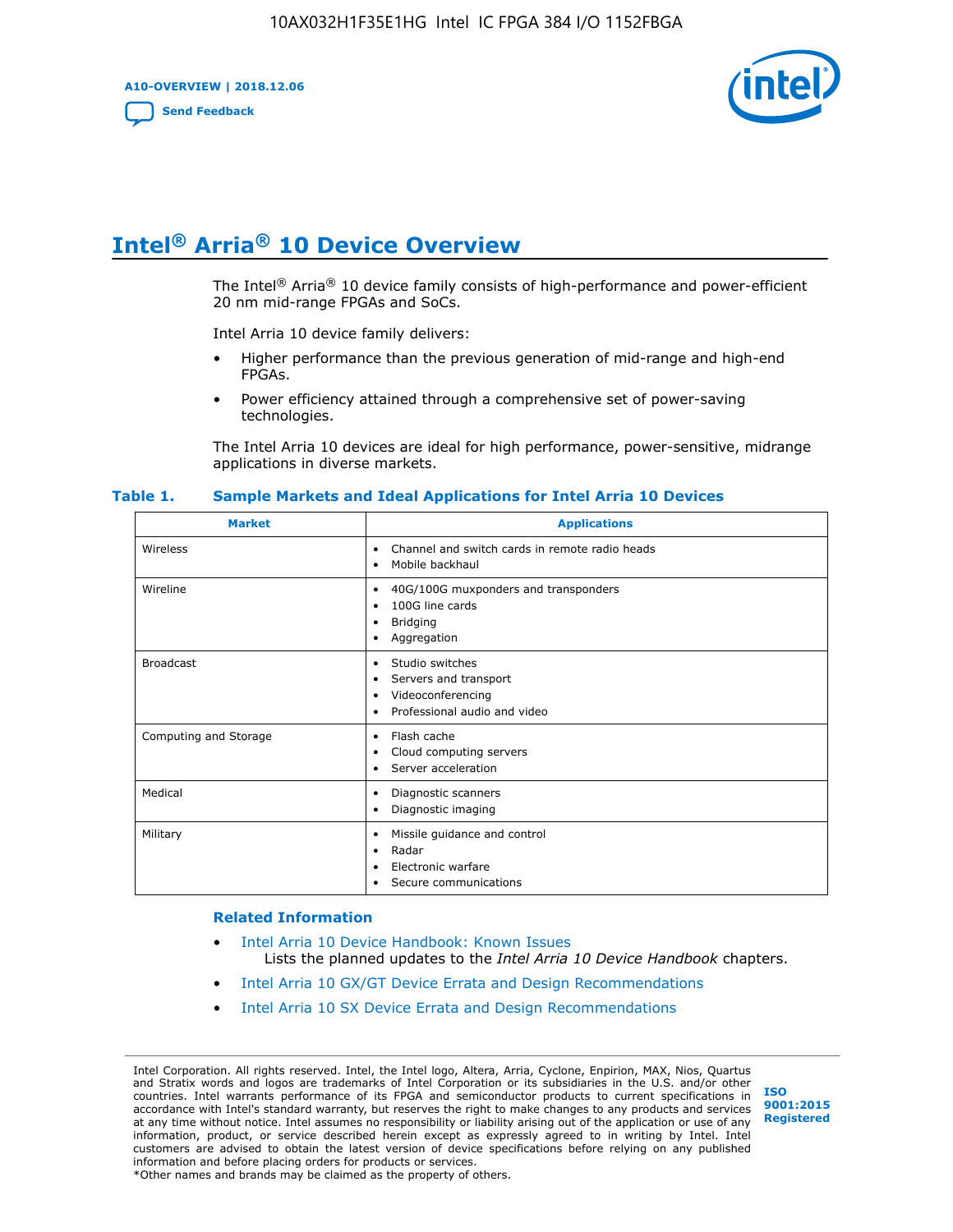

# **Key Advantages of Intel Arria 10 Devices**

# **Table 2. Key Advantages of the Intel Arria 10 Device Family**

| <b>Advantage</b>                                                                                          | <b>Supporting Feature</b>                                                                                                                                                                                                                                                                                                     |
|-----------------------------------------------------------------------------------------------------------|-------------------------------------------------------------------------------------------------------------------------------------------------------------------------------------------------------------------------------------------------------------------------------------------------------------------------------|
| Enhanced core architecture                                                                                | Built on TSMC's 20 nm process technology<br>٠<br>60% higher performance than the previous generation of mid-range FPGAs<br>٠<br>15% higher performance than the fastest previous-generation FPGA<br>٠                                                                                                                         |
| High-bandwidth integrated<br>transceivers                                                                 | Short-reach rates up to 25.8 Gigabits per second (Gbps)<br>٠<br>Backplane capability up to 12.5 Gbps<br>٠<br>Integrated 10GBASE-KR and 40GBASE-KR4 Forward Error Correction (FEC)<br>٠                                                                                                                                        |
| Improved logic integration and<br>hard IP blocks                                                          | 8-input adaptive logic module (ALM)<br>٠<br>Up to 65.6 megabits (Mb) of embedded memory<br>٠<br>Variable-precision digital signal processing (DSP) blocks<br>Fractional synthesis phase-locked loops (PLLs)<br>٠<br>Hard PCI Express Gen3 IP blocks<br>Hard memory controllers and PHY up to 2,400 Megabits per second (Mbps) |
| Second generation hard<br>processor system (HPS) with<br>integrated ARM* Cortex*-A9*<br>MPCore* processor | Tight integration of a dual-core ARM Cortex-A9 MPCore processor, hard IP, and an<br>٠<br>FPGA in a single Intel Arria 10 system-on-a-chip (SoC)<br>Supports over 128 Gbps peak bandwidth with integrated data coherency between<br>$\bullet$<br>the processor and the FPGA fabric                                             |
| Advanced power savings                                                                                    | Comprehensive set of advanced power saving features<br>٠<br>Power-optimized MultiTrack routing and core architecture<br>٠<br>Up to 40% lower power compared to previous generation of mid-range FPGAs<br>٠<br>Up to 60% lower power compared to previous generation of high-end FPGAs                                         |

# **Summary of Intel Arria 10 Features**

## **Table 3. Summary of Features for Intel Arria 10 Devices**

| <b>Feature</b>                  | <b>Description</b>                                                                                                                                                                                                                                                                                                                                                                                       |
|---------------------------------|----------------------------------------------------------------------------------------------------------------------------------------------------------------------------------------------------------------------------------------------------------------------------------------------------------------------------------------------------------------------------------------------------------|
| Technology                      | TSMC's 20-nm SoC process technology<br>٠<br>Allows operation at a lower $V_{\text{CC}}$ level of 0.82 V instead of the 0.9 V standard $V_{\text{CC}}$ core voltage                                                                                                                                                                                                                                       |
| Packaging                       | 1.0 mm ball-pitch Fineline BGA packaging<br>0.8 mm ball-pitch Ultra Fineline BGA packaging<br>Multiple devices with identical package footprints for seamless migration between different<br><b>FPGA</b> densities<br>Devices with compatible package footprints allow migration to next generation high-end<br>Stratix $\mathcal{R}$ 10 devices<br>RoHS, leaded $(1)$ , and lead-free (Pb-free) options |
| High-performance<br>FPGA fabric | Enhanced 8-input ALM with four registers<br>٠<br>Improved multi-track routing architecture to reduce congestion and improve compilation time<br>Hierarchical core clocking architecture<br>Fine-grained partial reconfiguration                                                                                                                                                                          |
| Internal memory<br>blocks       | M20K-20-Kb memory blocks with hard error correction code (ECC)<br>Memory logic array block (MLAB)-640-bit memory                                                                                                                                                                                                                                                                                         |
|                                 | continued                                                                                                                                                                                                                                                                                                                                                                                                |



<sup>(1)</sup> Contact Intel for availability.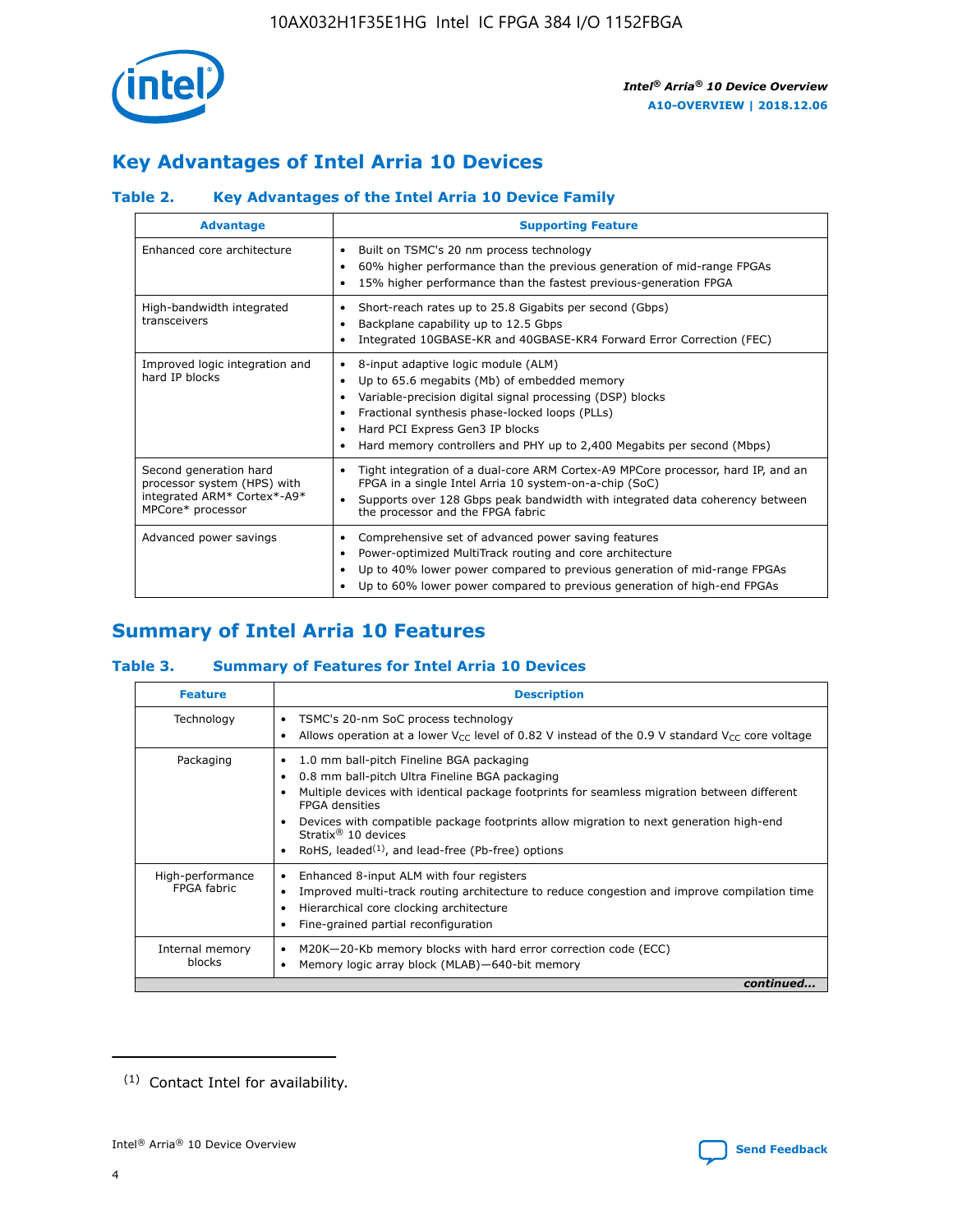r



| <b>Feature</b>                         |                                                                                                                                                                                                                                                                                                                          | <b>Description</b>                                                                                                                                                                                                                                                                                                                                                                                                                                                                                                                                                                                                                                                                                                                                                                                                                     |  |  |  |  |
|----------------------------------------|--------------------------------------------------------------------------------------------------------------------------------------------------------------------------------------------------------------------------------------------------------------------------------------------------------------------------|----------------------------------------------------------------------------------------------------------------------------------------------------------------------------------------------------------------------------------------------------------------------------------------------------------------------------------------------------------------------------------------------------------------------------------------------------------------------------------------------------------------------------------------------------------------------------------------------------------------------------------------------------------------------------------------------------------------------------------------------------------------------------------------------------------------------------------------|--|--|--|--|
| Embedded Hard IP<br>blocks             | Variable-precision DSP                                                                                                                                                                                                                                                                                                   | Native support for signal processing precision levels from $18 \times 19$ to<br>54 x 54<br>Native support for 27 x 27 multiplier mode<br>64-bit accumulator and cascade for systolic finite impulse responses<br>(FIRs)<br>Internal coefficient memory banks<br>$\bullet$<br>Preadder/subtractor for improved efficiency<br>Additional pipeline register to increase performance and reduce<br>power<br>Supports floating point arithmetic:<br>- Perform multiplication, addition, subtraction, multiply-add,<br>multiply-subtract, and complex multiplication.<br>- Supports multiplication with accumulation capability, cascade<br>summation, and cascade subtraction capability.<br>- Dynamic accumulator reset control.<br>- Support direct vector dot and complex multiplication chaining<br>multiply floating point DSP blocks. |  |  |  |  |
|                                        | Memory controller                                                                                                                                                                                                                                                                                                        | DDR4, DDR3, and DDR3L                                                                                                                                                                                                                                                                                                                                                                                                                                                                                                                                                                                                                                                                                                                                                                                                                  |  |  |  |  |
|                                        | PCI Express*                                                                                                                                                                                                                                                                                                             | PCI Express (PCIe*) Gen3 (x1, x2, x4, or x8), Gen2 (x1, x2, x4, or x8)<br>and Gen1 (x1, x2, x4, or x8) hard IP with complete protocol stack,<br>endpoint, and root port                                                                                                                                                                                                                                                                                                                                                                                                                                                                                                                                                                                                                                                                |  |  |  |  |
|                                        | Transceiver I/O                                                                                                                                                                                                                                                                                                          | 10GBASE-KR/40GBASE-KR4 Forward Error Correction (FEC)<br>PCS hard IPs that support:<br>$\bullet$<br>- 10-Gbps Ethernet (10GbE)<br>- PCIe PIPE interface<br>$-$ Interlaken<br>- Gbps Ethernet (GbE)<br>- Common Public Radio Interface (CPRI) with deterministic latency<br>support<br>- Gigabit-capable passive optical network (GPON) with fast lock-<br>time support<br>13.5G JESD204b<br>$\bullet$<br>8B/10B, 64B/66B, 64B/67B encoders and decoders<br>Custom mode support for proprietary protocols                                                                                                                                                                                                                                                                                                                               |  |  |  |  |
| Core clock networks                    | $\bullet$<br>$\bullet$                                                                                                                                                                                                                                                                                                   | Up to 800 MHz fabric clocking, depending on the application:<br>- 667 MHz external memory interface clocking with 2,400 Mbps DDR4 interface<br>- 800 MHz LVDS interface clocking with 1,600 Mbps LVDS interface<br>Global, regional, and peripheral clock networks<br>Clock networks that are not used can be gated to reduce dynamic power                                                                                                                                                                                                                                                                                                                                                                                                                                                                                            |  |  |  |  |
| Phase-locked loops<br>(PLLs)           | High-resolution fractional synthesis PLLs:<br>$\bullet$<br>Integer PLLs:<br>- Adjacent to general purpose I/Os                                                                                                                                                                                                           | - Precision clock synthesis, clock delay compensation, and zero delay buffering (ZDB)<br>- Support integer mode and fractional mode<br>- Fractional mode support with third-order delta-sigma modulation<br>- Support external memory and LVDS interfaces                                                                                                                                                                                                                                                                                                                                                                                                                                                                                                                                                                              |  |  |  |  |
| FPGA General-purpose<br>$I/Os$ (GPIOs) | On-chip termination (OCT)                                                                                                                                                                                                                                                                                                | 1.6 Gbps LVDS-every pair can be configured as receiver or transmitter                                                                                                                                                                                                                                                                                                                                                                                                                                                                                                                                                                                                                                                                                                                                                                  |  |  |  |  |
| <b>External Memory</b><br>Interface    | 1.2 V to 3.0 V single-ended LVTTL/LVCMOS interfacing<br>Hard memory controller- DDR4, DDR3, and DDR3L support<br>$-$ DDR4 $-$ speeds up to 1,200 MHz/2,400 Mbps<br>- DDR3-speeds up to 1,067 MHz/2,133 Mbps<br>Soft memory controller—provides support for RLDRAM $3^{(2)}$ , QDR IV $^{(2)}$ , and QDR II+<br>continued |                                                                                                                                                                                                                                                                                                                                                                                                                                                                                                                                                                                                                                                                                                                                                                                                                                        |  |  |  |  |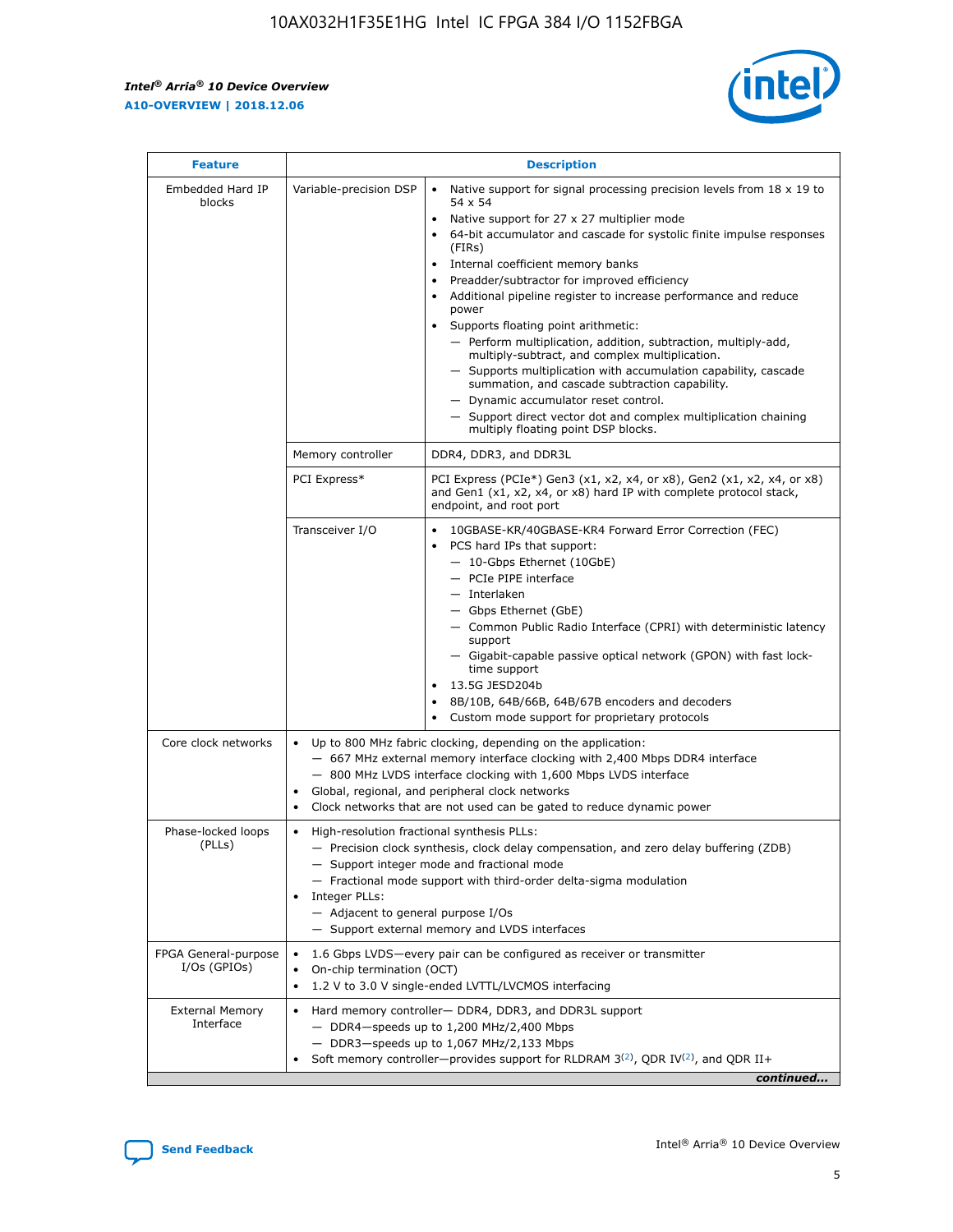

| <b>Feature</b>                                    | <b>Description</b>                                                                                                                                                                                                                                                                                                                                                                                                                                                                                                                                                                                                                                  |
|---------------------------------------------------|-----------------------------------------------------------------------------------------------------------------------------------------------------------------------------------------------------------------------------------------------------------------------------------------------------------------------------------------------------------------------------------------------------------------------------------------------------------------------------------------------------------------------------------------------------------------------------------------------------------------------------------------------------|
| Low-power serial<br>transceivers                  | • Continuous operating range:<br>- Intel Arria 10 GX-1 Gbps to 17.4 Gbps<br>- Intel Arria 10 GT-1 Gbps to 25.8 Gbps<br>Backplane support:<br>- Intel Arria 10 GX-up to 12.5<br>- Intel Arria 10 GT-up to 12.5<br>Extended range down to 125 Mbps with oversampling<br>ATX transmit PLLs with user-configurable fractional synthesis capability<br>Electronic Dispersion Compensation (EDC) support for XFP, SFP+, QSFP, and CFP optical<br>module<br>Adaptive linear and decision feedback equalization<br>$\bullet$<br>Transmitter pre-emphasis and de-emphasis<br>$\bullet$<br>Dynamic partial reconfiguration of individual transceiver channels |
| <b>HPS</b><br>(Intel Arria 10 SX<br>devices only) | Dual-core ARM Cortex-A9 MPCore processor-1.2 GHz CPU with<br>Processor and system<br>$\bullet$<br>1.5 GHz overdrive capability<br>256 KB on-chip RAM and 64 KB on-chip ROM<br>System peripherals—general-purpose timers, watchdog timers, direct<br>memory access (DMA) controller, FPGA configuration manager, and<br>clock and reset managers<br>Security features-anti-tamper, secure boot, Advanced Encryption<br>Standard (AES) and authentication (SHA)<br>ARM CoreSight* JTAG debug access port, trace port, and on-chip<br>trace storage                                                                                                    |
|                                                   | <b>External interfaces</b><br>Hard memory interface-Hard memory controller (2,400 Mbps DDR4,<br>$\bullet$<br>and 2,133 Mbps DDR3), Quad serial peripheral interface (QSPI) flash<br>controller, NAND flash controller, direct memory access (DMA)<br>controller, Secure Digital/MultiMediaCard (SD/MMC) controller<br>Communication interface-10/100/1000 Ethernet media access<br>control (MAC), USB On-The-GO (OTG) controllers, I <sup>2</sup> C controllers,<br>UART 16550, serial peripheral interface (SPI), and up to 62<br>HPS GPIO interfaces (48 direct-share I/Os)                                                                       |
|                                                   | High-performance ARM AMBA* AXI bus bridges that support<br>Interconnects to core<br>$\bullet$<br>simultaneous read and write<br>HPS-FPGA bridges-include the FPGA-to-HPS, HPS-to-FPGA, and<br>$\bullet$<br>lightweight HPS-to-FPGA bridges that allow the FPGA fabric to issue<br>transactions to slaves in the HPS, and vice versa<br>Configuration bridge that allows HPS configuration manager to<br>configure the core logic via dedicated 32-bit configuration port<br>FPGA-to-HPS SDRAM controller bridge-provides configuration<br>interfaces for the multiport front end (MPFE) of the HPS SDRAM<br>controller                              |
| Configuration                                     | Tamper protection—comprehensive design protection to protect your valuable IP investments<br>Enhanced 256-bit advanced encryption standard (AES) design security with authentication<br>٠<br>Configuration via protocol (CvP) using PCIe Gen1, Gen2, or Gen3<br>continued                                                                                                                                                                                                                                                                                                                                                                           |

<sup>(2)</sup> Intel Arria 10 devices support this external memory interface using hard PHY with soft memory controller.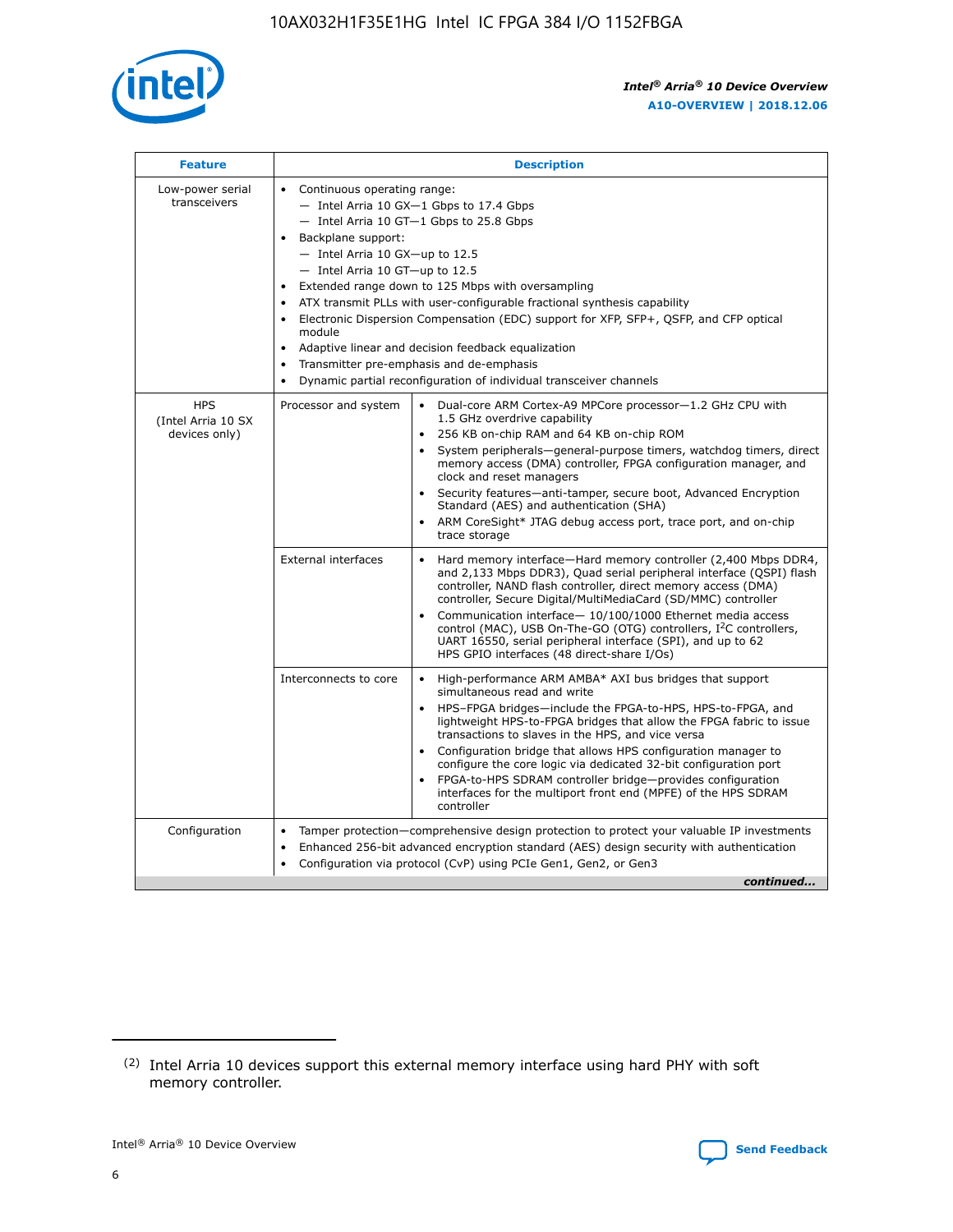

| <b>Feature</b>     | <b>Description</b>                                                                                                                                                                                               |
|--------------------|------------------------------------------------------------------------------------------------------------------------------------------------------------------------------------------------------------------|
|                    | Dynamic reconfiguration of the transceivers and PLLs<br>Fine-grained partial reconfiguration of the core fabric<br>Active Serial x4 Interface<br>$\bullet$                                                       |
| Power management   | SmartVID<br>Low static power device options<br>Programmable Power Technology<br>Intel Quartus <sup>®</sup> Prime integrated power analysis                                                                       |
| Software and tools | Intel Quartus Prime design suite<br>Transceiver toolkit<br>Platform Designer system integration tool<br>DSP Builder for Intel FPGAs<br>OpenCL <sup>™</sup> support<br>Intel SoC FPGA Embedded Design Suite (EDS) |

## **Related Information**

[Intel Arria 10 Transceiver PHY Overview](https://www.intel.com/content/www/us/en/programmable/documentation/nik1398707230472.html#nik1398706768037) Provides details on Intel Arria 10 transceivers.

# **Intel Arria 10 Device Variants and Packages**

#### **Table 4. Device Variants for the Intel Arria 10 Device Family**

| <b>Variant</b>    | <b>Description</b>                                                                                                                                                                                                     |
|-------------------|------------------------------------------------------------------------------------------------------------------------------------------------------------------------------------------------------------------------|
| Intel Arria 10 GX | FPGA featuring 17.4 Gbps transceivers for short reach applications with 12.5 backplane driving<br>capability.                                                                                                          |
| Intel Arria 10 GT | FPGA featuring:<br>17.4 Gbps transceivers for short reach applications with 12.5 backplane driving capability.<br>25.8 Gbps transceivers for supporting CAUI-4 and CEI-25G applications with CFP2 and CFP4<br>modules. |
| Intel Arria 10 SX | SoC integrating ARM-based HPS and FPGA featuring 17.4 Gbps transceivers for short reach<br>applications with 12.5 backplane driving capability.                                                                        |

# **Intel Arria 10 GX**

This section provides the available options, maximum resource counts, and package plan for the Intel Arria 10 GX devices.

The information in this section is correct at the time of publication. For the latest information and to get more details, refer to the Intel FPGA Product Selector.

#### **Related Information**

#### [Intel FPGA Product Selector](http://www.altera.com/products/selector/psg-selector.html) Provides the latest information on Intel products.

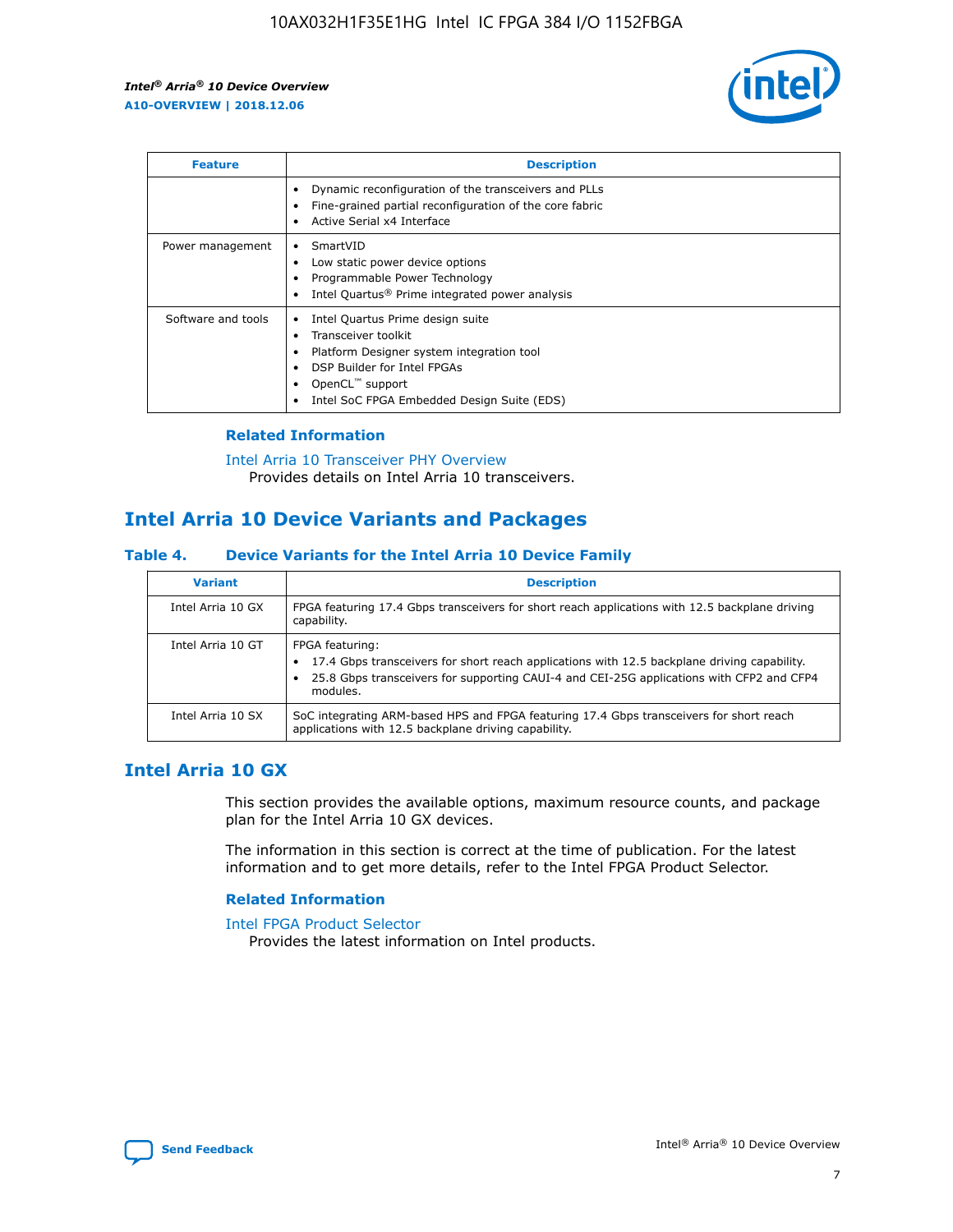

# **Available Options**





#### **Related Information**

[Transceiver Performance for Intel Arria 10 GX/SX Devices](https://www.intel.com/content/www/us/en/programmable/documentation/mcn1413182292568.html#mcn1413213965502) Provides more information about the transceiver speed grade.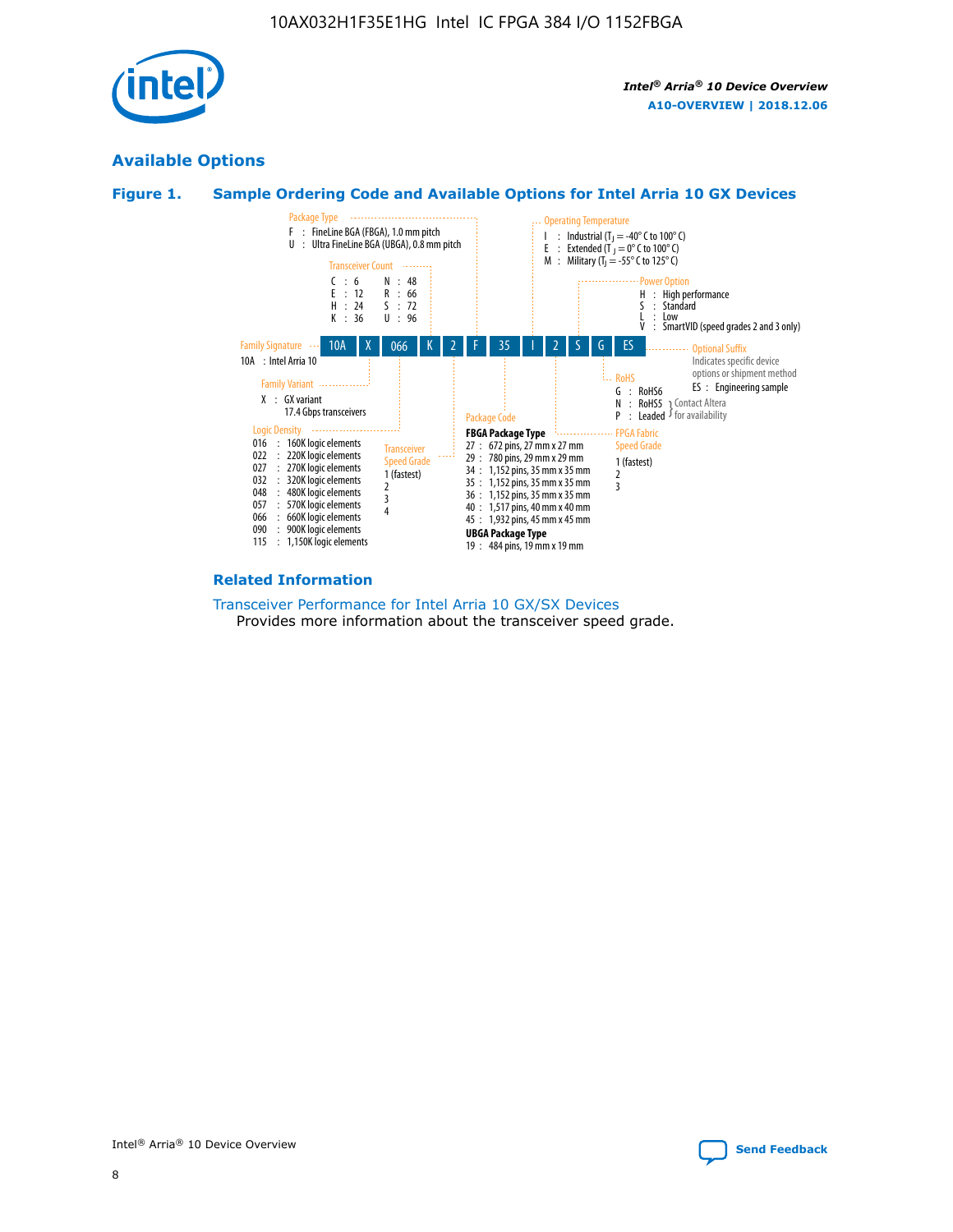

## **Maximum Resources**

#### **Table 5. Maximum Resource Counts for Intel Arria 10 GX Devices (GX 160, GX 220, GX 270, GX 320, and GX 480)**

| <b>Resource</b>              |                         | <b>Product Line</b> |                                                 |                  |                |                |  |  |  |
|------------------------------|-------------------------|---------------------|-------------------------------------------------|------------------|----------------|----------------|--|--|--|
|                              |                         | <b>GX 160</b>       | <b>GX 220</b><br><b>GX 270</b><br><b>GX 320</b> |                  |                | <b>GX 480</b>  |  |  |  |
| Logic Elements (LE) (K)      |                         | 160                 | 220                                             | 270              | 320            | 480            |  |  |  |
| <b>ALM</b>                   |                         | 61,510              | 80,330                                          | 101,620          | 119,900        | 183,590        |  |  |  |
| Register                     |                         | 246,040             | 406,480<br>479,600<br>321,320                   |                  |                | 734,360        |  |  |  |
| Memory (Kb)                  | M <sub>20</sub> K       | 8,800               | 11,740                                          | 15,000<br>17,820 |                | 28,620         |  |  |  |
|                              | <b>MLAB</b>             | 1,050               | 1,690<br>2,452<br>2,727                         |                  |                | 4,164          |  |  |  |
| Variable-precision DSP Block |                         | 156                 | 192                                             | 830              | 985            | 1,368          |  |  |  |
| 18 x 19 Multiplier           |                         | 312                 | 384                                             | 1,660            | 1,970          |                |  |  |  |
| PLL                          | Fractional<br>Synthesis | 6                   | 6                                               | 8                | 8              | 12             |  |  |  |
|                              | I/O                     | 6                   | 6                                               | 8                | 8              | 12             |  |  |  |
| 17.4 Gbps Transceiver        |                         | 12                  | 12                                              | 24               | 24             | 36             |  |  |  |
| GPIO <sup>(3)</sup>          |                         | 288                 | 288                                             | 384              | 384            | 492            |  |  |  |
| LVDS Pair $(4)$              |                         | 120                 | 120                                             | 168              | 168            | 222            |  |  |  |
| PCIe Hard IP Block           |                         | 1                   | 1                                               | 2                | $\overline{2}$ | $\overline{2}$ |  |  |  |
| Hard Memory Controller       |                         | 6                   | 6                                               | 8                | 8              | 12             |  |  |  |

<sup>(4)</sup> Each LVDS I/O pair can be used as differential input or output.



<sup>(3)</sup> The number of GPIOs does not include transceiver I/Os. In the Intel Quartus Prime software, the number of user I/Os includes transceiver I/Os.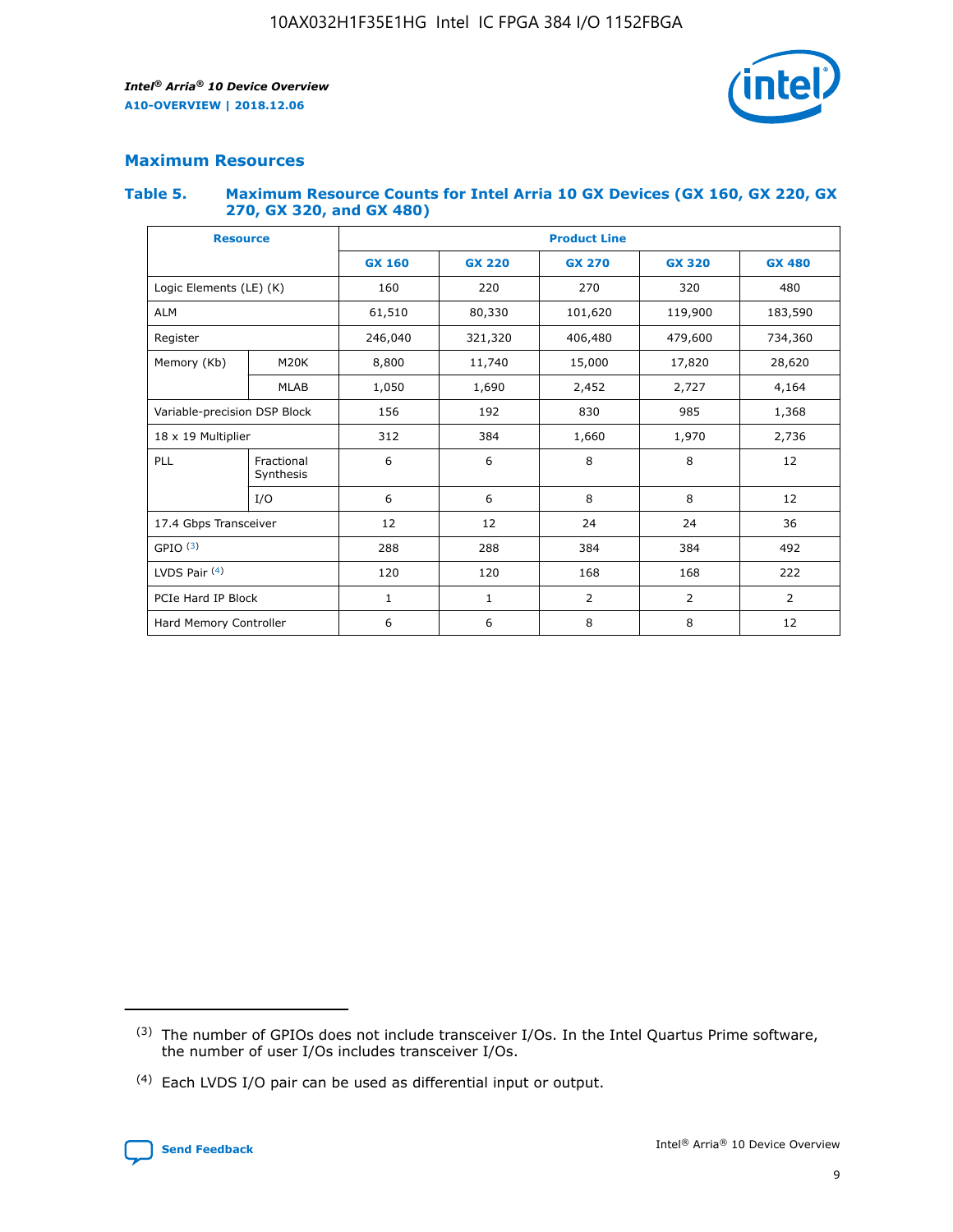

### **Table 6. Maximum Resource Counts for Intel Arria 10 GX Devices (GX 570, GX 660, GX 900, and GX 1150)**

|                              | <b>Resource</b>         | <b>Product Line</b> |                |                |                |  |  |  |
|------------------------------|-------------------------|---------------------|----------------|----------------|----------------|--|--|--|
|                              |                         | <b>GX 570</b>       | <b>GX 660</b>  | <b>GX 900</b>  | <b>GX 1150</b> |  |  |  |
| Logic Elements (LE) (K)      |                         | 570                 | 660            | 900            | 1,150          |  |  |  |
| <b>ALM</b>                   |                         | 217,080             | 251,680        | 339,620        | 427,200        |  |  |  |
| Register                     |                         | 868,320             | 1,006,720      | 1,358,480      | 1,708,800      |  |  |  |
| Memory (Kb)                  | <b>M20K</b>             | 36,000              | 42,620         | 48,460         | 54,260         |  |  |  |
|                              | <b>MLAB</b>             | 5,096               | 5,788          | 9,386          | 12,984         |  |  |  |
| Variable-precision DSP Block |                         | 1,523               | 1,687          | 1,518          | 1,518          |  |  |  |
|                              | 18 x 19 Multiplier      |                     | 3,374          | 3,036          | 3,036          |  |  |  |
| PLL                          | Fractional<br>Synthesis | 16                  | 16             | 32             | 32             |  |  |  |
|                              | I/O                     | 16                  | 16             | 16             | 16             |  |  |  |
| 17.4 Gbps Transceiver        |                         | 48                  | 48<br>96       |                | 96             |  |  |  |
| GPIO <sup>(3)</sup>          |                         | 696                 | 696            | 768            | 768            |  |  |  |
| LVDS Pair $(4)$              |                         | 324                 | 324            | 384            | 384            |  |  |  |
| PCIe Hard IP Block           |                         | 2                   | $\overline{2}$ | $\overline{4}$ | $\overline{4}$ |  |  |  |
| Hard Memory Controller       |                         | 16                  | 16             | 16             | 16             |  |  |  |

# **Package Plan**

## **Table 7. Package Plan for Intel Arria 10 GX Devices (U19, F27, and F29)**

Refer to I/O and High Speed I/O in Intel Arria 10 Devices chapter for the number of 3 V I/O, LVDS I/O, and LVDS channels in each device package.

| <b>Product Line</b> | U <sub>19</sub><br>$(19 \text{ mm} \times 19 \text{ mm})$<br>484-pin UBGA) |          |             |         | <b>F27</b><br>(27 mm × 27 mm,<br>672-pin FBGA) |             | <b>F29</b><br>(29 mm × 29 mm,<br>780-pin FBGA) |          |             |  |
|---------------------|----------------------------------------------------------------------------|----------|-------------|---------|------------------------------------------------|-------------|------------------------------------------------|----------|-------------|--|
|                     | 3 V I/O                                                                    | LVDS I/O | <b>XCVR</b> | 3 V I/O | <b>LVDS I/O</b>                                | <b>XCVR</b> | 3 V I/O                                        | LVDS I/O | <b>XCVR</b> |  |
| GX 160              | 48                                                                         | 192      | 6           | 48      | 192                                            | 12          | 48                                             | 240      | 12          |  |
| GX 220              | 48                                                                         | 192      | 6           | 48      | 192                                            | 12          | 48                                             | 240      | 12          |  |
| GX 270              |                                                                            |          |             | 48      | 192                                            | 12          | 48                                             | 312      | 12          |  |
| GX 320              |                                                                            |          |             | 48      | 192                                            | 12          | 48                                             | 312      | 12          |  |
| GX 480              |                                                                            |          |             |         |                                                |             | 48                                             | 312      | 12          |  |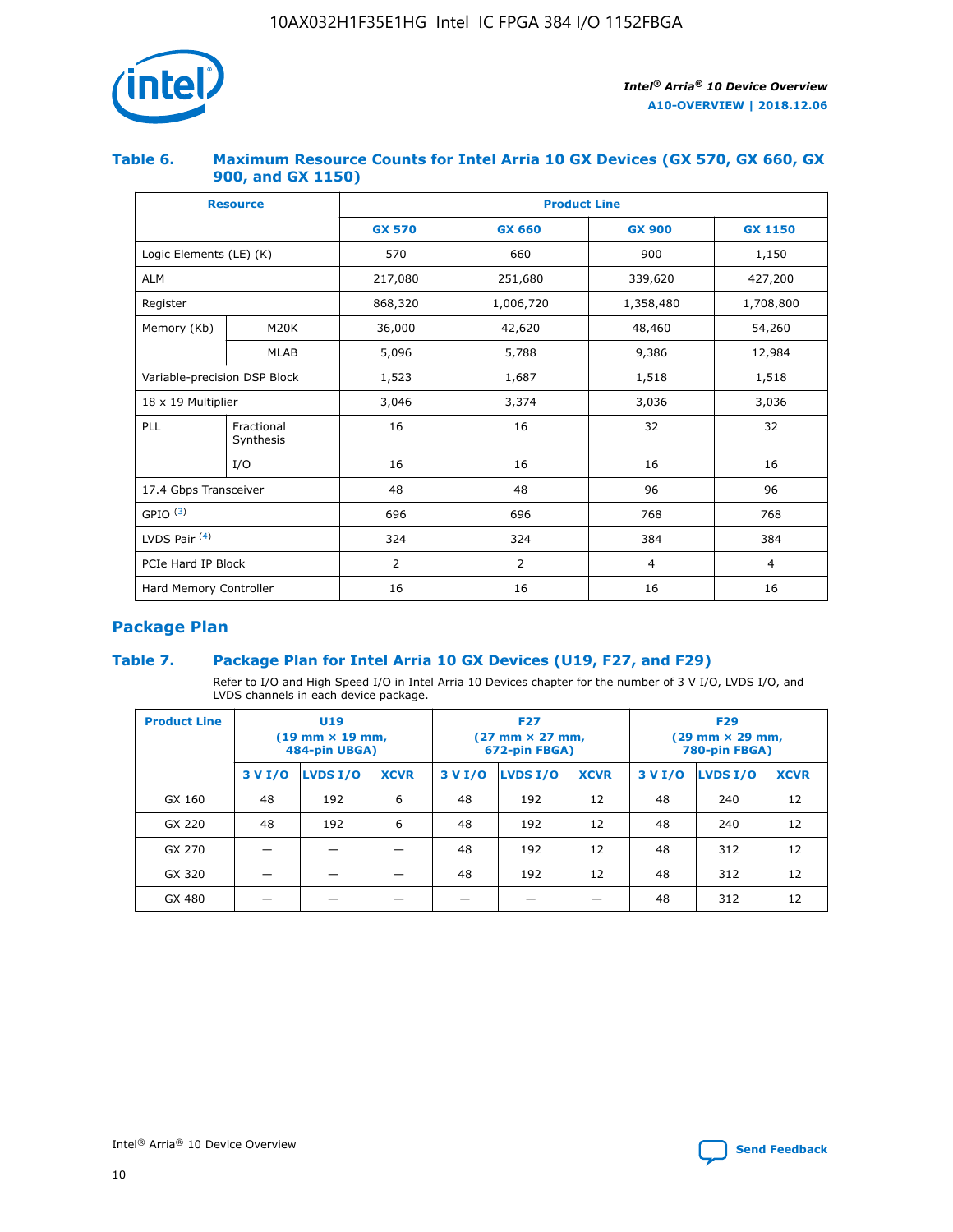

#### **Table 8. Package Plan for Intel Arria 10 GX Devices (F34, F35, NF40, and KF40)**

Refer to I/O and High Speed I/O in Intel Arria 10 Devices chapter for the number of 3 V I/O, LVDS I/O, and LVDS channels in each device package.

| <b>Product Line</b> | <b>F34</b><br>$(35 \text{ mm} \times 35 \text{ mm})$<br><b>1152-pin FBGA)</b> |                    | <b>F35</b><br>$(35 \text{ mm} \times 35 \text{ mm})$<br>1152-pin FBGA) |           | <b>KF40</b><br>$(40$ mm $\times$ 40 mm,<br><b>1517-pin FBGA)</b> |             |           | <b>NF40</b><br>$(40 \text{ mm} \times 40 \text{ mm})$<br>1517-pin FBGA) |             |           |                    |             |
|---------------------|-------------------------------------------------------------------------------|--------------------|------------------------------------------------------------------------|-----------|------------------------------------------------------------------|-------------|-----------|-------------------------------------------------------------------------|-------------|-----------|--------------------|-------------|
|                     | 3V<br>I/O                                                                     | <b>LVDS</b><br>I/O | <b>XCVR</b>                                                            | 3V<br>I/O | <b>LVDS</b><br>I/O                                               | <b>XCVR</b> | 3V<br>I/O | <b>LVDS</b><br>I/O                                                      | <b>XCVR</b> | 3V<br>I/O | <b>LVDS</b><br>I/O | <b>XCVR</b> |
| GX 270              | 48                                                                            | 336                | 24                                                                     | 48        | 336                                                              | 24          |           |                                                                         |             |           |                    |             |
| GX 320              | 48                                                                            | 336                | 24                                                                     | 48        | 336                                                              | 24          |           |                                                                         |             |           |                    |             |
| GX 480              | 48                                                                            | 444                | 24                                                                     | 48        | 348                                                              | 36          |           |                                                                         |             |           |                    |             |
| GX 570              | 48                                                                            | 444                | 24                                                                     | 48        | 348                                                              | 36          | 96        | 600                                                                     | 36          | 48        | 540                | 48          |
| GX 660              | 48                                                                            | 444                | 24                                                                     | 48        | 348                                                              | 36          | 96        | 600                                                                     | 36          | 48        | 540                | 48          |
| GX 900              |                                                                               | 504                | 24                                                                     | —         |                                                                  | -           |           |                                                                         |             |           | 600                | 48          |
| GX 1150             |                                                                               | 504                | 24                                                                     |           |                                                                  |             |           |                                                                         |             |           | 600                | 48          |

#### **Table 9. Package Plan for Intel Arria 10 GX Devices (RF40, NF45, SF45, and UF45)**

Refer to I/O and High Speed I/O in Intel Arria 10 Devices chapter for the number of 3 V I/O, LVDS I/O, and LVDS channels in each device package.

| <b>Product Line</b> | <b>RF40</b><br>$(40$ mm $\times$ 40 mm,<br>1517-pin FBGA) |                    |             | <b>NF45</b><br>$(45 \text{ mm} \times 45 \text{ mm})$<br><b>1932-pin FBGA)</b> |                    |             | <b>SF45</b><br>$(45 \text{ mm} \times 45 \text{ mm})$<br><b>1932-pin FBGA)</b> |                    |             | <b>UF45</b><br>$(45 \text{ mm} \times 45 \text{ mm})$<br><b>1932-pin FBGA)</b> |                    |             |
|---------------------|-----------------------------------------------------------|--------------------|-------------|--------------------------------------------------------------------------------|--------------------|-------------|--------------------------------------------------------------------------------|--------------------|-------------|--------------------------------------------------------------------------------|--------------------|-------------|
|                     | 3V<br>I/O                                                 | <b>LVDS</b><br>I/O | <b>XCVR</b> | 3 V<br>I/O                                                                     | <b>LVDS</b><br>I/O | <b>XCVR</b> | 3 V<br>I/O                                                                     | <b>LVDS</b><br>I/O | <b>XCVR</b> | 3V<br>I/O                                                                      | <b>LVDS</b><br>I/O | <b>XCVR</b> |
| GX 900              |                                                           | 342                | 66          | _                                                                              | 768                | 48          |                                                                                | 624                | 72          |                                                                                | 480                | 96          |
| GX 1150             |                                                           | 342                | 66          | _                                                                              | 768                | 48          |                                                                                | 624                | 72          |                                                                                | 480                | 96          |

#### **Related Information**

[I/O and High-Speed Differential I/O Interfaces in Intel Arria 10 Devices chapter, Intel](https://www.intel.com/content/www/us/en/programmable/documentation/sam1403482614086.html#sam1403482030321) [Arria 10 Device Handbook](https://www.intel.com/content/www/us/en/programmable/documentation/sam1403482614086.html#sam1403482030321)

Provides the number of 3 V and LVDS I/Os, and LVDS channels for each Intel Arria 10 device package.

# **Intel Arria 10 GT**

This section provides the available options, maximum resource counts, and package plan for the Intel Arria 10 GT devices.

The information in this section is correct at the time of publication. For the latest information and to get more details, refer to the Intel FPGA Product Selector.

#### **Related Information**

#### [Intel FPGA Product Selector](http://www.altera.com/products/selector/psg-selector.html)

Provides the latest information on Intel products.

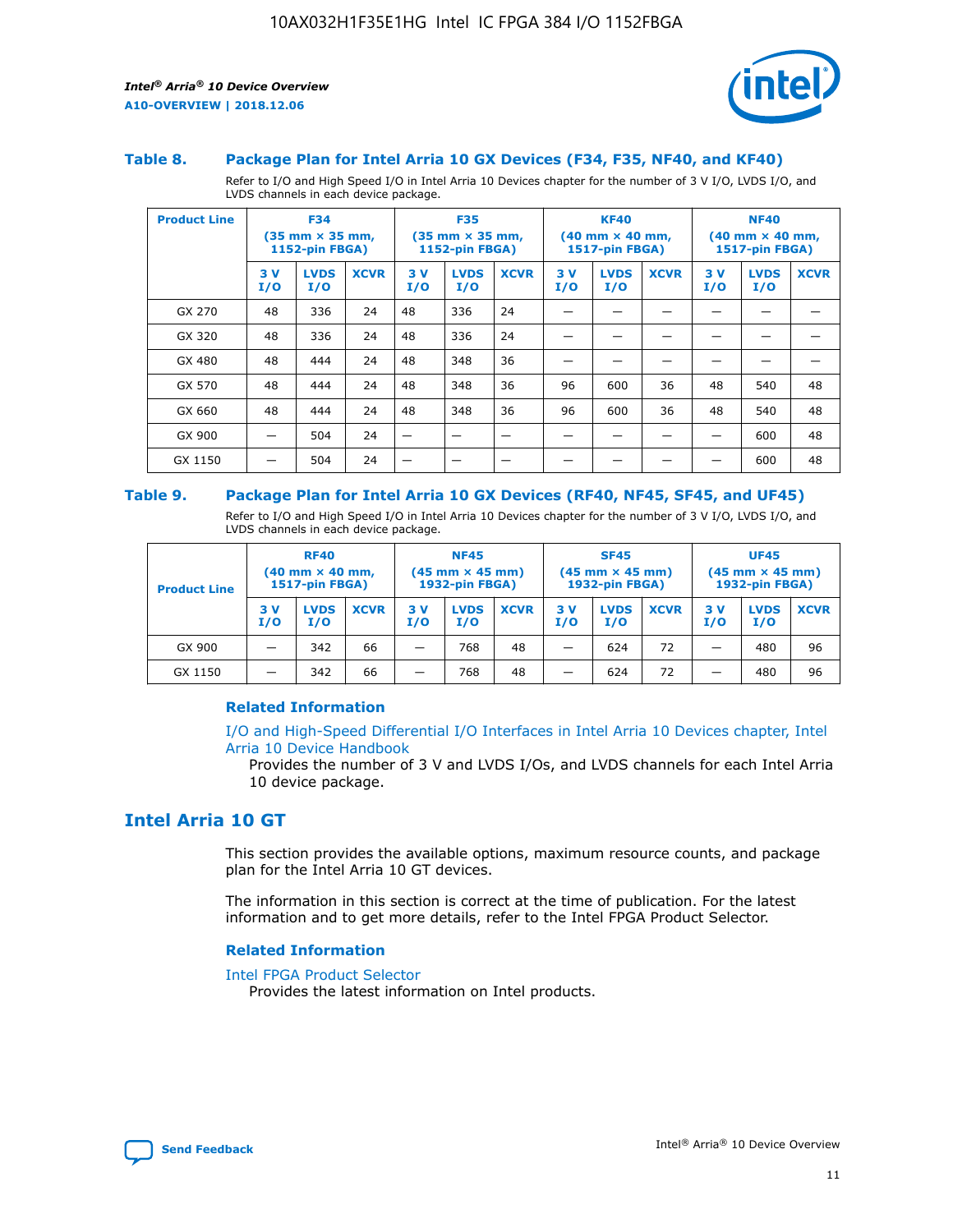

# **Available Options**

# **Figure 2. Sample Ordering Code and Available Options for Intel Arria 10 GT Devices**

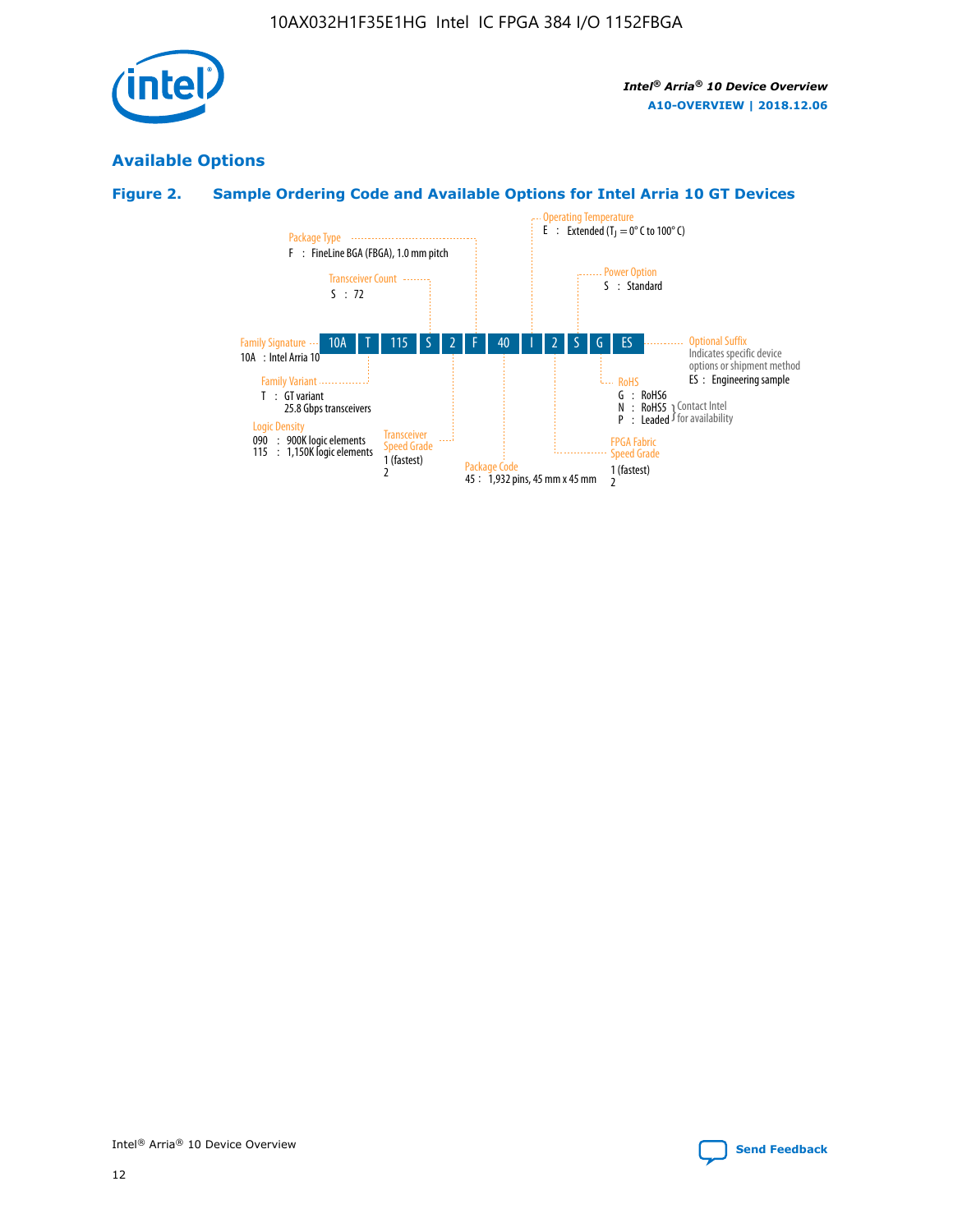

## **Maximum Resources**

#### **Table 10. Maximum Resource Counts for Intel Arria 10 GT Devices**

|                              | <b>Resource</b>      | <b>Product Line</b> |                |  |
|------------------------------|----------------------|---------------------|----------------|--|
|                              |                      | <b>GT 900</b>       | GT 1150        |  |
| Logic Elements (LE) (K)      |                      | 900                 | 1,150          |  |
| <b>ALM</b>                   |                      | 339,620             | 427,200        |  |
| Register                     |                      | 1,358,480           | 1,708,800      |  |
| Memory (Kb)                  | M20K                 | 48,460              | 54,260         |  |
|                              | <b>MLAB</b>          | 9,386               | 12,984         |  |
| Variable-precision DSP Block |                      | 1,518               | 1,518          |  |
| 18 x 19 Multiplier           |                      | 3,036               | 3,036          |  |
| <b>PLL</b>                   | Fractional Synthesis | 32                  | 32             |  |
|                              | I/O                  | 16                  | 16             |  |
| Transceiver                  | 17.4 Gbps            | 72(5)               | 72(5)          |  |
|                              | 25.8 Gbps            | 6                   | 6              |  |
| GPIO <sup>(6)</sup>          |                      | 624                 | 624            |  |
| LVDS Pair $(7)$              |                      | 312                 | 312            |  |
| PCIe Hard IP Block           |                      | $\overline{4}$      | $\overline{4}$ |  |
| Hard Memory Controller       |                      | 16                  | 16             |  |

#### **Related Information**

#### [Intel Arria 10 GT Channel Usage](https://www.intel.com/content/www/us/en/programmable/documentation/nik1398707230472.html#nik1398707008178)

Configuring GT/GX channels in Intel Arria 10 GT devices.

## **Package Plan**

#### **Table 11. Package Plan for Intel Arria 10 GT Devices**

Refer to I/O and High Speed I/O in Intel Arria 10 Devices chapter for the number of 3 V I/O, LVDS I/O, and LVDS channels in each device package.

| <b>Product Line</b> | <b>SF45</b><br>(45 mm × 45 mm, 1932-pin FBGA) |                 |             |  |  |  |
|---------------------|-----------------------------------------------|-----------------|-------------|--|--|--|
|                     | 3 V I/O                                       | <b>LVDS I/O</b> | <b>XCVR</b> |  |  |  |
| GT 900              |                                               | 624             | 72          |  |  |  |
| GT 1150             |                                               | 624             | 72          |  |  |  |

<sup>(7)</sup> Each LVDS I/O pair can be used as differential input or output.



 $(5)$  If all 6 GT channels are in use, 12 of the GX channels are not usable.

<sup>(6)</sup> The number of GPIOs does not include transceiver I/Os. In the Intel Quartus Prime software, the number of user I/Os includes transceiver I/Os.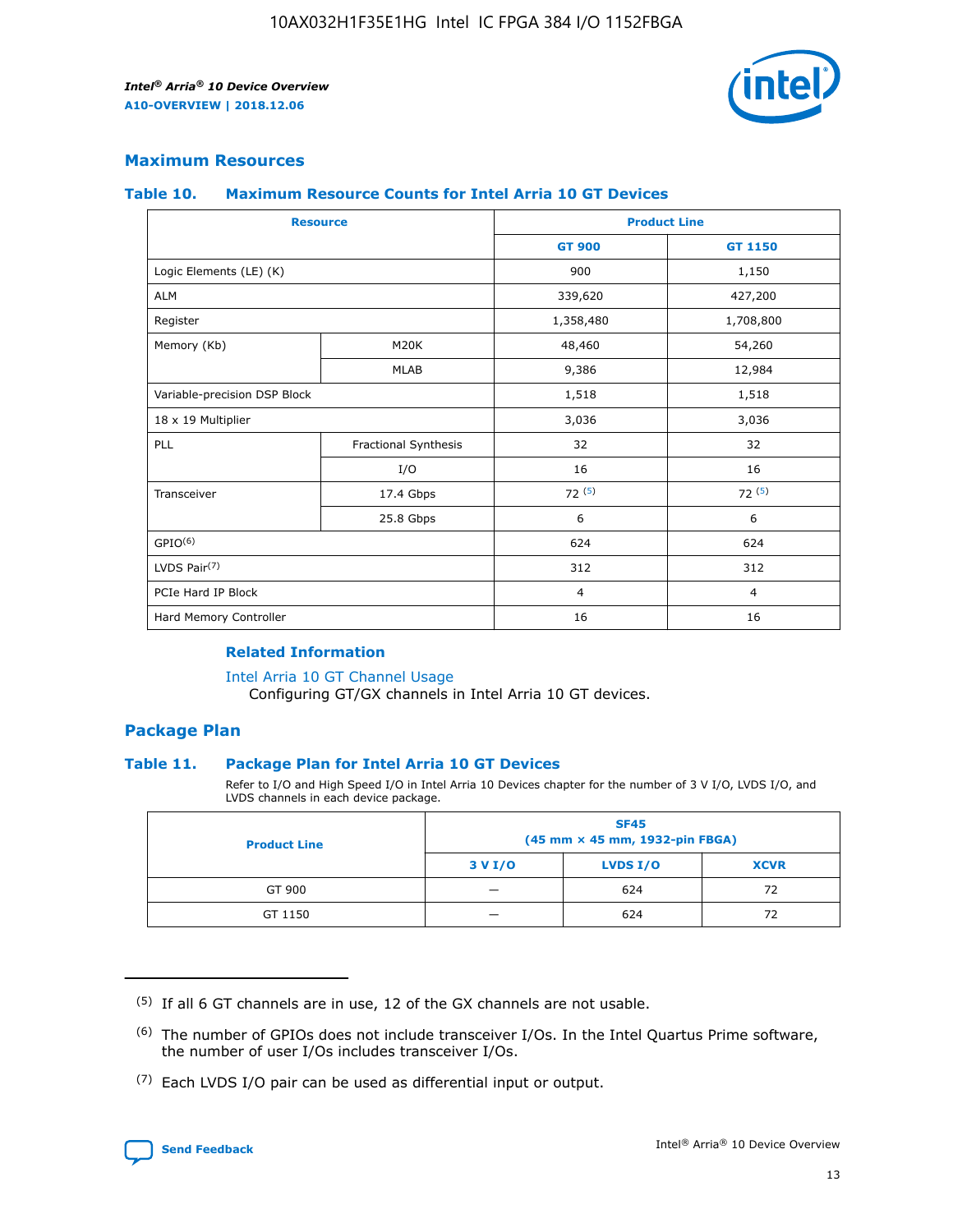

#### **Related Information**

[I/O and High-Speed Differential I/O Interfaces in Intel Arria 10 Devices chapter, Intel](https://www.intel.com/content/www/us/en/programmable/documentation/sam1403482614086.html#sam1403482030321) [Arria 10 Device Handbook](https://www.intel.com/content/www/us/en/programmable/documentation/sam1403482614086.html#sam1403482030321)

Provides the number of 3 V and LVDS I/Os, and LVDS channels for each Intel Arria 10 device package.

# **Intel Arria 10 SX**

This section provides the available options, maximum resource counts, and package plan for the Intel Arria 10 SX devices.

The information in this section is correct at the time of publication. For the latest information and to get more details, refer to the Intel FPGA Product Selector.

#### **Related Information**

[Intel FPGA Product Selector](http://www.altera.com/products/selector/psg-selector.html) Provides the latest information on Intel products.

#### **Available Options**

#### **Figure 3. Sample Ordering Code and Available Options for Intel Arria 10 SX Devices**



#### **Related Information**

[Transceiver Performance for Intel Arria 10 GX/SX Devices](https://www.intel.com/content/www/us/en/programmable/documentation/mcn1413182292568.html#mcn1413213965502) Provides more information about the transceiver speed grade.

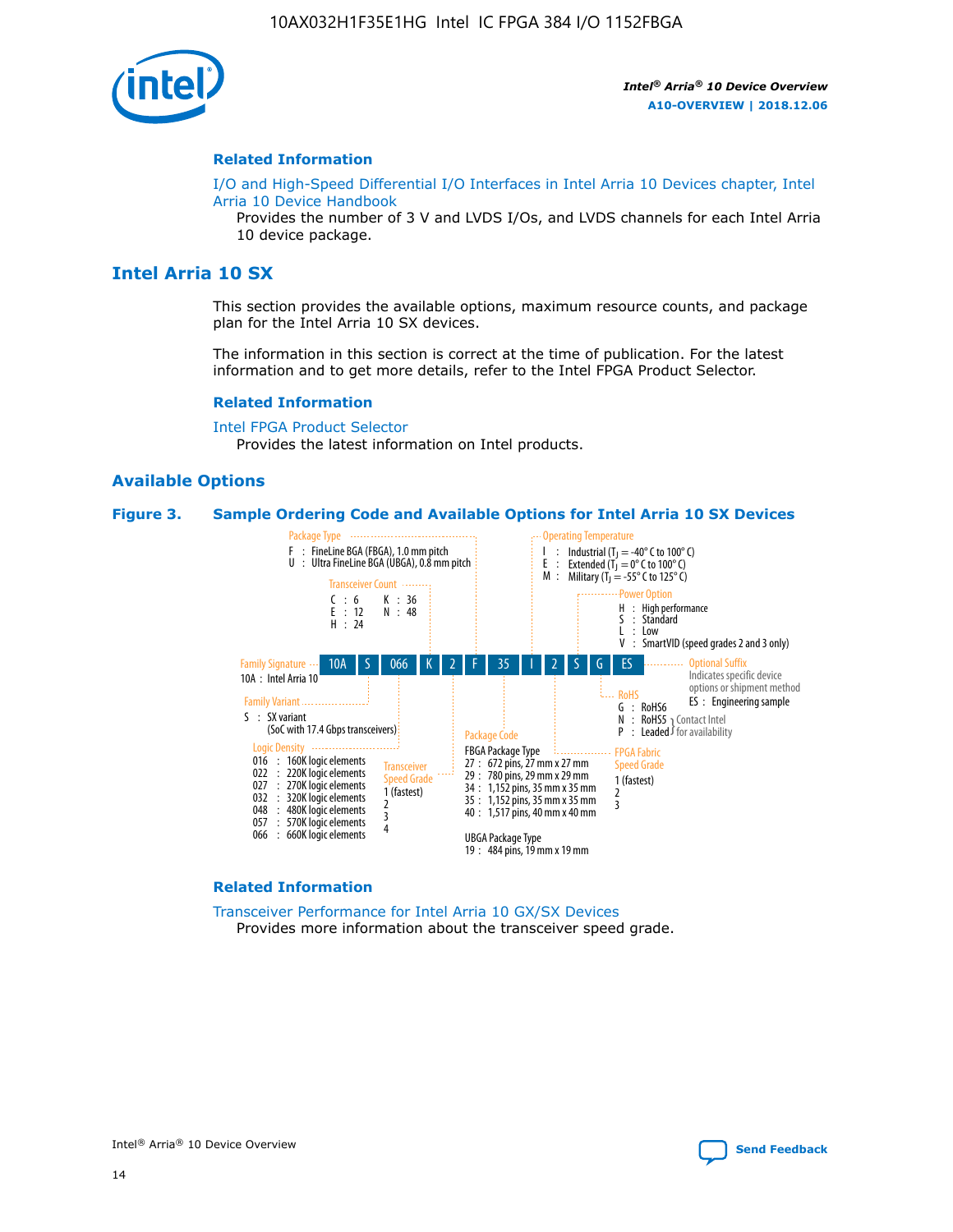

## **Maximum Resources**

#### **Table 12. Maximum Resource Counts for Intel Arria 10 SX Devices**

|                                   | <b>Resource</b>         | <b>Product Line</b> |               |                |                |                |                |                |  |  |  |
|-----------------------------------|-------------------------|---------------------|---------------|----------------|----------------|----------------|----------------|----------------|--|--|--|
|                                   |                         | <b>SX 160</b>       | <b>SX 220</b> | <b>SX 270</b>  | <b>SX 320</b>  | <b>SX 480</b>  | <b>SX 570</b>  | <b>SX 660</b>  |  |  |  |
| Logic Elements (LE) (K)           |                         | 160                 | 220           | 270            | 320            | 480            | 570            | 660            |  |  |  |
| <b>ALM</b>                        |                         | 61,510              | 80,330        | 101,620        | 119,900        | 183,590        | 217,080        | 251,680        |  |  |  |
| Register                          |                         | 246,040             | 321,320       | 406,480        | 479,600        | 734,360        | 868,320        | 1,006,720      |  |  |  |
| Memory (Kb)                       | M <sub>20</sub> K       | 8,800               | 11,740        | 15,000         | 17,820         | 28,620         | 36,000         | 42,620         |  |  |  |
|                                   | <b>MLAB</b>             | 1,050               | 1,690         | 2,452          | 2,727          | 4,164          | 5,096          | 5,788          |  |  |  |
| Variable-precision DSP Block      |                         | 156                 | 192           | 830            | 985            | 1,368          | 1,523          | 1,687          |  |  |  |
| 18 x 19 Multiplier                |                         | 312                 | 384           | 1,660          | 1,970          | 2,736          | 3,046          | 3,374          |  |  |  |
| <b>PLL</b>                        | Fractional<br>Synthesis | 6                   | 6             | 8              | 8              | 12             | 16             | 16             |  |  |  |
|                                   | I/O                     | 6                   | 6             | 8              | 8              | 12             | 16             | 16             |  |  |  |
| 17.4 Gbps Transceiver             |                         | 12                  | 12            | 24             | 24             | 36             | 48             | 48             |  |  |  |
| GPIO <sup>(8)</sup>               |                         | 288                 | 288           | 384            | 384            | 492            | 696            | 696            |  |  |  |
| LVDS Pair $(9)$                   |                         | 120                 | 120           | 168            | 168            | 174            | 324            | 324            |  |  |  |
| PCIe Hard IP Block                |                         | $\mathbf{1}$        | $\mathbf{1}$  | $\overline{2}$ | $\overline{2}$ | $\overline{2}$ | $\overline{2}$ | $\overline{2}$ |  |  |  |
| Hard Memory Controller            |                         | 6                   | 6             | 8              | 8              | 12             | 16             | 16             |  |  |  |
| ARM Cortex-A9 MPCore<br>Processor |                         | Yes                 | Yes           | Yes            | Yes            | Yes            | Yes            | Yes            |  |  |  |

## **Package Plan**

#### **Table 13. Package Plan for Intel Arria 10 SX Devices (U19, F27, F29, and F34)**

Refer to I/O and High Speed I/O in Intel Arria 10 Devices chapter for the number of 3 V I/O, LVDS I/O, and LVDS channels in each device package.

| <b>Product Line</b> | <b>U19</b><br>$(19 \text{ mm} \times 19 \text{ mm})$<br>484-pin UBGA) |                    |             | <b>F27</b><br>$(27 \text{ mm} \times 27 \text{ mm})$<br>672-pin FBGA) |                    | <b>F29</b><br>$(29 \text{ mm} \times 29 \text{ mm})$<br>780-pin FBGA) |           |                    | <b>F34</b><br>$(35 \text{ mm} \times 35 \text{ mm})$<br><b>1152-pin FBGA)</b> |           |                    |             |
|---------------------|-----------------------------------------------------------------------|--------------------|-------------|-----------------------------------------------------------------------|--------------------|-----------------------------------------------------------------------|-----------|--------------------|-------------------------------------------------------------------------------|-----------|--------------------|-------------|
|                     | 3V<br>I/O                                                             | <b>LVDS</b><br>I/O | <b>XCVR</b> | 3V<br>I/O                                                             | <b>LVDS</b><br>I/O | <b>XCVR</b>                                                           | 3V<br>I/O | <b>LVDS</b><br>I/O | <b>XCVR</b>                                                                   | 3V<br>I/O | <b>LVDS</b><br>I/O | <b>XCVR</b> |
| SX 160              | 48                                                                    | 144                | 6           | 48                                                                    | 192                | 12                                                                    | 48        | 240                | 12                                                                            | -         |                    |             |
| SX 220              | 48                                                                    | 144                | 6           | 48                                                                    | 192                | 12                                                                    | 48        | 240                | 12                                                                            |           |                    |             |
| SX 270              |                                                                       |                    |             | 48                                                                    | 192                | 12                                                                    | 48        | 312                | 12                                                                            | 48        | 336                | 24          |
| SX 320              |                                                                       |                    |             | 48                                                                    | 192                | 12                                                                    | 48        | 312                | 12                                                                            | 48        | 336                | 24          |
|                     | continued                                                             |                    |             |                                                                       |                    |                                                                       |           |                    |                                                                               |           |                    |             |

 $(8)$  The number of GPIOs does not include transceiver I/Os. In the Intel Quartus Prime software, the number of user I/Os includes transceiver I/Os.

 $(9)$  Each LVDS I/O pair can be used as differential input or output.

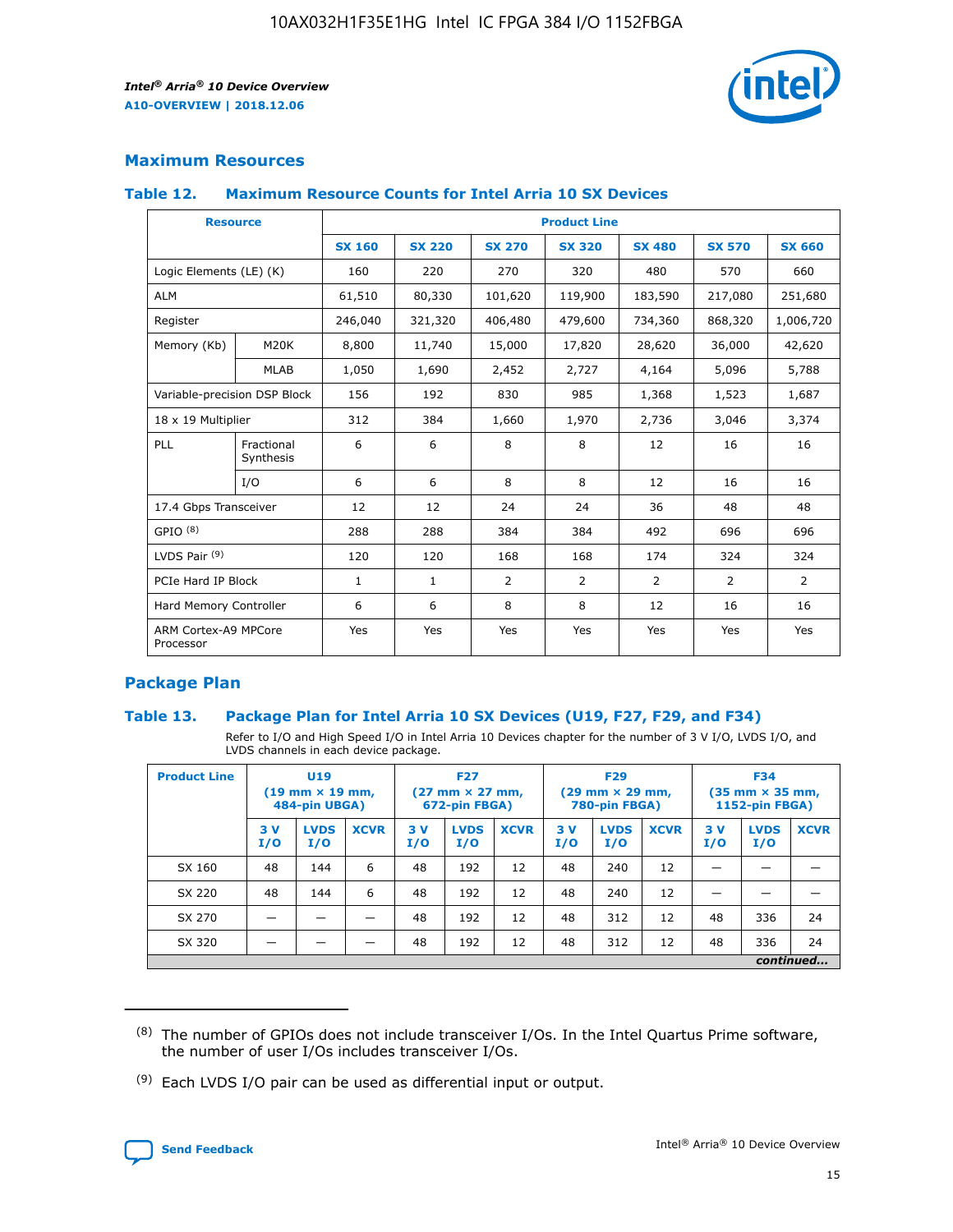

| <b>Product Line</b> | U <sub>19</sub><br>$(19 \text{ mm} \times 19 \text{ mm})$<br>484-pin UBGA) |                    | <b>F27</b><br>$(27 \text{ mm} \times 27 \text{ mm})$<br>672-pin FBGA) |           | <b>F29</b><br>$(29$ mm $\times$ 29 mm,<br>780-pin FBGA) |             |           | <b>F34</b><br>$(35$ mm $\times$ 35 mm,<br><b>1152-pin FBGA)</b> |             |            |                    |             |
|---------------------|----------------------------------------------------------------------------|--------------------|-----------------------------------------------------------------------|-----------|---------------------------------------------------------|-------------|-----------|-----------------------------------------------------------------|-------------|------------|--------------------|-------------|
|                     | 3 V<br>I/O                                                                 | <b>LVDS</b><br>I/O | <b>XCVR</b>                                                           | 3V<br>I/O | <b>LVDS</b><br>I/O                                      | <b>XCVR</b> | 3V<br>I/O | <b>LVDS</b><br>I/O                                              | <b>XCVR</b> | 3 V<br>I/O | <b>LVDS</b><br>I/O | <b>XCVR</b> |
| SX 480              |                                                                            |                    |                                                                       |           |                                                         |             | 48        | 312                                                             | 12          | 48         | 444                | 24          |
| SX 570              |                                                                            |                    |                                                                       |           |                                                         |             |           |                                                                 |             | 48         | 444                | 24          |
| SX 660              |                                                                            |                    |                                                                       |           |                                                         |             |           |                                                                 |             | 48         | 444                | 24          |

### **Table 14. Package Plan for Intel Arria 10 SX Devices (F35, KF40, and NF40)**

Refer to I/O and High Speed I/O in Intel Arria 10 Devices chapter for the number of 3 V I/O, LVDS I/O, and LVDS channels in each device package.

| <b>Product Line</b> | <b>F35</b><br>(35 mm × 35 mm,<br><b>1152-pin FBGA)</b> |          |             |                                           | <b>KF40</b><br>(40 mm × 40 mm,<br>1517-pin FBGA) |    | <b>NF40</b><br>$(40 \text{ mm} \times 40 \text{ mm})$<br>1517-pin FBGA) |          |             |  |
|---------------------|--------------------------------------------------------|----------|-------------|-------------------------------------------|--------------------------------------------------|----|-------------------------------------------------------------------------|----------|-------------|--|
|                     | 3 V I/O                                                | LVDS I/O | <b>XCVR</b> | <b>LVDS I/O</b><br>3 V I/O<br><b>XCVR</b> |                                                  |    | 3 V I/O                                                                 | LVDS I/O | <b>XCVR</b> |  |
| SX 270              | 48                                                     | 336      | 24          |                                           |                                                  |    |                                                                         |          |             |  |
| SX 320              | 48                                                     | 336      | 24          |                                           |                                                  |    |                                                                         |          |             |  |
| SX 480              | 48                                                     | 348      | 36          |                                           |                                                  |    |                                                                         |          |             |  |
| SX 570              | 48                                                     | 348      | 36          | 96                                        | 600                                              | 36 | 48                                                                      | 540      | 48          |  |
| SX 660              | 48                                                     | 348      | 36          | 96                                        | 600                                              | 36 | 48                                                                      | 540      | 48          |  |

# **Related Information**

[I/O and High-Speed Differential I/O Interfaces in Intel Arria 10 Devices chapter, Intel](https://www.intel.com/content/www/us/en/programmable/documentation/sam1403482614086.html#sam1403482030321) [Arria 10 Device Handbook](https://www.intel.com/content/www/us/en/programmable/documentation/sam1403482614086.html#sam1403482030321)

Provides the number of 3 V and LVDS I/Os, and LVDS channels for each Intel Arria 10 device package.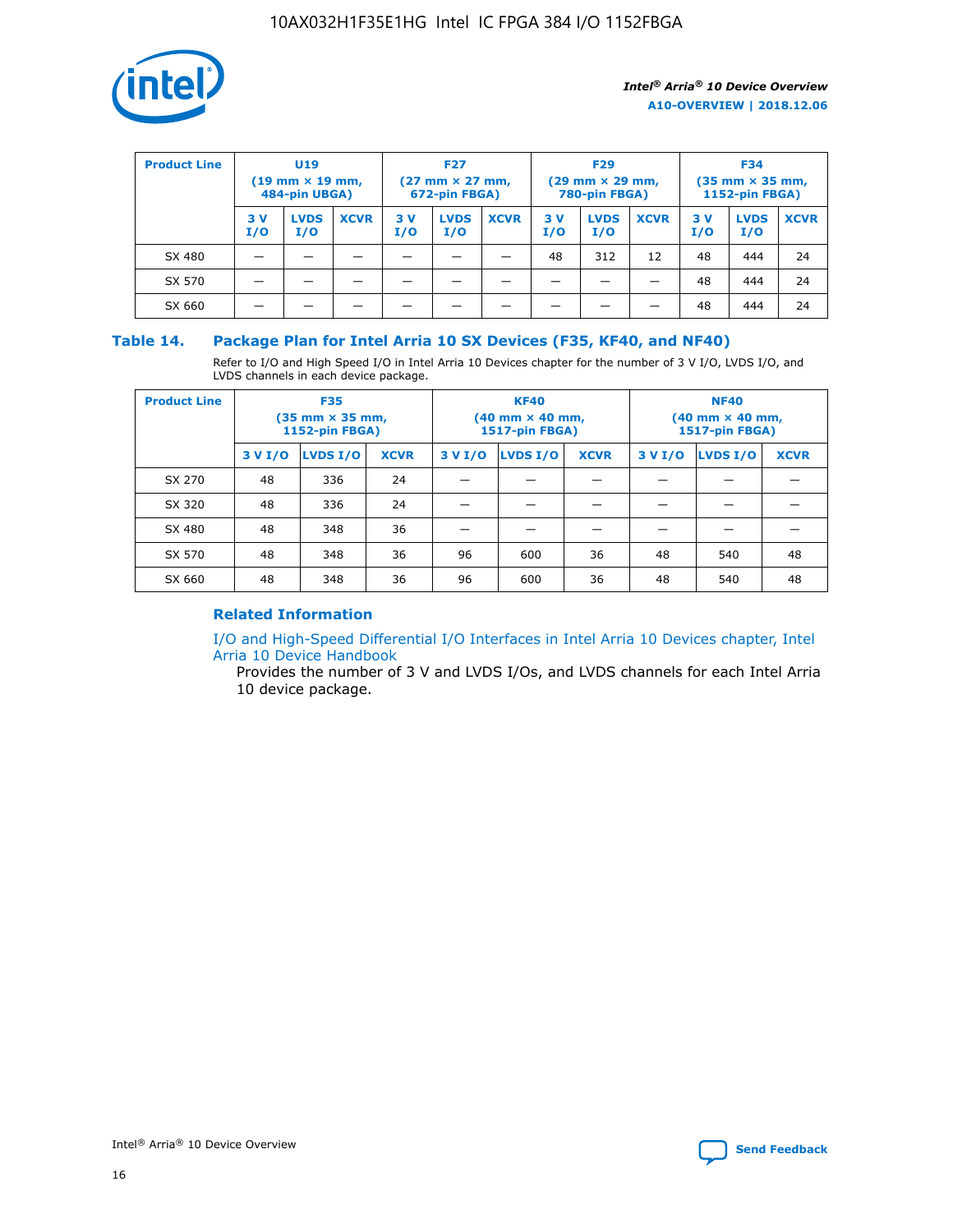

# **I/O Vertical Migration for Intel Arria 10 Devices**

#### **Figure 4. Migration Capability Across Intel Arria 10 Product Lines**

- The arrows indicate the migration paths. The devices included in each vertical migration path are shaded. Devices with fewer resources in the same path have lighter shades.
- To achieve the full I/O migration across product lines in the same migration path, restrict I/Os and transceivers usage to match the product line with the lowest I/O and transceiver counts.
- An LVDS I/O bank in the source device may be mapped to a 3 V I/O bank in the target device. To use memory interface clock frequency higher than 533 MHz, assign external memory interface pins only to banks that are LVDS I/O in both devices.
- There may be nominal 0.15 mm package height difference between some product lines in the same package type.
	- **Variant Product Line Package U19 F27 F29 F34 F35 KF40 NF40 RF40 NF45 SF45 UF45** Intel® Arria® 10 GX GX 160 GX 220 GX 270 GX 320 GX 480 GX 570 GX 660 GX 900 GX 1150 Intel Arria 10 GT GT 900 GT 1150 Intel Arria 10 SX SX 160 SX 220 SX 270 SX 320 SX 480 SX 570 SX 660
- Some migration paths are not shown in the Intel Quartus Prime software **Pin Migration View**.

*Note:* To verify the pin migration compatibility, use the **Pin Migration View** window in the Intel Quartus Prime software Pin Planner.

# **Adaptive Logic Module**

Intel Arria 10 devices use a 20 nm ALM as the basic building block of the logic fabric.

The ALM architecture is the same as the previous generation FPGAs, allowing for efficient implementation of logic functions and easy conversion of IP between the device generations.

The ALM, as shown in following figure, uses an 8-input fracturable look-up table (LUT) with four dedicated registers to help improve timing closure in register-rich designs and achieve an even higher design packing capability than the traditional two-register per LUT architecture.

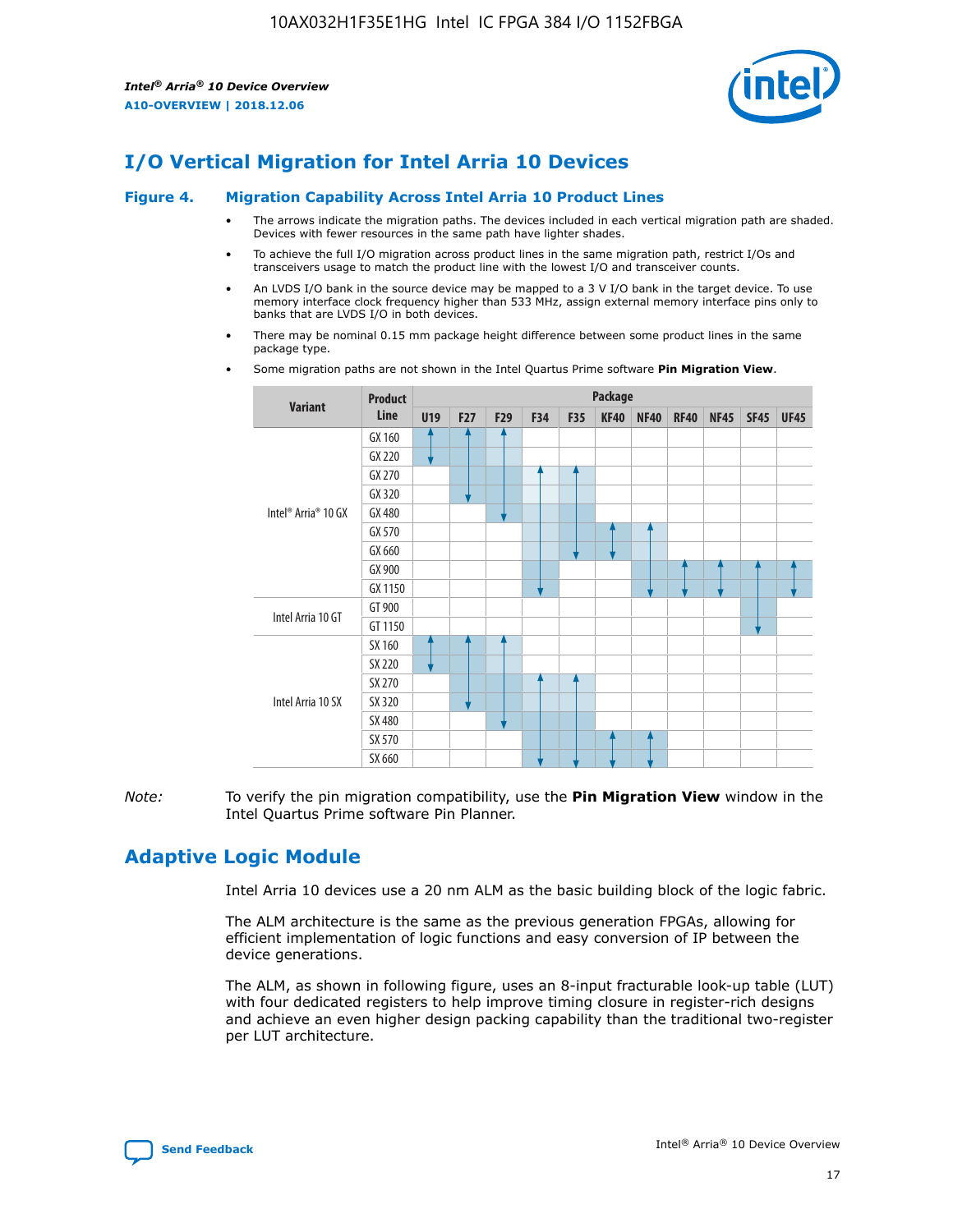

**Figure 5. ALM for Intel Arria 10 Devices**



The Intel Quartus Prime software optimizes your design according to the ALM logic structure and automatically maps legacy designs into the Intel Arria 10 ALM architecture.

# **Variable-Precision DSP Block**

The Intel Arria 10 variable precision DSP blocks support fixed-point arithmetic and floating-point arithmetic.

Features for fixed-point arithmetic:

- High-performance, power-optimized, and fully registered multiplication operations
- 18-bit and 27-bit word lengths
- Two 18 x 19 multipliers or one 27 x 27 multiplier per DSP block
- Built-in addition, subtraction, and 64-bit double accumulation register to combine multiplication results
- Cascading 19-bit or 27-bit when pre-adder is disabled and cascading 18-bit when pre-adder is used to form the tap-delay line for filtering applications
- Cascading 64-bit output bus to propagate output results from one block to the next block without external logic support
- Hard pre-adder supported in 19-bit and 27-bit modes for symmetric filters
- Internal coefficient register bank in both 18-bit and 27-bit modes for filter implementation
- 18-bit and 27-bit systolic finite impulse response (FIR) filters with distributed output adder
- Biased rounding support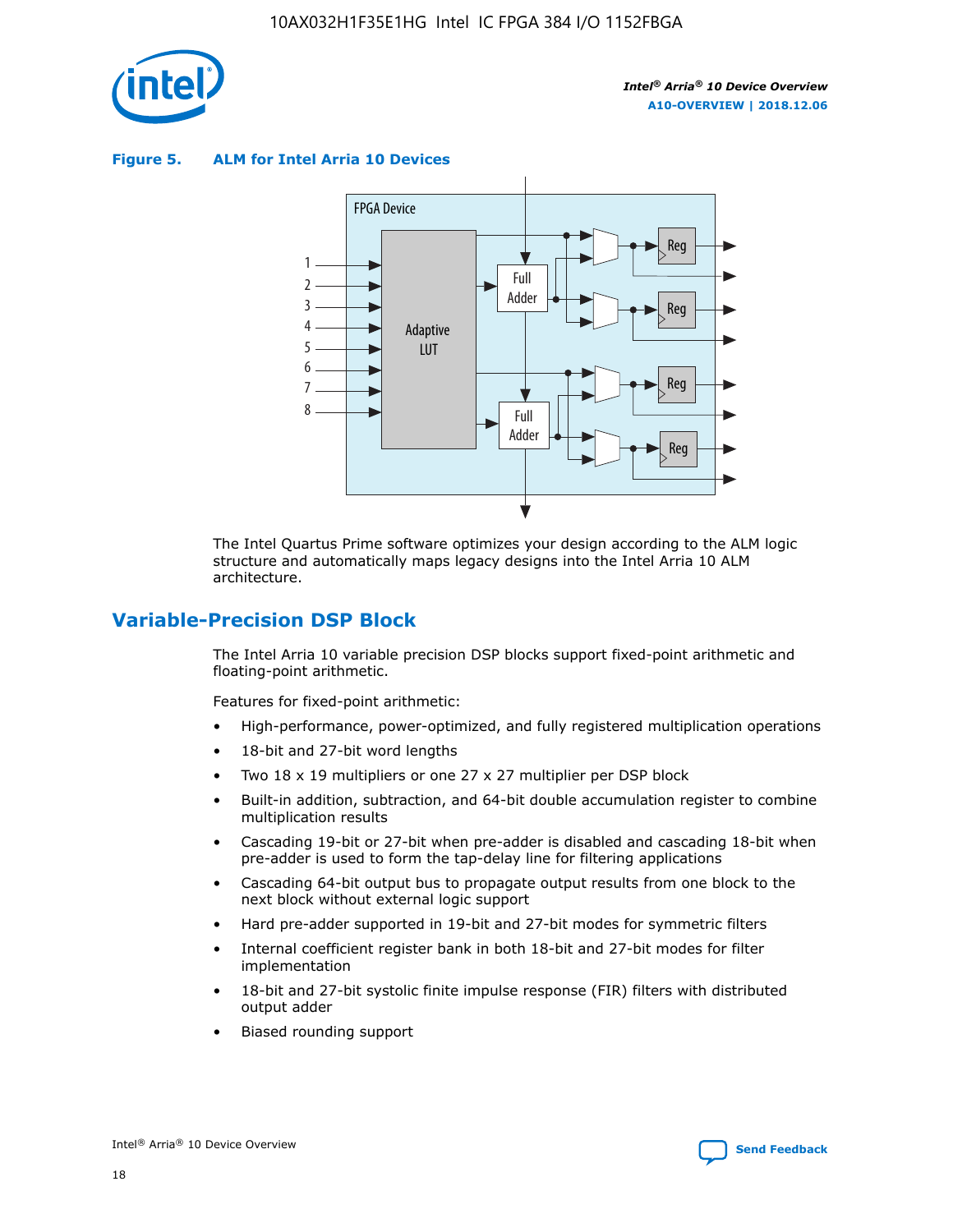

Features for floating-point arithmetic:

- A completely hardened architecture that supports multiplication, addition, subtraction, multiply-add, and multiply-subtract
- Multiplication with accumulation capability and a dynamic accumulator reset control
- Multiplication with cascade summation capability
- Multiplication with cascade subtraction capability
- Complex multiplication
- Direct vector dot product
- Systolic FIR filter

#### **Table 15. Variable-Precision DSP Block Configurations for Intel Arria 10 Devices**

| <b>Usage Example</b>                                       | <b>Multiplier Size (Bit)</b>    | <b>DSP Block Resources</b> |
|------------------------------------------------------------|---------------------------------|----------------------------|
| Medium precision fixed point                               | Two 18 x 19                     |                            |
| High precision fixed or Single precision<br>floating point | One 27 x 27                     |                            |
| Fixed point FFTs                                           | One 19 x 36 with external adder |                            |
| Very high precision fixed point                            | One 36 x 36 with external adder |                            |
| Double precision floating point                            | One 54 x 54 with external adder | 4                          |

#### **Table 16. Resources for Fixed-Point Arithmetic in Intel Arria 10 Devices**

The table lists the variable-precision DSP resources by bit precision for each Intel Arria 10 device.

| <b>Variant</b>        | <b>Product Line</b> | Variable-<br>precision<br><b>DSP Block</b> | <b>Independent Input and Output</b><br><b>Multiplications Operator</b> |                                     | 18 x 19<br><b>Multiplier</b><br><b>Adder Sum</b> | $18 \times 18$<br><b>Multiplier</b><br><b>Adder</b> |
|-----------------------|---------------------|--------------------------------------------|------------------------------------------------------------------------|-------------------------------------|--------------------------------------------------|-----------------------------------------------------|
|                       |                     |                                            | 18 x 19<br><b>Multiplier</b>                                           | $27 \times 27$<br><b>Multiplier</b> | <b>Mode</b>                                      | <b>Summed with</b><br>36 bit Input                  |
| AIntel Arria 10<br>GX | GX 160              | 156                                        | 312                                                                    | 156                                 | 156                                              | 156                                                 |
|                       | GX 220              | 192                                        | 384                                                                    | 192                                 | 192                                              | 192                                                 |
|                       | GX 270              | 830                                        | 1,660                                                                  | 830                                 | 830                                              | 830                                                 |
|                       | GX 320              | 984                                        | 1,968                                                                  | 984                                 | 984                                              | 984                                                 |
|                       | GX 480              | 1,368                                      | 2,736                                                                  | 1,368                               | 1,368                                            | 1,368                                               |
|                       | GX 570              | 1,523                                      | 3,046                                                                  | 1,523                               | 1,523                                            | 1,523                                               |
|                       | GX 660              | 1,687                                      | 3,374                                                                  | 1,687                               | 1,687                                            | 1,687                                               |
|                       | GX 900              | 1,518                                      | 3,036                                                                  | 1,518                               | 1,518                                            | 1,518                                               |
|                       | GX 1150             | 1,518                                      | 3,036                                                                  | 1,518                               | 1,518                                            | 1,518                                               |
| Intel Arria 10        | GT 900              | 1,518                                      | 3,036                                                                  | 1,518                               | 1,518                                            | 1,518                                               |
| GT                    | GT 1150             | 1,518                                      | 3,036                                                                  | 1,518                               | 1,518                                            | 1,518                                               |
| Intel Arria 10        | SX 160              | 156                                        | 312                                                                    | 156                                 | 156                                              | 156                                                 |
| <b>SX</b>             | SX 220              | 192                                        | 384                                                                    | 192                                 | 192                                              | 192                                                 |
|                       | SX 270              | 830                                        | 1,660                                                                  | 830                                 | 830                                              | 830                                                 |
|                       |                     |                                            |                                                                        |                                     |                                                  | continued                                           |

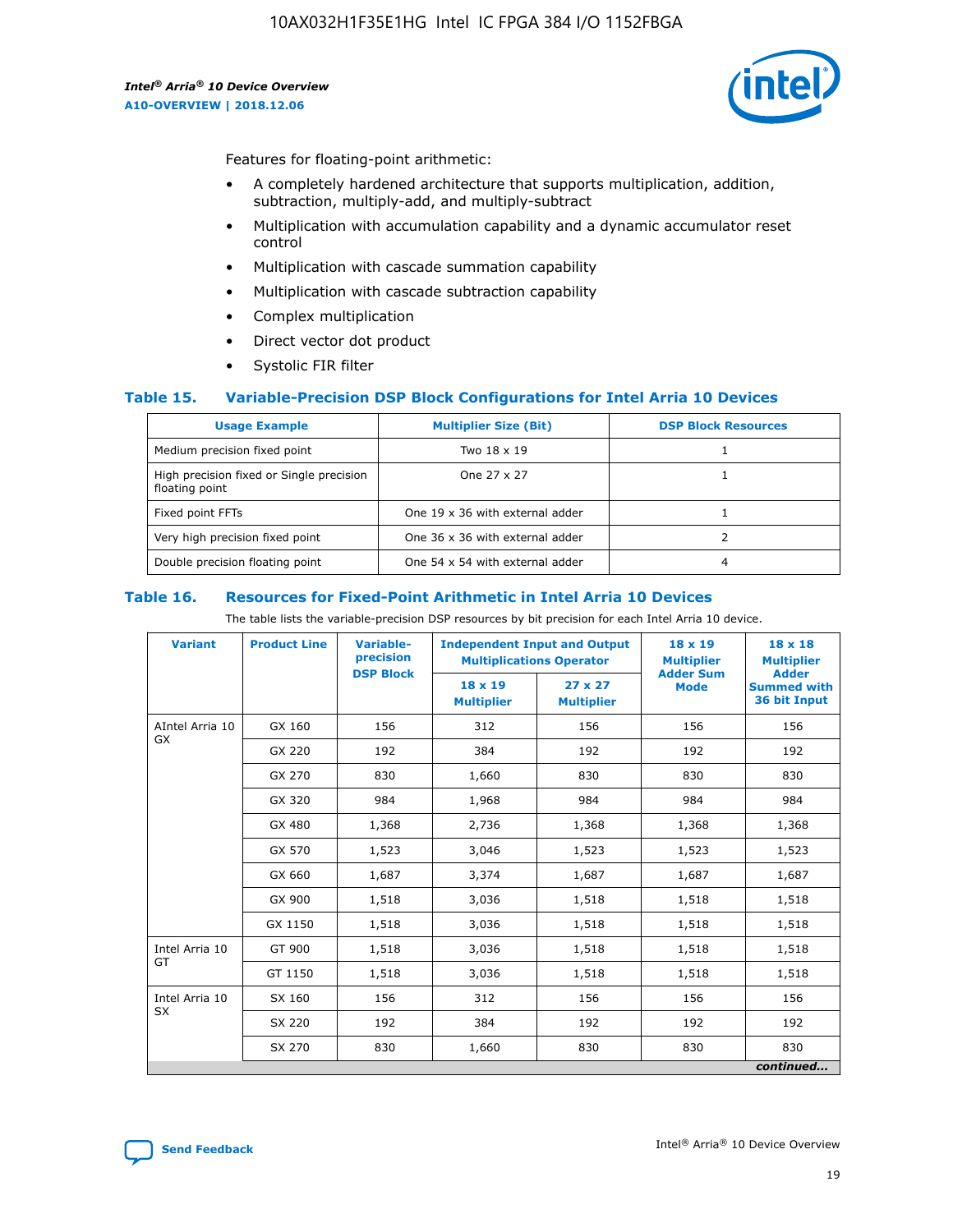

| <b>Variant</b> | <b>Product Line</b> | <b>Variable-</b><br>precision |                                     | <b>Independent Input and Output</b><br><b>Multiplications Operator</b> | $18 \times 19$<br><b>Multiplier</b> | $18 \times 18$<br><b>Multiplier</b>                |
|----------------|---------------------|-------------------------------|-------------------------------------|------------------------------------------------------------------------|-------------------------------------|----------------------------------------------------|
|                |                     | <b>DSP Block</b>              | $18 \times 19$<br><b>Multiplier</b> | $27 \times 27$<br><b>Multiplier</b>                                    | <b>Adder Sum</b><br>Mode            | <b>Adder</b><br><b>Summed with</b><br>36 bit Input |
|                | SX 320              | 984                           | 1,968                               | 984                                                                    | 984                                 | 984                                                |
|                | SX 480              | 1,368                         | 2,736                               | 1,368                                                                  | 1,368                               | 1,368                                              |
|                | SX 570              | 1,523                         | 3,046                               | 1,523                                                                  | 1,523                               | 1,523                                              |
|                | SX 660              | 1,687                         | 3,374                               | 1,687                                                                  | 1,687                               | 1,687                                              |

# **Table 17. Resources for Floating-Point Arithmetic in Intel Arria 10 Devices**

The table lists the variable-precision DSP resources by bit precision for each Intel Arria 10 device.

| <b>Variant</b>              | <b>Product Line</b> | <b>Variable-</b><br>precision<br><b>DSP Block</b> | <b>Single</b><br><b>Precision</b><br><b>Floating-Point</b><br><b>Multiplication</b><br><b>Mode</b> | <b>Single-Precision</b><br><b>Floating-Point</b><br><b>Adder Mode</b> | Single-<br><b>Precision</b><br><b>Floating-Point</b><br><b>Multiply</b><br><b>Accumulate</b><br><b>Mode</b> | <b>Peak</b><br><b>Giga Floating-</b><br><b>Point</b><br><b>Operations</b><br>per Second<br>(GFLOPs) |
|-----------------------------|---------------------|---------------------------------------------------|----------------------------------------------------------------------------------------------------|-----------------------------------------------------------------------|-------------------------------------------------------------------------------------------------------------|-----------------------------------------------------------------------------------------------------|
| Intel Arria 10<br>GX        | GX 160              | 156                                               | 156                                                                                                | 156                                                                   | 156                                                                                                         | 140                                                                                                 |
|                             | GX 220              | 192                                               | 192                                                                                                | 192                                                                   | 192                                                                                                         | 173                                                                                                 |
|                             | GX 270              | 830                                               | 830                                                                                                | 830                                                                   | 830                                                                                                         | 747                                                                                                 |
|                             | GX 320              | 984                                               | 984                                                                                                | 984                                                                   | 984                                                                                                         | 886                                                                                                 |
|                             | GX 480              | 1,369                                             | 1,368                                                                                              | 1,368                                                                 | 1,368                                                                                                       | 1,231                                                                                               |
|                             | GX 570              | 1,523                                             | 1,523                                                                                              | 1,523                                                                 | 1,523                                                                                                       | 1,371                                                                                               |
|                             | GX 660              | 1,687                                             | 1,687                                                                                              | 1,687                                                                 | 1,687                                                                                                       | 1,518                                                                                               |
|                             | GX 900              | 1,518                                             | 1,518                                                                                              | 1,518                                                                 | 1,518                                                                                                       | 1,366                                                                                               |
|                             | GX 1150             | 1,518                                             | 1,518                                                                                              | 1,518                                                                 | 1,518                                                                                                       | 1,366                                                                                               |
| Intel Arria 10              | GT 900              | 1,518                                             | 1,518                                                                                              | 1,518                                                                 | 1,518                                                                                                       | 1,366                                                                                               |
| GT                          | GT 1150             | 1,518                                             | 1,518                                                                                              | 1,518                                                                 | 1,518                                                                                                       | 1,366                                                                                               |
| Intel Arria 10<br><b>SX</b> | SX 160              | 156                                               | 156                                                                                                | 156                                                                   | 156                                                                                                         | 140                                                                                                 |
|                             | SX 220              | 192                                               | 192                                                                                                | 192                                                                   | 192                                                                                                         | 173                                                                                                 |
|                             | SX 270              | 830                                               | 830                                                                                                | 830                                                                   | 830                                                                                                         | 747                                                                                                 |
|                             | SX 320              | 984                                               | 984                                                                                                | 984                                                                   | 984                                                                                                         | 886                                                                                                 |
|                             | SX 480              | 1,369                                             | 1,368                                                                                              | 1,368                                                                 | 1,368                                                                                                       | 1,231                                                                                               |
|                             | SX 570              | 1,523                                             | 1,523                                                                                              | 1,523                                                                 | 1,523                                                                                                       | 1,371                                                                                               |
|                             | SX 660              | 1,687                                             | 1,687                                                                                              | 1,687                                                                 | 1,687                                                                                                       | 1,518                                                                                               |

# **Embedded Memory Blocks**

The embedded memory blocks in the devices are flexible and designed to provide an optimal amount of small- and large-sized memory arrays to fit your design requirements.

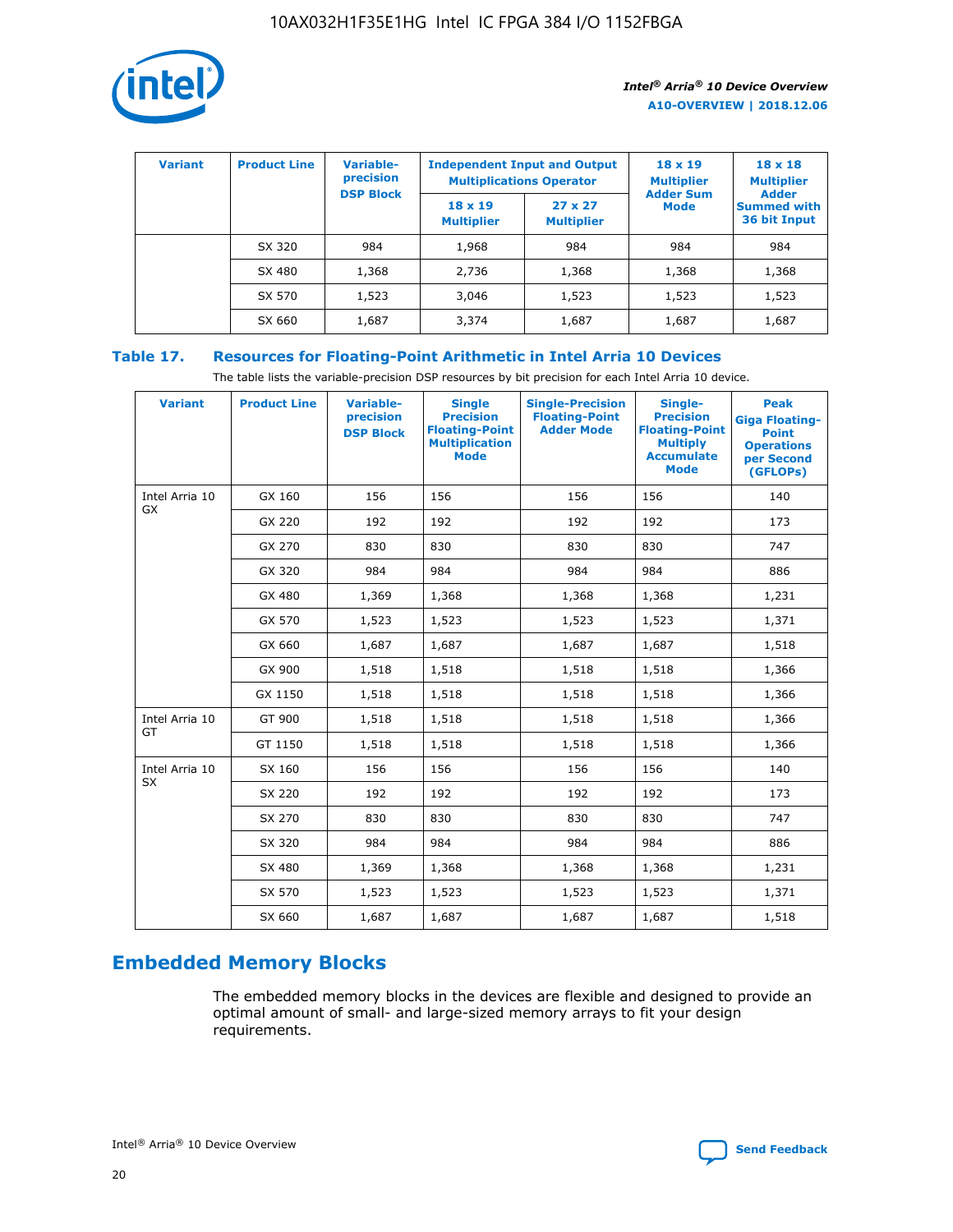

# **Types of Embedded Memory**

The Intel Arria 10 devices contain two types of memory blocks:

- 20 Kb M20K blocks—blocks of dedicated memory resources. The M20K blocks are ideal for larger memory arrays while still providing a large number of independent ports.
- 640 bit memory logic array blocks (MLABs)—enhanced memory blocks that are configured from dual-purpose logic array blocks (LABs). The MLABs are ideal for wide and shallow memory arrays. The MLABs are optimized for implementation of shift registers for digital signal processing (DSP) applications, wide and shallow FIFO buffers, and filter delay lines. Each MLAB is made up of ten adaptive logic modules (ALMs). In the Intel Arria 10 devices, you can configure these ALMs as ten 32 x 2 blocks, giving you one 32 x 20 simple dual-port SRAM block per MLAB.

# **Embedded Memory Capacity in Intel Arria 10 Devices**

|                   | <b>Product</b> |              | <b>M20K</b>         | <b>MLAB</b>  |                     | <b>Total RAM Bit</b> |
|-------------------|----------------|--------------|---------------------|--------------|---------------------|----------------------|
| <b>Variant</b>    | <b>Line</b>    | <b>Block</b> | <b>RAM Bit (Kb)</b> | <b>Block</b> | <b>RAM Bit (Kb)</b> | (Kb)                 |
| Intel Arria 10 GX | GX 160         | 440          | 8,800               | 1,680        | 1,050               | 9,850                |
|                   | GX 220         | 587          | 11,740              | 2,703        | 1,690               | 13,430               |
|                   | GX 270         | 750          | 15,000              | 3,922        | 2,452               | 17,452               |
|                   | GX 320         | 891          | 17,820              | 4,363        | 2,727               | 20,547               |
|                   | GX 480         | 1,431        | 28,620              | 6,662        | 4,164               | 32,784               |
|                   | GX 570         | 1,800        | 36,000              | 8,153        | 5,096               | 41,096               |
|                   | GX 660         | 2,131        | 42,620              | 9,260        | 5,788               | 48,408               |
|                   | GX 900         | 2,423        | 48,460              | 15,017       | 9,386               | 57,846               |
|                   | GX 1150        | 2,713        | 54,260              | 20,774       | 12,984              | 67,244               |
| Intel Arria 10 GT | GT 900         | 2,423        | 48,460              | 15,017       | 9,386               | 57,846               |
|                   | GT 1150        | 2,713        | 54,260              | 20,774       | 12,984              | 67,244               |
| Intel Arria 10 SX | SX 160         | 440          | 8,800               | 1,680        | 1,050               | 9,850                |
|                   | SX 220         | 587          | 11,740              | 2,703        | 1,690               | 13,430               |
|                   | SX 270         | 750          | 15,000              | 3,922        | 2,452               | 17,452               |
|                   | SX 320         | 891          | 17,820              | 4,363        | 2,727               | 20,547               |
|                   | SX 480         | 1,431        | 28,620              | 6,662        | 4,164               | 32,784               |
|                   | SX 570         | 1,800        | 36,000              | 8,153        | 5,096               | 41,096               |
|                   | SX 660         | 2,131        | 42,620              | 9,260        | 5,788               | 48,408               |

#### **Table 18. Embedded Memory Capacity and Distribution in Intel Arria 10 Devices**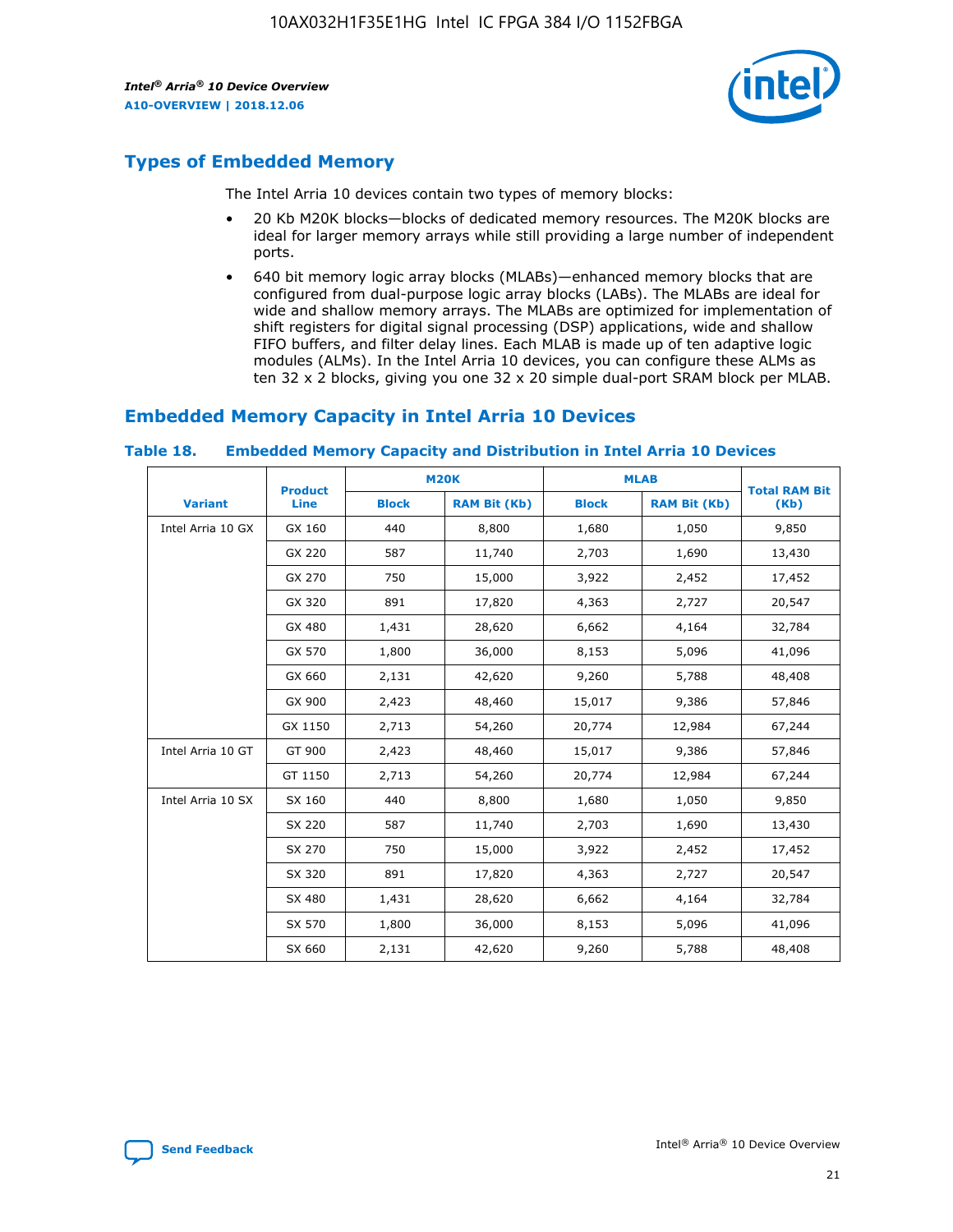

# **Embedded Memory Configurations for Single-port Mode**

#### **Table 19. Single-port Embedded Memory Configurations for Intel Arria 10 Devices**

This table lists the maximum configurations supported for single-port RAM and ROM modes.

| <b>Memory Block</b> | Depth (bits) | <b>Programmable Width</b> |
|---------------------|--------------|---------------------------|
| MLAB                | 32           | x16, x18, or x20          |
|                     | 64(10)       | x8, x9, x10               |
| M20K                | 512          | x40, x32                  |
|                     | 1K           | x20, x16                  |
|                     | 2K           | x10, x8                   |
|                     | 4K           | x5, x4                    |
|                     | 8K           | x2                        |
|                     | 16K          | x1                        |

# **Clock Networks and PLL Clock Sources**

The clock network architecture is based on Intel's global, regional, and peripheral clock structure. This clock structure is supported by dedicated clock input pins, fractional clock synthesis PLLs, and integer I/O PLLs.

# **Clock Networks**

The Intel Arria 10 core clock networks are capable of up to 800 MHz fabric operation across the full industrial temperature range. For the external memory interface, the clock network supports the hard memory controller with speeds up to 2,400 Mbps in a quarter-rate transfer.

To reduce power consumption, the Intel Quartus Prime software identifies all unused sections of the clock network and powers them down.

# **Fractional Synthesis and I/O PLLs**

Intel Arria 10 devices contain up to 32 fractional synthesis PLLs and up to 16 I/O PLLs that are available for both specific and general purpose uses in the core:

- Fractional synthesis PLLs—located in the column adjacent to the transceiver blocks
- I/O PLLs—located in each bank of the 48 I/Os

## **Fractional Synthesis PLLs**

You can use the fractional synthesis PLLs to:

- Reduce the number of oscillators that are required on your board
- Reduce the number of clock pins that are used in the device by synthesizing multiple clock frequencies from a single reference clock source

<sup>(10)</sup> Supported through software emulation and consumes additional MLAB blocks.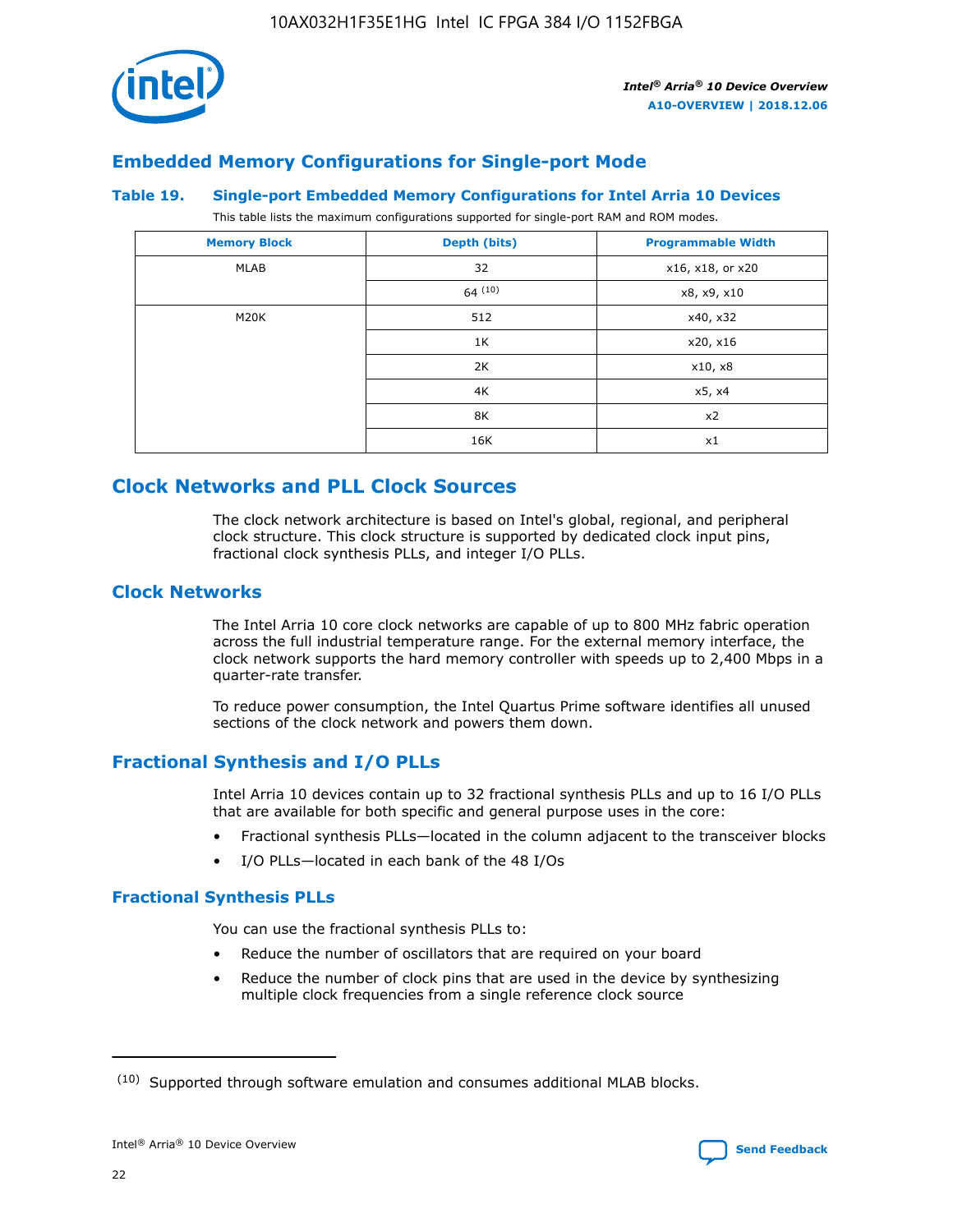

The fractional synthesis PLLs support the following features:

- Reference clock frequency synthesis for transceiver CMU and Advanced Transmit (ATX) PLLs
- Clock network delay compensation
- Zero-delay buffering
- Direct transmit clocking for transceivers
- Independently configurable into two modes:
	- Conventional integer mode equivalent to the general purpose PLL
	- Enhanced fractional mode with third order delta-sigma modulation
- PLL cascading

## **I/O PLLs**

The integer mode I/O PLLs are located in each bank of 48 I/Os. You can use the I/O PLLs to simplify the design of external memory and high-speed LVDS interfaces.

In each I/O bank, the I/O PLLs are adjacent to the hard memory controllers and LVDS SERDES. Because these PLLs are tightly coupled with the I/Os that need to use them, it makes it easier to close timing.

You can use the I/O PLLs for general purpose applications in the core such as clock network delay compensation and zero-delay buffering.

Intel Arria 10 devices support PLL-to-PLL cascading.

# **FPGA General Purpose I/O**

Intel Arria 10 devices offer highly configurable GPIOs. Each I/O bank contains 48 general purpose I/Os and a high-efficiency hard memory controller.

The following list describes the features of the GPIOs:

- Consist of 3 V I/Os for high-voltage application and LVDS I/Os for differential signaling
	- Up to two 3 V I/O banks, available in some devices, that support up to 3 V I/O standards
	- LVDS I/O banks that support up to 1.8 V I/O standards
- Support a wide range of single-ended and differential I/O interfaces
- LVDS speeds up to 1.6 Gbps
- Each LVDS pair of pins has differential input and output buffers, allowing you to configure the LVDS direction for each pair.
- Programmable bus hold and weak pull-up
- Programmable differential output voltage  $(V_{OD})$  and programmable pre-emphasis

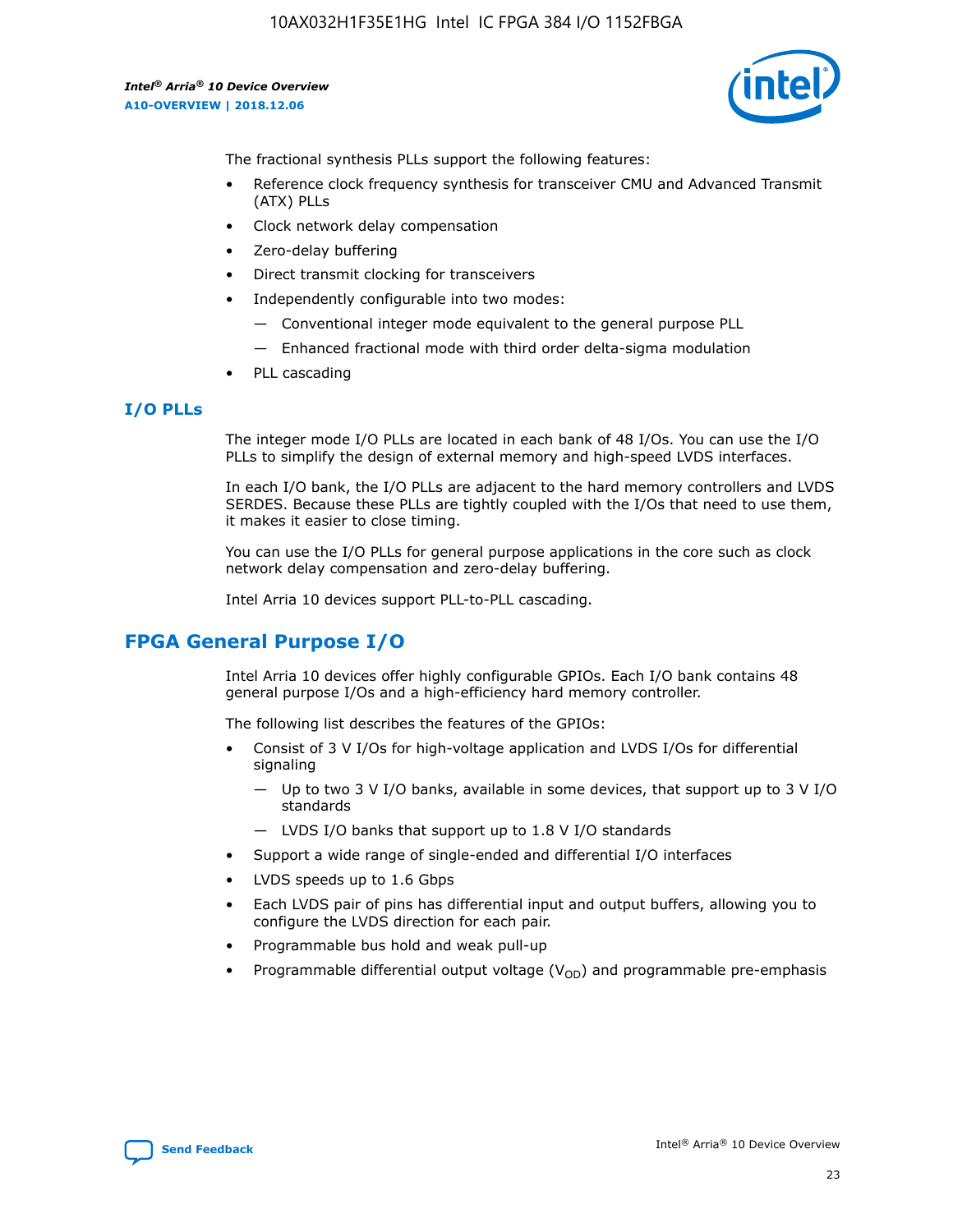

- Series (R<sub>S</sub>) and parallel (R<sub>T</sub>) on-chip termination (OCT) for all I/O banks with OCT calibration to limit the termination impedance variation
- On-chip dynamic termination that has the ability to swap between series and parallel termination, depending on whether there is read or write on a common bus for signal integrity
- Easy timing closure support using the hard read FIFO in the input register path, and delay-locked loop (DLL) delay chain with fine and coarse architecture

# **External Memory Interface**

Intel Arria 10 devices offer massive external memory bandwidth, with up to seven 32 bit DDR4 memory interfaces running at up to 2,400 Mbps. This bandwidth provides additional ease of design, lower power, and resource efficiencies of hardened highperformance memory controllers.

The memory interface within Intel Arria 10 FPGAs and SoCs delivers the highest performance and ease of use. You can configure up to a maximum width of 144 bits when using the hard or soft memory controllers. If required, you can bypass the hard memory controller and use a soft controller implemented in the user logic.

Each I/O contains a hardened DDR read/write path (PHY) capable of performing key memory interface functionality such as read/write leveling, FIFO buffering to lower latency and improve margin, timing calibration, and on-chip termination.

The timing calibration is aided by the inclusion of hard microcontrollers based on Intel's Nios® II technology, specifically tailored to control the calibration of multiple memory interfaces. This calibration allows the Intel Arria 10 device to compensate for any changes in process, voltage, or temperature either within the Intel Arria 10 device itself, or within the external memory device. The advanced calibration algorithms ensure maximum bandwidth and robust timing margin across all operating conditions.

In addition to parallel memory interfaces, Intel Arria 10 devices support serial memory technologies such as the Hybrid Memory Cube (HMC). The HMC is supported by the Intel Arria 10 high-speed serial transceivers which connect up to four HMC links, with each link running at data rates up to 15 Gbps.

#### **Related Information**

#### [External Memory Interface Spec Estimator](http://www.altera.com/technology/memory/estimator/mem-emif-index.html)

Provides a parametric tool that allows you to find and compare the performance of the supported external memory interfaces in IntelFPGAs.

# **Memory Standards Supported by Intel Arria 10 Devices**

The I/Os are designed to provide high performance support for existing and emerging external memory standards.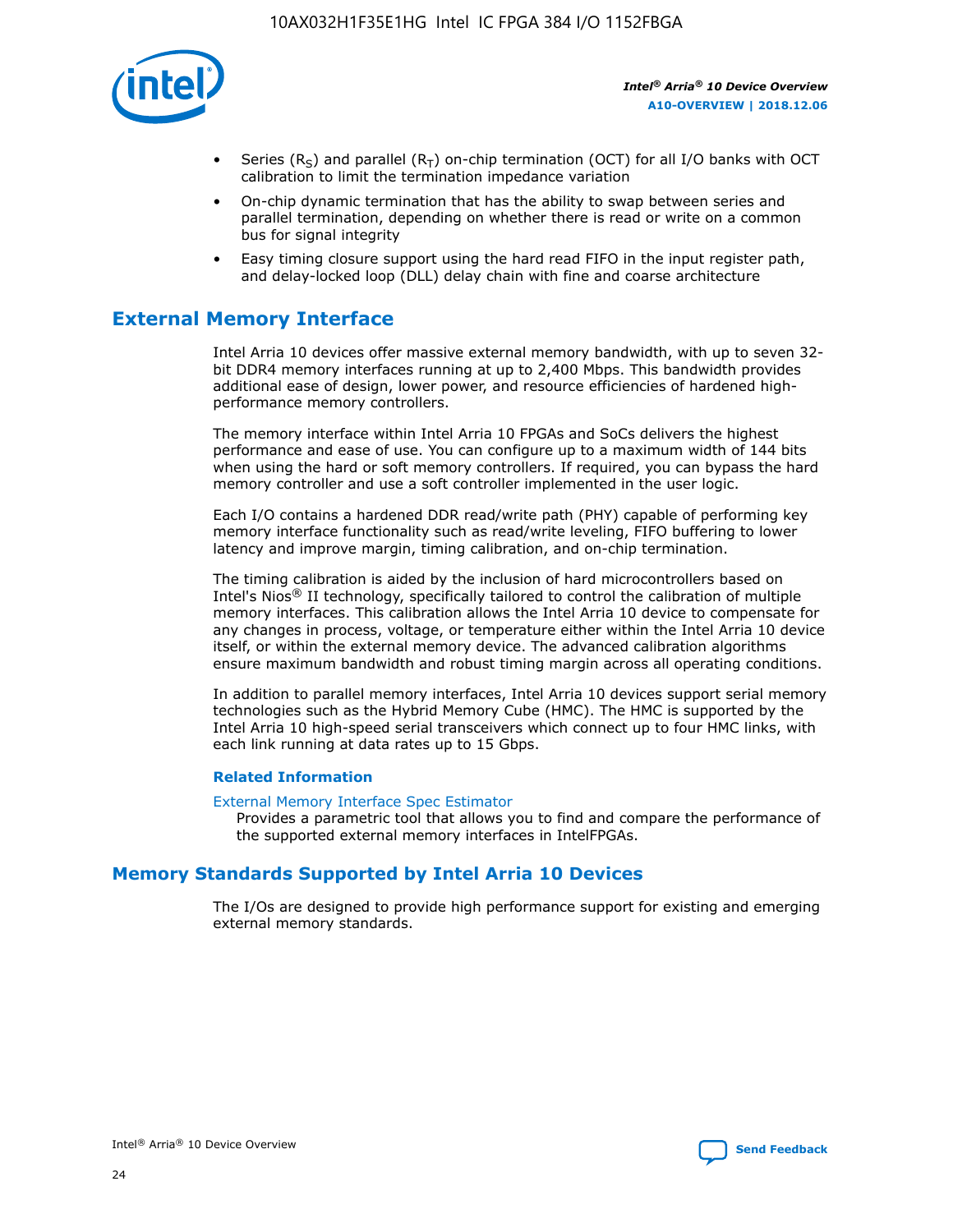

#### **Table 20. Memory Standards Supported by the Hard Memory Controller**

This table lists the overall capability of the hard memory controller. For specific details, refer to the External Memory Interface Spec Estimator and Intel Arria 10 Device Datasheet.

| <b>Memory Standard</b> | <b>Rate Support</b> | <b>Ping Pong PHY Support</b> | <b>Maximum Frequency</b><br>(MHz) |
|------------------------|---------------------|------------------------------|-----------------------------------|
| <b>DDR4 SDRAM</b>      | Quarter rate        | Yes                          | 1,067                             |
|                        |                     |                              | 1,200                             |
| DDR3 SDRAM             | Half rate           | Yes                          | 533                               |
|                        |                     |                              | 667                               |
|                        | Quarter rate        | Yes                          | 1,067                             |
|                        |                     |                              | 1,067                             |
| <b>DDR3L SDRAM</b>     | Half rate           | Yes                          | 533                               |
|                        |                     |                              | 667                               |
|                        | Quarter rate        | Yes                          | 933                               |
|                        |                     |                              | 933                               |
| LPDDR3 SDRAM           | Half rate           |                              | 533                               |
|                        | Quarter rate        |                              | 800                               |

#### **Table 21. Memory Standards Supported by the Soft Memory Controller**

| <b>Memory Standard</b>      | <b>Rate Support</b> | <b>Maximum Frequency</b><br>(MHz) |
|-----------------------------|---------------------|-----------------------------------|
| <b>RLDRAM 3 (11)</b>        | Quarter rate        | 1,200                             |
| ODR IV SRAM <sup>(11)</sup> | Quarter rate        | 1,067                             |
| <b>ODR II SRAM</b>          | Full rate           | 333                               |
|                             | Half rate           | 633                               |
| <b>ODR II+ SRAM</b>         | Full rate           | 333                               |
|                             | Half rate           | 633                               |
| <b>ODR II+ Xtreme SRAM</b>  | Full rate           | 333                               |
|                             | Half rate           | 633                               |

#### **Table 22. Memory Standards Supported by the HPS Hard Memory Controller**

The hard processor system (HPS) is available in Intel Arria 10 SoC devices only.

| <b>Memory Standard</b> | <b>Rate Support</b> | <b>Maximum Frequency</b><br>(MHz) |
|------------------------|---------------------|-----------------------------------|
| <b>DDR4 SDRAM</b>      | Half rate           | 1,200                             |
| <b>DDR3 SDRAM</b>      | Half rate           | 1,067                             |
| <b>DDR3L SDRAM</b>     | Half rate           | 933                               |

<sup>(11)</sup> Intel Arria 10 devices support this external memory interface using hard PHY with soft memory controller.

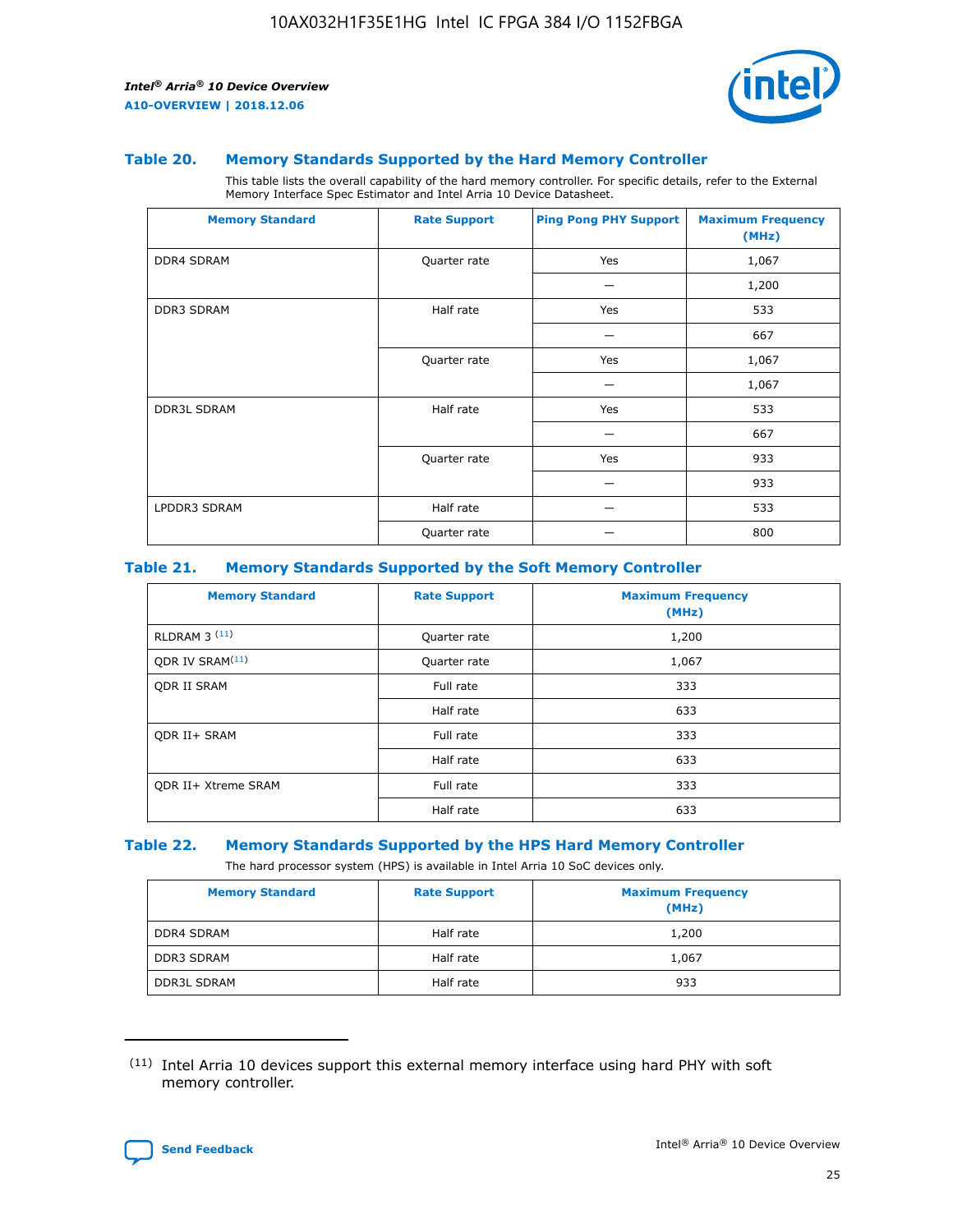

#### **Related Information**

#### [Intel Arria 10 Device Datasheet](https://www.intel.com/content/www/us/en/programmable/documentation/mcn1413182292568.html#mcn1413182153340)

Lists the memory interface performance according to memory interface standards, rank or chip select configurations, and Intel Arria 10 device speed grades.

# **PCIe Gen1, Gen2, and Gen3 Hard IP**

Intel Arria 10 devices contain PCIe hard IP that is designed for performance and ease-of-use:

- Includes all layers of the PCIe stack—transaction, data link and physical layers.
- Supports PCIe Gen3, Gen2, and Gen1 Endpoint and Root Port in x1, x2, x4, or x8 lane configuration.
- Operates independently from the core logic—optional configuration via protocol (CvP) allows the PCIe link to power up and complete link training in less than 100 ms while the Intel Arria 10 device completes loading the programming file for the rest of the FPGA.
- Provides added functionality that makes it easier to support emerging features such as Single Root I/O Virtualization (SR-IOV) and optional protocol extensions.
- Provides improved end-to-end datapath protection using ECC.
- Supports FPGA configuration via protocol (CvP) using PCIe at Gen3, Gen2, or Gen1 speed.

#### **Related Information**

PCS Features on page 30

# **Enhanced PCS Hard IP for Interlaken and 10 Gbps Ethernet**

# **Interlaken Support**

The Intel Arria 10 enhanced PCS hard IP provides integrated Interlaken PCS supporting rates up to 25.8 Gbps per lane.

The Interlaken PCS is based on the proven functionality of the PCS developed for Intel's previous generation FPGAs, which demonstrated interoperability with Interlaken ASSP vendors and third-party IP suppliers. The Interlaken PCS is present in every transceiver channel in Intel Arria 10 devices.

#### **Related Information**

PCS Features on page 30

## **10 Gbps Ethernet Support**

The Intel Arria 10 enhanced PCS hard IP supports 10GBASE-R PCS compliant with IEEE 802.3 10 Gbps Ethernet (10GbE). The integrated hard IP support for 10GbE and the 10 Gbps transceivers save external PHY cost, board space, and system power.

![](_page_26_Picture_24.jpeg)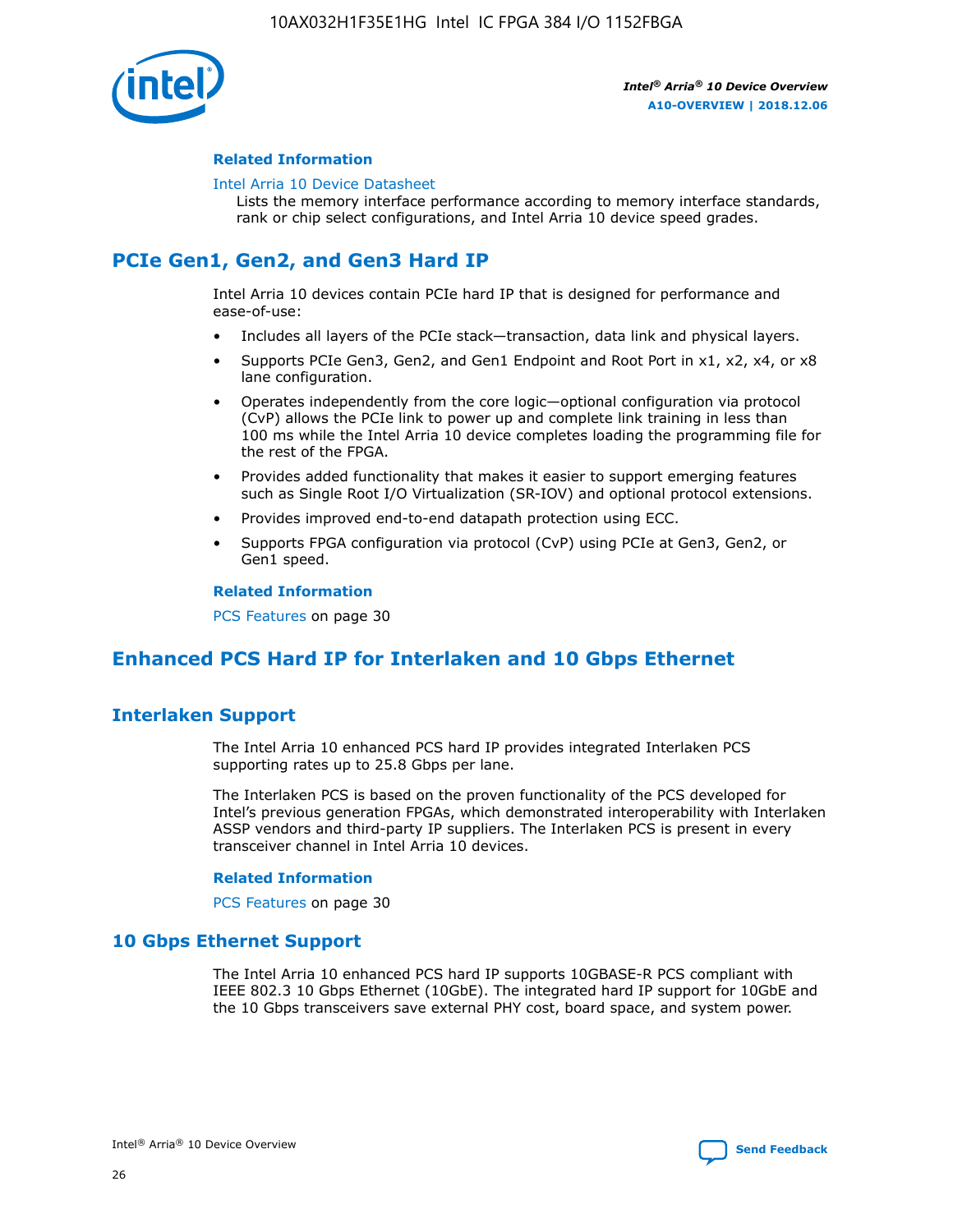![](_page_27_Picture_2.jpeg)

The scalable hard IP supports multiple independent 10GbE ports while using a single PLL for all the 10GBASE-R PCS instantiations, which saves on core logic resources and clock networks:

- Simplifies multiport 10GbE systems compared to XAUI interfaces that require an external XAUI-to-10G PHY.
- Incorporates Electronic Dispersion Compensation (EDC), which enables direct connection to standard 10 Gbps XFP and SFP+ pluggable optical modules.
- Supports backplane Ethernet applications and includes a hard 10GBASE-KR Forward Error Correction (FEC) circuit that you can use for 10 Gbps and 40 Gbps applications.

The 10 Gbps Ethernet PCS hard IP and 10GBASE-KR FEC are present in every transceiver channel.

#### **Related Information**

PCS Features on page 30

# **Low Power Serial Transceivers**

Intel Arria 10 FPGAs and SoCs include lowest power transceivers that deliver high bandwidth, throughput and low latency.

Intel Arria 10 devices deliver the industry's lowest power consumption per transceiver channel:

- 12.5 Gbps transceivers at as low as 242 mW
- 10 Gbps transceivers at as low as 168 mW
- 6 Gbps transceivers at as low as 117 mW

Intel Arria 10 transceivers support various data rates according to application:

- Chip-to-chip and chip-to-module applications—from 1 Gbps up to 25.8 Gbps
- Long reach and backplane applications—from 1 Gbps up to 12.5 with advanced adaptive equalization
- Critical power sensitive applications—from 1 Gbps up to 11.3 Gbps using lower power modes

The combination of 20 nm process technology and architectural advances provide the following benefits:

- Significant reduction in die area and power consumption
- Increase of up to two times in transceiver I/O density compared to previous generation devices while maintaining optimal signal integrity
- Up to 72 total transceiver channels—you can configure up to 6 of these channels to run as fast as 25.8 Gbps
- All channels feature continuous data rate support up to the maximum rated speed

![](_page_27_Picture_25.jpeg)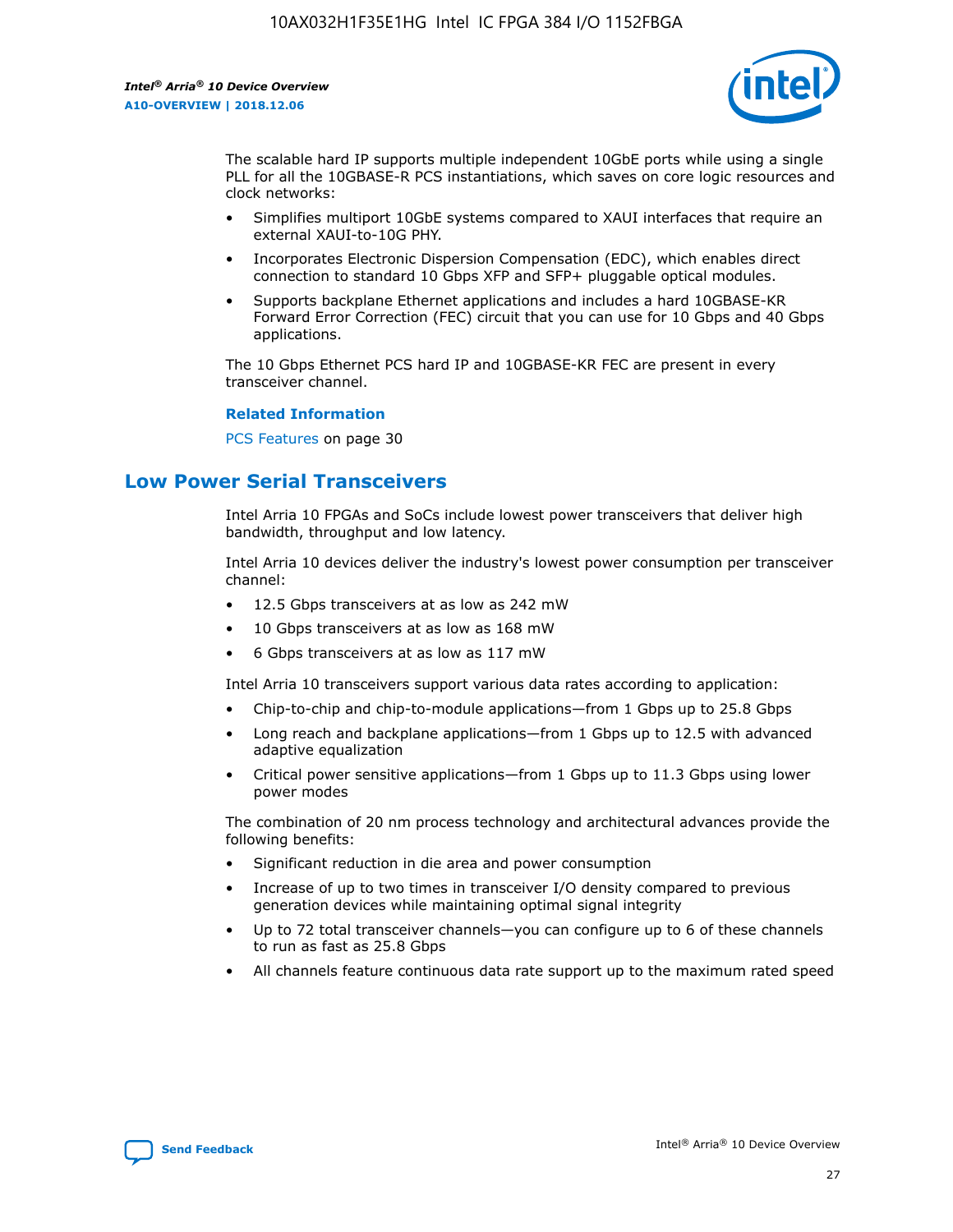![](_page_28_Picture_1.jpeg)

![](_page_28_Figure_3.jpeg)

## **Figure 6. Intel Arria 10 Transceiver Block Architecture**

# **Transceiver Channels**

All transceiver channels feature a dedicated Physical Medium Attachment (PMA) and a hardened Physical Coding Sublayer (PCS).

- The PMA provides primary interfacing capabilities to physical channels.
- The PCS typically handles encoding/decoding, word alignment, and other preprocessing functions before transferring data to the FPGA core fabric.

A transceiver channel consists of a PMA and a PCS block. Most transceiver banks have 6 channels. There are some transceiver banks that contain only 3 channels.

A wide variety of bonded and non-bonded data rate configurations is possible using a highly configurable clock distribution network. Up to 80 independent transceiver data rates can be configured.

The following figures are graphical representations of top views of the silicon die, which correspond to reverse views for flip chip packages. Different Intel Arria 10 devices may have different floorplans than the ones shown in the figures.

![](_page_28_Picture_12.jpeg)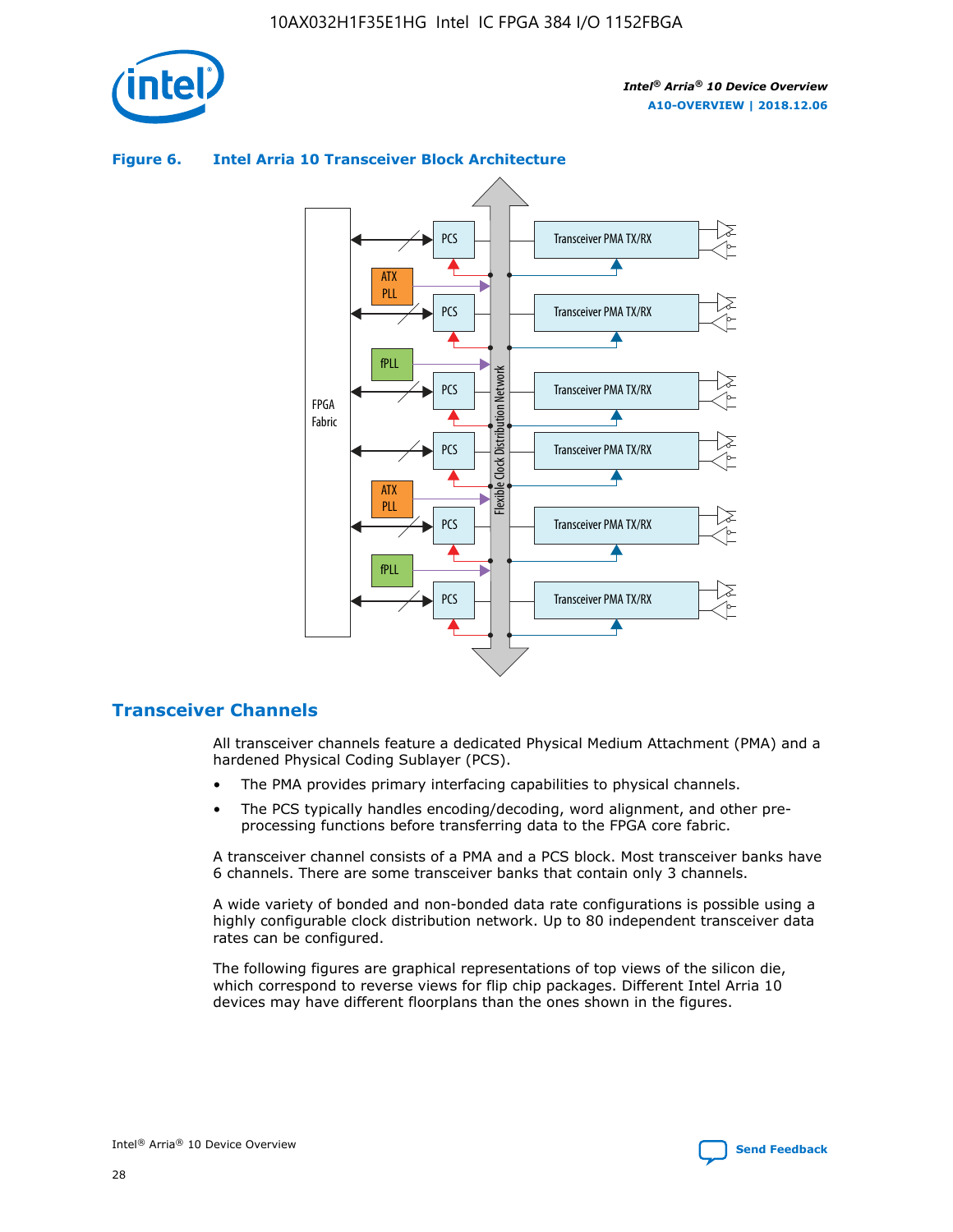![](_page_29_Picture_2.jpeg)

## **Figure 7. Device Chip Overview for Intel Arria 10 GX and GT Devices**

![](_page_29_Figure_4.jpeg)

![](_page_29_Figure_5.jpeg)

## **PMA Features**

Intel Arria 10 transceivers provide exceptional signal integrity at data rates up to 25.8 Gbps. Clocking options include ultra-low jitter ATX PLLs (LC tank based), clock multiplier unit (CMU) PLLs, and fractional PLLs.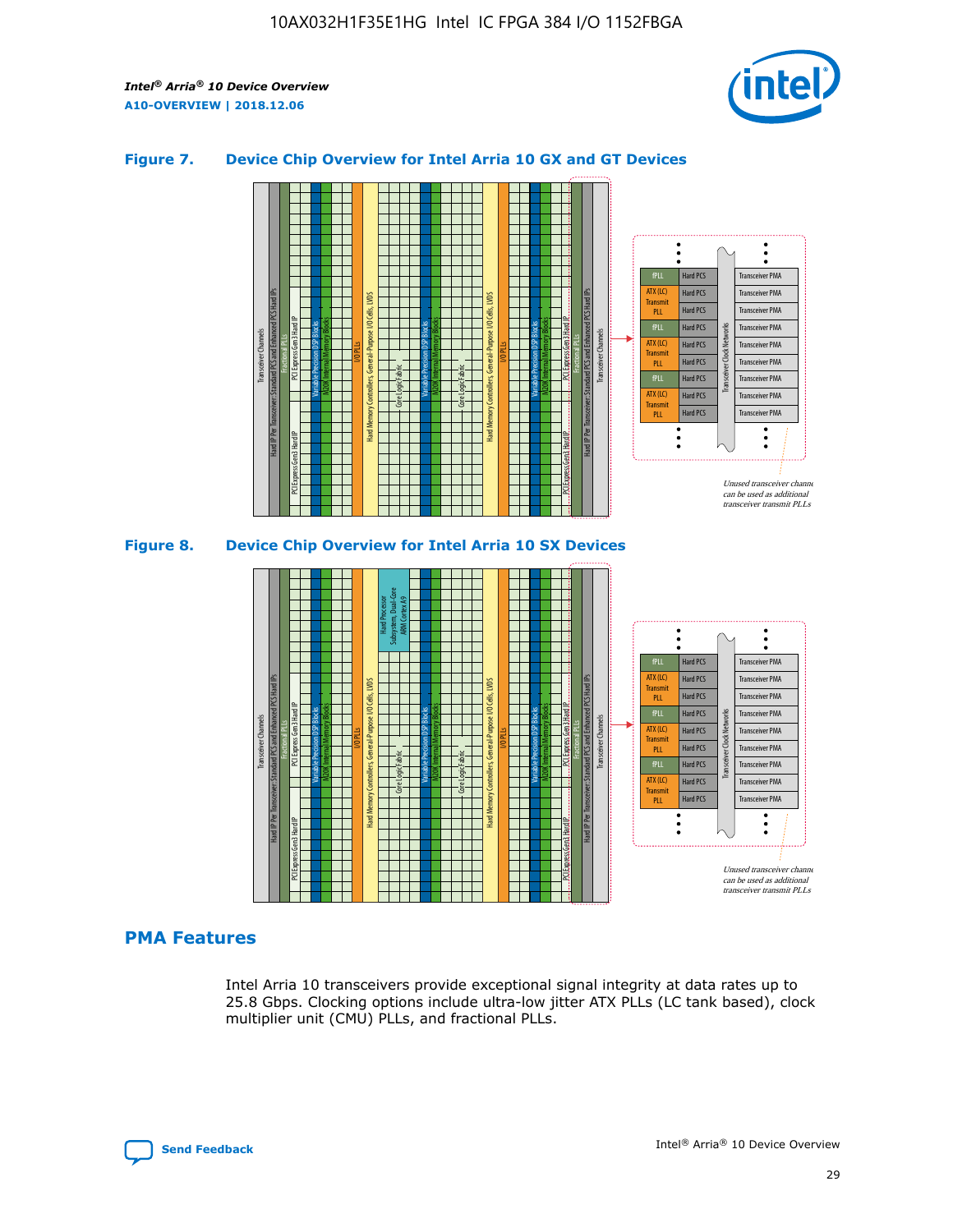![](_page_30_Picture_1.jpeg)

Each transceiver channel contains a channel PLL that can be used as the CMU PLL or clock data recovery (CDR) PLL. In CDR mode, the channel PLL recovers the receiver clock and data in the transceiver channel. Up to 80 independent data rates can be configured on a single Intel Arria 10 device.

# **Table 23. PMA Features of the Transceivers in Intel Arria 10 Devices**

| <b>Feature</b>                                             | <b>Capability</b>                                                                                                                                                                                                             |
|------------------------------------------------------------|-------------------------------------------------------------------------------------------------------------------------------------------------------------------------------------------------------------------------------|
| Chip-to-Chip Data Rates                                    | 1 Gbps to 17.4 Gbps (Intel Arria 10 GX devices)<br>1 Gbps to 25.8 Gbps (Intel Arria 10 GT devices)                                                                                                                            |
| Backplane Support                                          | Drive backplanes at data rates up to 12.5 Gbps                                                                                                                                                                                |
| <b>Optical Module Support</b>                              | SFP+/SFP, XFP, CXP, OSFP/OSFP28, CFP/CFP2/CFP4                                                                                                                                                                                |
| Cable Driving Support                                      | SFP+ Direct Attach, PCI Express over cable, eSATA                                                                                                                                                                             |
| <b>Transmit Pre-Emphasis</b>                               | 4-tap transmit pre-emphasis and de-emphasis to compensate for system channel loss                                                                                                                                             |
| Continuous Time Linear<br>Equalizer (CTLE)                 | Dual mode, high-gain, and high-data rate, linear receive equalization to compensate for<br>system channel loss                                                                                                                |
| Decision Feedback Equalizer<br>(DFE)                       | 7-fixed and 4-floating tap DFE to equalize backplane channel loss in the presence of<br>crosstalk and noisy environments                                                                                                      |
| Variable Gain Amplifier                                    | Optimizes the signal amplitude prior to the CDR sampling and operates in fixed and<br>adaptive modes                                                                                                                          |
| Altera Digital Adaptive<br>Parametric Tuning (ADAPT)       | Fully digital adaptation engine to automatically adjust all link equalization parameters-<br>including CTLE, DFE, and variable gain amplifier blocks-that provide optimal link margin<br>without intervention from user logic |
| Precision Signal Integrity<br>Calibration Engine (PreSICE) | Hardened calibration controller to quickly calibrate all transceiver control parameters on<br>power-up, which provides the optimal signal integrity and jitter performance                                                    |
| Advanced Transmit (ATX)<br>PLL                             | Low jitter ATX (LC tank based) PLLs with continuous tuning range to cover a wide range of<br>standard and proprietary protocols                                                                                               |
| <b>Fractional PLLs</b>                                     | On-chip fractional frequency synthesizers to replace on-board crystal oscillators and reduce<br>system cost                                                                                                                   |
| Digitally Assisted Analog<br><b>CDR</b>                    | Superior jitter tolerance with fast lock time                                                                                                                                                                                 |
| <b>Dynamic Partial</b><br>Reconfiguration                  | Allows independent control of the Avalon memory-mapped interface of each transceiver<br>channel for the highest transceiver flexibility                                                                                       |
| Multiple PCS-PMA and PCS-<br>PLD interface widths          | 8-, 10-, 16-, 20-, 32-, 40-, or 64-bit interface widths for flexibility of deserialization width,<br>encoding, and reduced latency                                                                                            |

# **PCS Features**

This table summarizes the Intel Arria 10 transceiver PCS features. You can use the transceiver PCS to support a wide range of protocols ranging from 1 Gbps to 25.8 Gbps.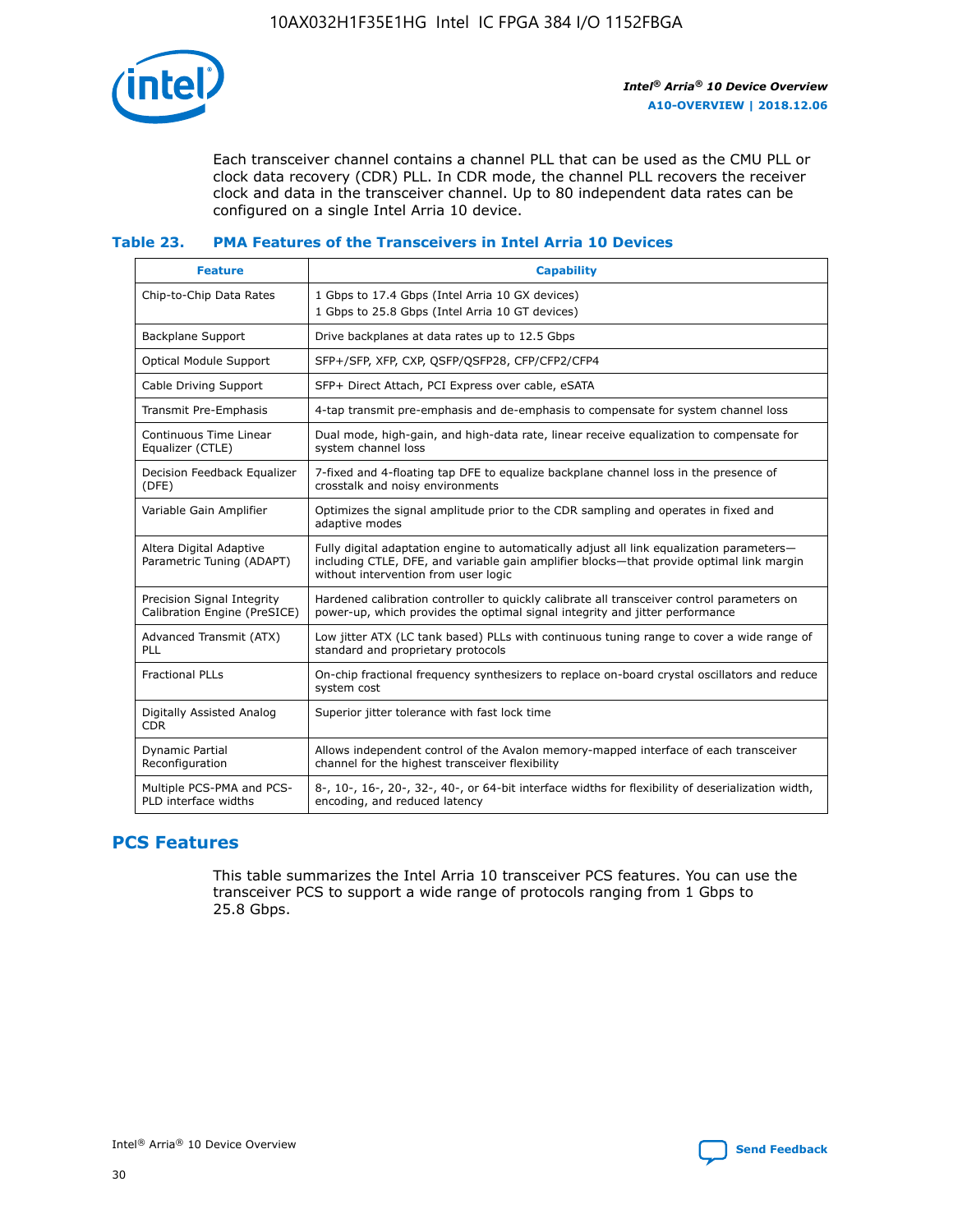![](_page_31_Picture_2.jpeg)

| <b>PCS</b>          | <b>Description</b>                                                                                                                                                                                                                                                                                                                                                                                             |
|---------------------|----------------------------------------------------------------------------------------------------------------------------------------------------------------------------------------------------------------------------------------------------------------------------------------------------------------------------------------------------------------------------------------------------------------|
| Standard PCS        | Operates at a data rate up to 12 Gbps<br>Supports protocols such as PCI-Express, CPRI 4.2+, GigE, IEEE 1588 in Hard PCS<br>Implements other protocols using Basic/Custom (Standard PCS) transceiver<br>configuration rules.                                                                                                                                                                                    |
| <b>Enhanced PCS</b> | Performs functions common to most serial data industry standards, such as word<br>alignment, encoding/decoding, and framing, before data is sent or received off-chip<br>through the PMA<br>• Handles data transfer to and from the FPGA fabric<br>Handles data transfer internally to and from the PMA<br>Provides frequency compensation<br>Performs channel bonding for multi-channel low skew applications |
| PCIe Gen3 PCS       | Supports the seamless switching of Data and Clock between the Gen1, Gen2, and Gen3<br>data rates<br>Provides support for PIPE 3.0 features<br>Supports the PIPE interface with the Hard IP enabled, as well as with the Hard IP<br>bypassed                                                                                                                                                                    |

#### **Related Information**

- PCIe Gen1, Gen2, and Gen3 Hard IP on page 26
- Interlaken Support on page 26
- 10 Gbps Ethernet Support on page 26

# **PCS Protocol Support**

This table lists some of the protocols supported by the Intel Arria 10 transceiver PCS. For more information about the blocks in the transmitter and receiver data paths, refer to the related information.

| <b>Protocol</b>                                 | <b>Data Rate</b><br>(Gbps) | <b>Transceiver IP</b>       | <b>PCS Support</b>                      |
|-------------------------------------------------|----------------------------|-----------------------------|-----------------------------------------|
| PCIe Gen3 x1, x2, x4, x8                        | 8.0                        | Native PHY (PIPE)           | Standard PCS and PCIe<br>Gen3 PCS       |
| PCIe Gen2 x1, x2, x4, x8                        | 5.0                        | Native PHY (PIPE)           | <b>Standard PCS</b>                     |
| PCIe Gen1 x1, x2, x4, x8                        | 2.5                        | Native PHY (PIPE)           | Standard PCS                            |
| 1000BASE-X Gigabit Ethernet                     | 1.25                       | Native PHY                  | <b>Standard PCS</b>                     |
| 1000BASE-X Gigabit Ethernet with<br>IEEE 1588v2 | 1.25                       | Native PHY                  | Standard PCS                            |
| 10GBASE-R                                       | 10.3125                    | Native PHY                  | <b>Enhanced PCS</b>                     |
| 10GBASE-R with IEEE 1588v2                      | 10.3125                    | Native PHY                  | <b>Enhanced PCS</b>                     |
| 10GBASE-R with KR FEC                           | 10.3125                    | Native PHY                  | <b>Enhanced PCS</b>                     |
| 10GBASE-KR and 1000BASE-X                       | 10.3125                    | 1G/10GbE and 10GBASE-KR PHY | Standard PCS and<br><b>Enhanced PCS</b> |
| Interlaken (CEI-6G/11G)                         | 3.125 to 17.4              | Native PHY                  | <b>Enhanced PCS</b>                     |
| SFI-S/SFI-5.2                                   | 11.2                       | Native PHY                  | <b>Enhanced PCS</b>                     |
| $10G$ SDI                                       | 10.692                     | Native PHY                  | <b>Enhanced PCS</b>                     |
|                                                 |                            |                             | continued                               |

![](_page_31_Picture_11.jpeg)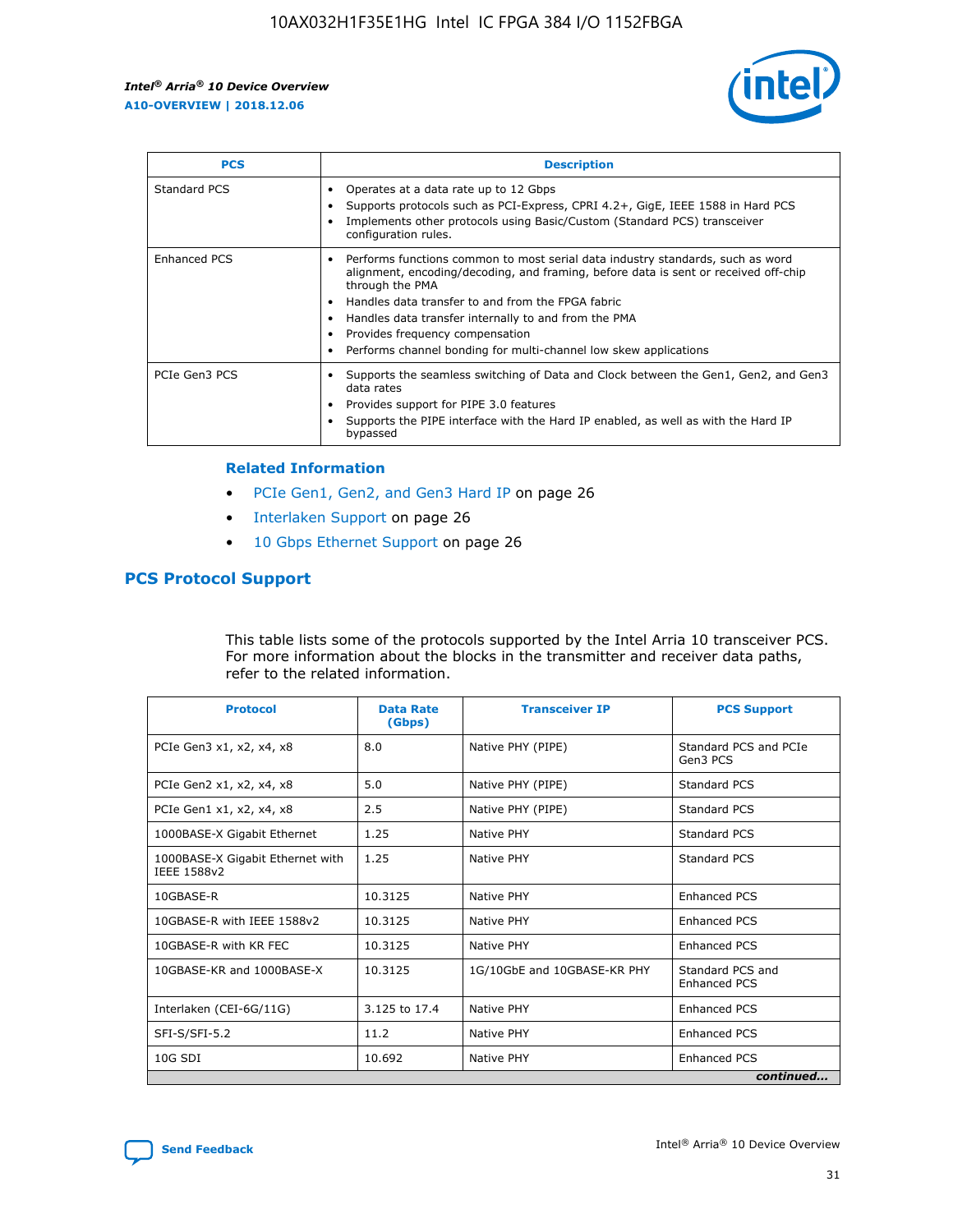![](_page_32_Picture_1.jpeg)

| <b>Protocol</b>      | <b>Data Rate</b><br>(Gbps) | <b>Transceiver IP</b> | <b>PCS Support</b> |
|----------------------|----------------------------|-----------------------|--------------------|
| CPRI 6.0 (64B/66B)   | 0.6144 to<br>10.1376       | Native PHY            | Enhanced PCS       |
| CPRI 4.2 (8B/10B)    | $0.6144$ to<br>9.8304      | Native PHY            | Standard PCS       |
| OBSAI RP3 v4.2       | 0.6144 to 6.144            | Native PHY            | Standard PCS       |
| SD-SDI/HD-SDI/3G-SDI | $0.143(12)$ to<br>2.97     | Native PHY            | Standard PCS       |

## **Related Information**

#### [Intel Arria 10 Transceiver PHY User Guide](https://www.intel.com/content/www/us/en/programmable/documentation/nik1398707230472.html#nik1398707091164)

Provides more information about the supported transceiver protocols and PHY IP, the PMA architecture, and the standard, enhanced, and PCIe Gen3 PCS architecture.

# **SoC with Hard Processor System**

Each SoC device combines an FPGA fabric and a hard processor system (HPS) in a single device. This combination delivers the flexibility of programmable logic with the power and cost savings of hard IP in these ways:

- Reduces board space, system power, and bill of materials cost by eliminating a discrete embedded processor
- Allows you to differentiate the end product in both hardware and software, and to support virtually any interface standard
- Extends the product life and revenue through in-field hardware and software updates

 $(12)$  The 0.143 Gbps data rate is supported using oversampling of user logic that you must implement in the FPGA fabric.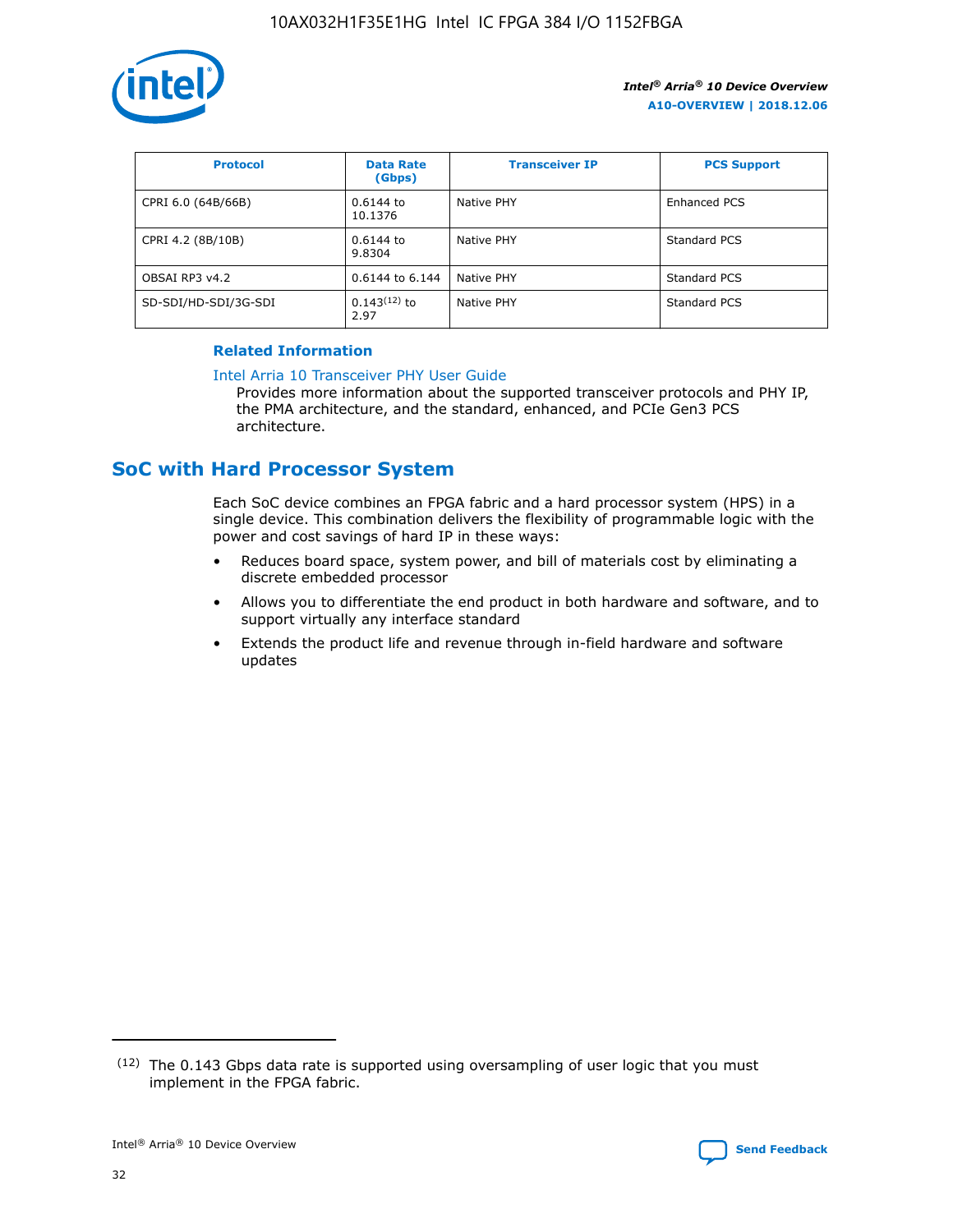![](_page_33_Picture_2.jpeg)

#### **Figure 9. HPS Block Diagram**

This figure shows a block diagram of the HPS with the dual ARM Cortex-A9 MPCore processor.

![](_page_33_Figure_5.jpeg)

# **Key Advantages of 20-nm HPS**

The 20-nm HPS strikes a balance between enabling maximum software compatibility with 28-nm SoCs while still improving upon the 28-nm HPS architecture. These improvements address the requirements of the next generation target markets such as wireless and wireline communications, compute and storage equipment, broadcast and military in terms of performance, memory bandwidth, connectivity via backplane and security.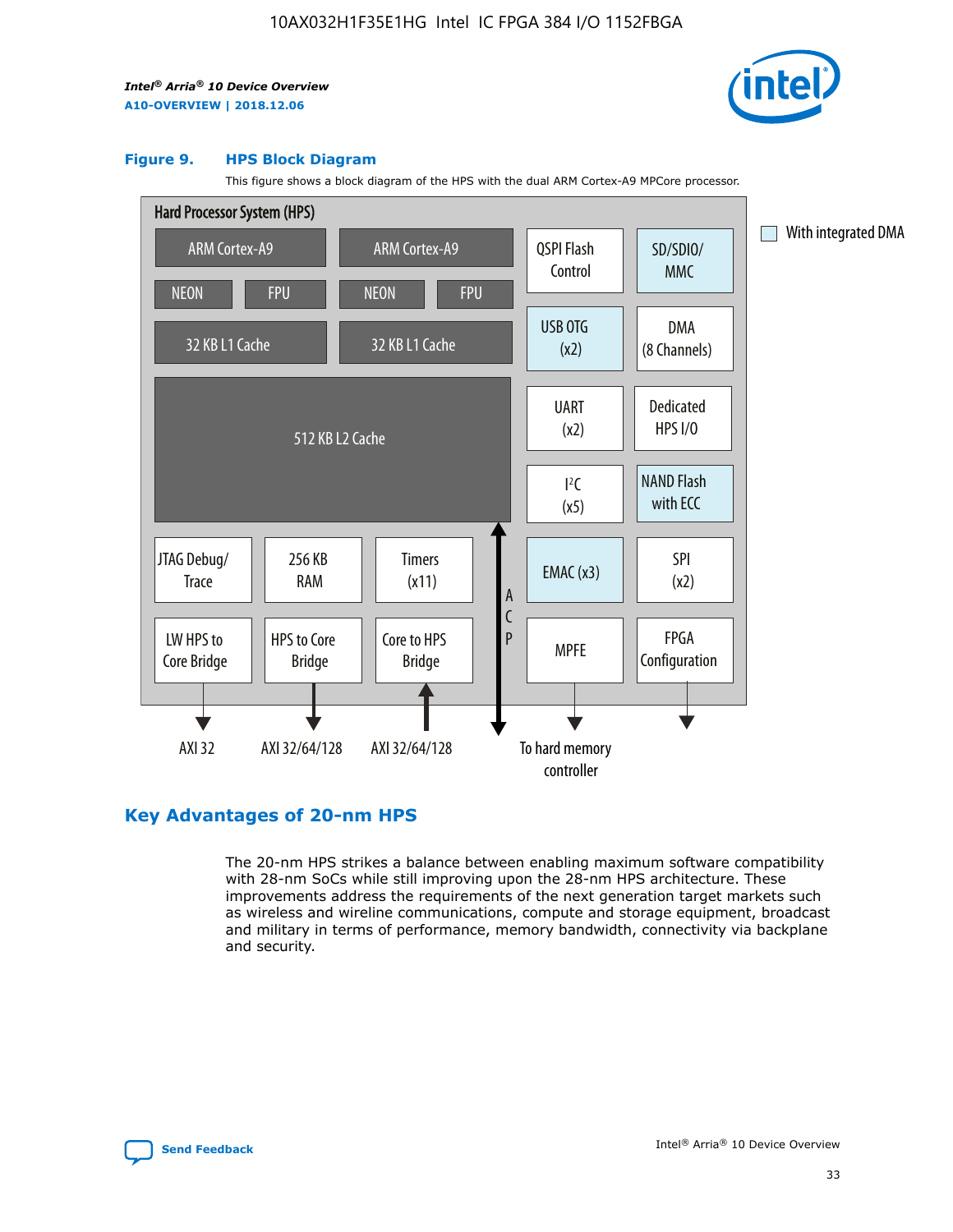![](_page_34_Picture_1.jpeg)

## **Table 24. Improvements in 20 nm HPS**

This table lists the key improvements of the 20 nm HPS compared to the 28 nm HPS.

| Advantages/<br><b>Improvements</b>                          | <b>Description</b>                                                                                                                                                                                                                                                                                                                                                                                                                                                                                                                                                                                                                                                                                                                                                                                                                                                                                                                                |
|-------------------------------------------------------------|---------------------------------------------------------------------------------------------------------------------------------------------------------------------------------------------------------------------------------------------------------------------------------------------------------------------------------------------------------------------------------------------------------------------------------------------------------------------------------------------------------------------------------------------------------------------------------------------------------------------------------------------------------------------------------------------------------------------------------------------------------------------------------------------------------------------------------------------------------------------------------------------------------------------------------------------------|
| Increased performance and<br>overdrive capability           | While the nominal processor frequency is 1.2 GHz, the 20 nm HPS offers an "overdrive"<br>feature which enables a higher processor operating frequency. This requires a higher supply<br>voltage value that is unique to the HPS and may require a separate regulator.                                                                                                                                                                                                                                                                                                                                                                                                                                                                                                                                                                                                                                                                             |
| Increased processor memory<br>bandwidth and DDR4<br>support | Up to 64-bit DDR4 memory at 2,400 Mbps support is available for the processor. The hard<br>memory controller for the HPS comprises a multi-port front end that manages connections<br>to a single port memory controller. The multi-port front end allows logic core and the HPS<br>to share ports and thereby the available bandwidth of the memory controller.                                                                                                                                                                                                                                                                                                                                                                                                                                                                                                                                                                                  |
| Flexible I/O sharing                                        | An advanced I/O pin muxing scheme allows improved sharing of I/O between the HPS and<br>the core logic. The following types of I/O are available for SoC:<br>$\bullet$<br>17 dedicated I/Os-physically located inside the HPS block and are not accessible to<br>logic within the core. The 17 dedicated I/Os are used for HPS clock, resets, and<br>interfacing with boot devices, QSPI, and SD/MMC.<br>48 direct shared I/O-located closest to the HPS block and are ideal for high speed HPS<br>$\bullet$<br>peripherals such as EMAC, USB, and others. There is one bank of 48 I/Os that supports<br>direct sharing where the 48 I/Os can be shared 12 I/Os at a time.<br>Standard (shared) I/O-all standard I/Os can be shared by the HPS peripherals and any<br>logic within the core. For designs where more than 48 I/Os are required to fully use all<br>the peripherals in the HPS, these I/Os can be connected through the core logic. |
| <b>EMAC</b> core                                            | Three EMAC cores are available in the HPS. The EMAC cores enable an application to<br>support two redundant Ethernet connections; for example, backplane, or two EMAC cores<br>for managing IEEE 1588 time stamp information while allowing a third EMAC core for debug<br>and configuration. All three EMACs can potentially share the same time stamps, simplifying<br>the 1588 time stamping implementation. A new serial time stamp interface allows core<br>logic to access and read the time stamp values. The integrated EMAC controllers can be<br>connected to external Ethernet PHY through the provided MDIO or I <sup>2</sup> C interface.                                                                                                                                                                                                                                                                                            |
| On-chip memory                                              | The on-chip memory is updated to 256 KB support and can support larger data sets and<br>real time algorithms.                                                                                                                                                                                                                                                                                                                                                                                                                                                                                                                                                                                                                                                                                                                                                                                                                                     |
| <b>ECC</b> enhancements                                     | Improvements in L2 Cache ECC management allow identification of errors down to the<br>address level. ECC enhancements also enable improved error injection and status reporting<br>via the introduction of new memory mapped access to syndrome and data signals.                                                                                                                                                                                                                                                                                                                                                                                                                                                                                                                                                                                                                                                                                 |
| HPS to FPGA Interconnect<br>Backbone                        | Although the HPS and the Logic Core can operate independently, they are tightly coupled<br>via a high-bandwidth system interconnect built from high-performance ARM AMBA AXI bus<br>bridges. IP bus masters in the FPGA fabric have access to HPS bus slaves via the FPGA-to-<br>HPS interconnect. Similarly, HPS bus masters have access to bus slaves in the core fabric<br>via the HPS-to-FPGA bridge. Both bridges are AMBA AXI-3 compliant and support<br>simultaneous read and write transactions. Up to three masters within the core fabric can<br>share the HPS SDRAM controller with the processor. Additionally, the processor can be used<br>to configure the core fabric under program control via a dedicated 32-bit configuration port.                                                                                                                                                                                            |
| FPGA configuration and HPS<br>booting                       | The FPGA fabric and HPS in the SoCs are powered independently. You can reduce the clock<br>frequencies or gate the clocks to reduce dynamic power.<br>You can configure the FPGA fabric and boot the HPS independently, in any order, providing<br>you with more design flexibility.                                                                                                                                                                                                                                                                                                                                                                                                                                                                                                                                                                                                                                                              |
| Security                                                    | New security features have been introduced for anti-tamper management, secure boot,<br>encryption (AES), and authentication (SHA).                                                                                                                                                                                                                                                                                                                                                                                                                                                                                                                                                                                                                                                                                                                                                                                                                |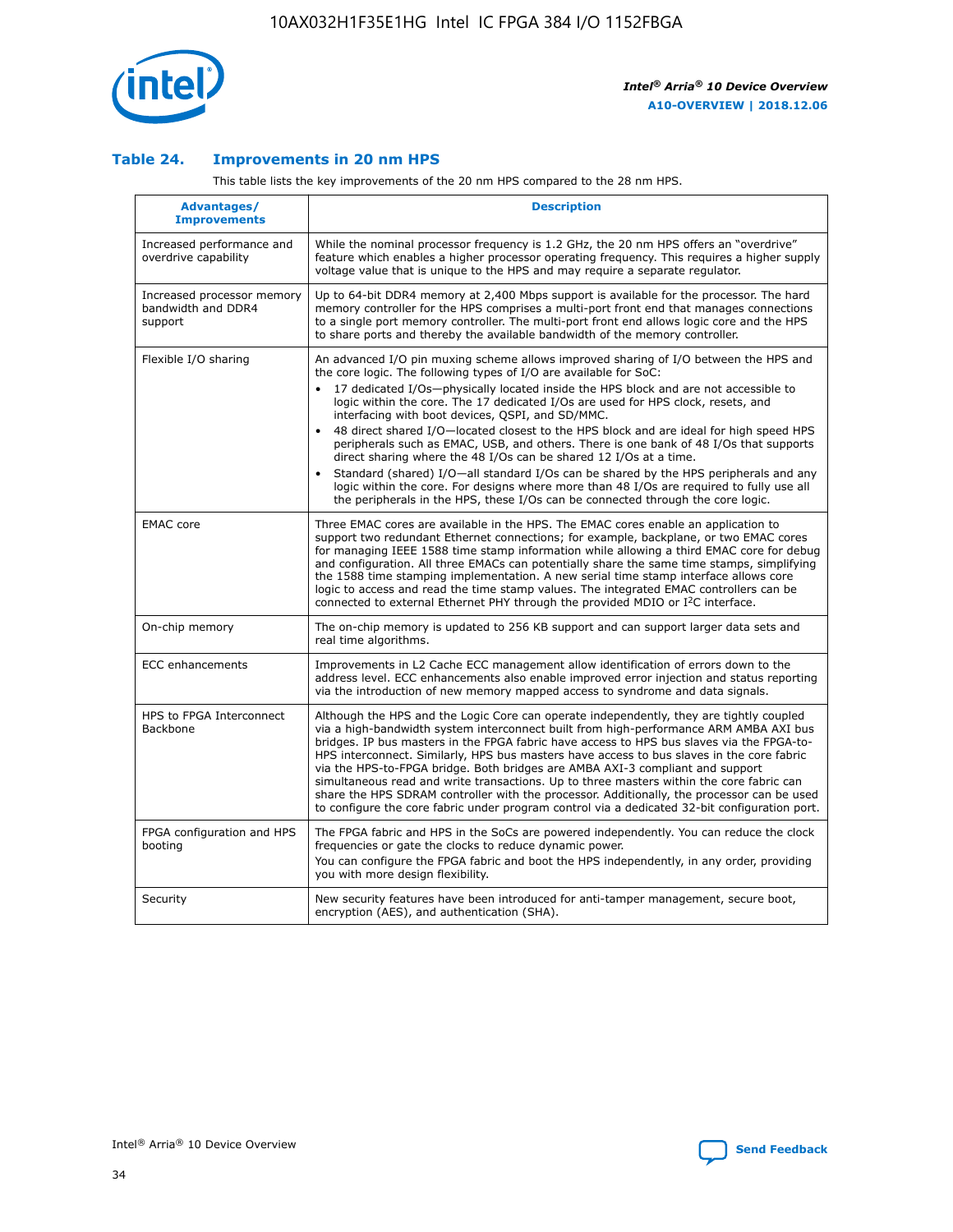![](_page_35_Picture_2.jpeg)

# **Features of the HPS**

The HPS has the following features:

- 1.2-GHz, dual-core ARM Cortex-A9 MPCore processor with up to 1.5-GHz via overdrive
	- ARMv7-A architecture that runs 32-bit ARM instructions, 16-bit and 32-bit Thumb instructions, and 8-bit Java byte codes in Jazelle style
	- Superscalar, variable length, out-of-order pipeline with dynamic branch prediction
	- Instruction Efficiency 2.5 MIPS/MHz, which provides total performance of 7500 MIPS at 1.5 GHz
- Each processor core includes:
	- 32 KB of L1 instruction cache, 32 KB of L1 data cache
	- Single- and double-precision floating-point unit and NEON media engine
	- CoreSight debug and trace technology
	- Snoop Control Unit (SCU) and Acceleration Coherency Port (ACP)
- 512 KB of shared L2 cache
- 256 KB of scratch RAM
- Hard memory controller with support for DDR3, DDR4 and optional error correction code (ECC) support
- Multiport Front End (MPFE) Scheduler interface to the hard memory controller
- 8-channel direct memory access (DMA) controller
- QSPI flash controller with SIO, DIO, QIO SPI Flash support
- NAND flash controller (ONFI 1.0 or later) with DMA and ECC support, updated to support 8 and 16-bit Flash devices and new command DMA to offload CPU for fast power down recovery
- Updated SD/SDIO/MMC controller to eMMC 4.5 with DMA with CE-ATA digital command support
- 3 10/100/1000 Ethernet media access control (MAC) with DMA
- 2 USB On-the-Go (OTG) controllers with DMA
- $\bullet$  5 I<sup>2</sup>C controllers (3 can be used by EMAC for MIO to external PHY)
- 2 UART 16550 Compatible controllers
- 4 serial peripheral interfaces (SPI) (2 Master, 2 Slaves)
- 62 programmable general-purpose I/Os, which includes 48 direct share I/Os that allows the HPS peripherals to connect directly to the FPGA I/Os
- 7 general-purpose timers
- 4 watchdog timers
- Anti-tamper, Secure Boot, Encryption (AES) and Authentication (SHA)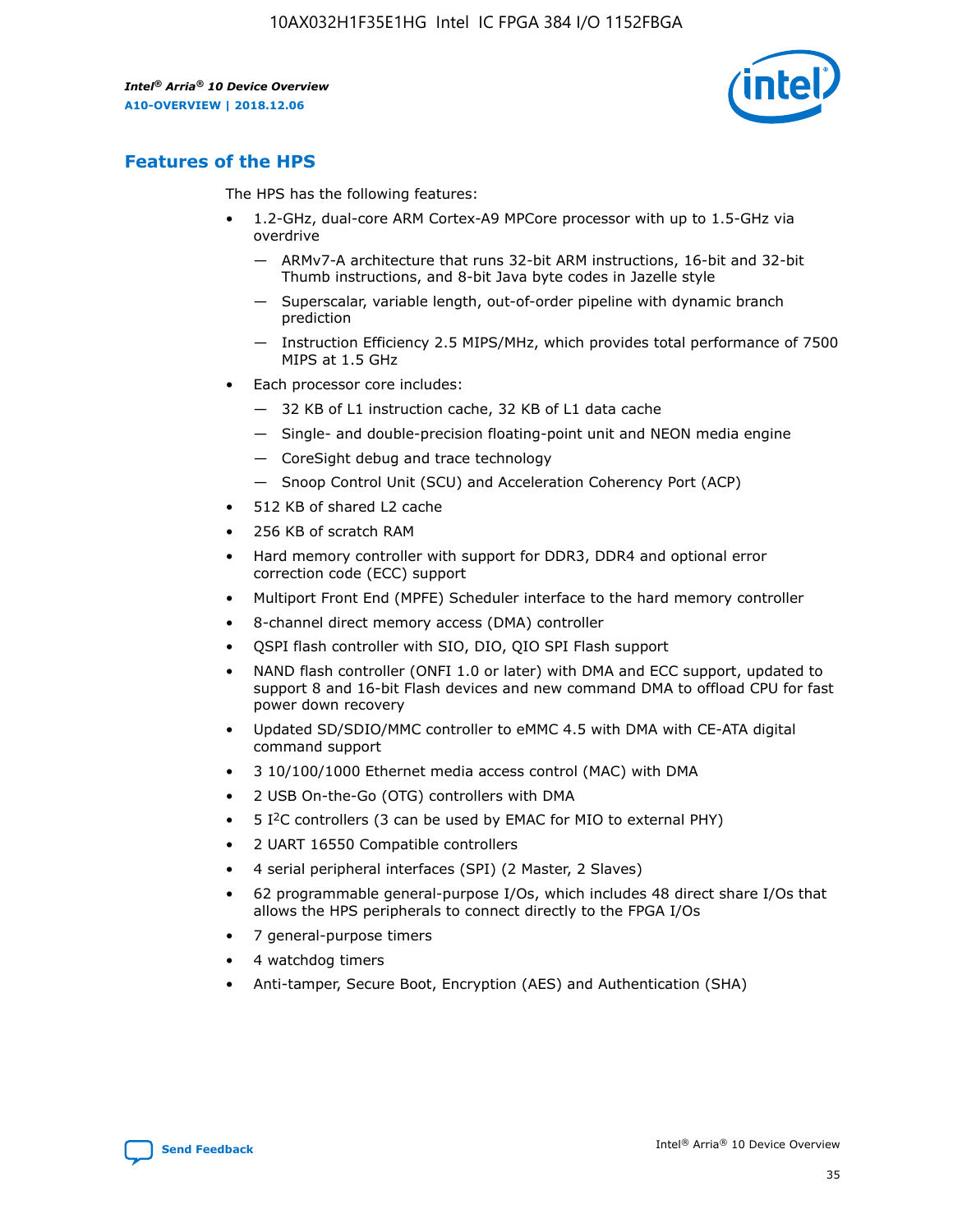![](_page_36_Picture_1.jpeg)

## **System Peripherals and Debug Access Port**

Each Ethernet MAC, USB OTG, NAND flash controller, and SD/MMC controller module has an integrated DMA controller. For modules without an integrated DMA controller, an additional DMA controller module provides up to eight channels of high-bandwidth data transfers. Peripherals that communicate off-chip are multiplexed with other peripherals at the HPS pin level. This allows you to choose which peripherals interface with other devices on your PCB.

The debug access port provides interfaces to industry standard JTAG debug probes and supports ARM CoreSight debug and core traces to facilitate software development.

#### **HPS–FPGA AXI Bridges**

The HPS–FPGA bridges, which support the Advanced Microcontroller Bus Architecture (AMBA) Advanced eXtensible Interface (AXI™) specifications, consist of the following bridges:

- FPGA-to-HPS AMBA AXI bridge—a high-performance bus supporting 32, 64, and 128 bit data widths that allows the FPGA fabric to issue transactions to slaves in the HPS.
- HPS-to-FPGA Avalon/AMBA AXI bridge—a high-performance bus supporting 32, 64, and 128 bit data widths that allows the HPS to issue transactions to slaves in the FPGA fabric.
- Lightweight HPS-to-FPGA AXI bridge—a lower latency 32 bit width bus that allows the HPS to issue transactions to soft peripherals in the FPGA fabric. This bridge is primarily used for control and status register (CSR) accesses to peripherals in the FPGA fabric.

The HPS–FPGA AXI bridges allow masters in the FPGA fabric to communicate with slaves in the HPS logic, and vice versa. For example, the HPS-to-FPGA AXI bridge allows you to share memories instantiated in the FPGA fabric with one or both microprocessors in the HPS, while the FPGA-to-HPS AXI bridge allows logic in the FPGA fabric to access the memory and peripherals in the HPS.

Each HPS–FPGA bridge also provides asynchronous clock crossing for data transferred between the FPGA fabric and the HPS.

#### **HPS SDRAM Controller Subsystem**

The HPS SDRAM controller subsystem contains a multiport SDRAM controller and DDR PHY that are shared between the FPGA fabric (through the FPGA-to-HPS SDRAM interface), the level 2 (L2) cache, and the level 3 (L3) system interconnect. The FPGA-to-HPS SDRAM interface supports AMBA AXI and Avalon® Memory-Mapped (Avalon-MM) interface standards, and provides up to six individual ports for access by masters implemented in the FPGA fabric.

The HPS SDRAM controller supports up to 3 masters (command ports), 3x 64-bit read data ports and 3x 64-bit write data ports.

To maximize memory performance, the SDRAM controller subsystem supports command and data reordering, deficit round-robin arbitration with aging, and high-priority bypass features.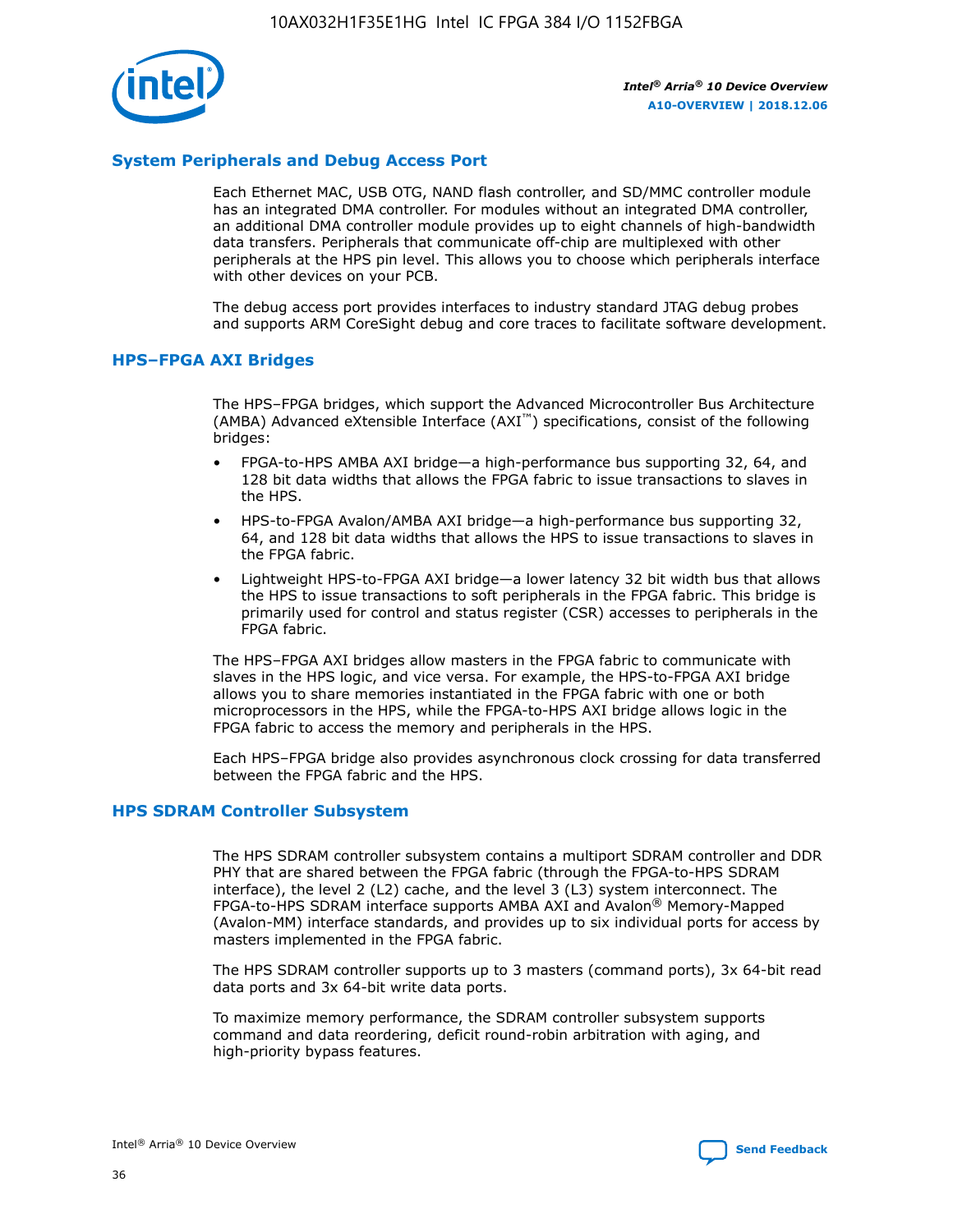![](_page_37_Picture_2.jpeg)

# **FPGA Configuration and HPS Booting**

The FPGA fabric and HPS in the SoC FPGA must be powered at the same time. You can reduce the clock frequencies or gate the clocks to reduce dynamic power.

Once powered, the FPGA fabric and HPS can be configured independently thus providing you with more design flexibility:

- You can boot the HPS independently. After the HPS is running, the HPS can fully or partially reconfigure the FPGA fabric at any time under software control. The HPS can also configure other FPGAs on the board through the FPGA configuration controller.
- Configure the FPGA fabric first, and then boot the HPS from memory accessible to the FPGA fabric.

## **Hardware and Software Development**

For hardware development, you can configure the HPS and connect your soft logic in the FPGA fabric to the HPS interfaces using the Platform Designer system integration tool in the Intel Quartus Prime software.

For software development, the ARM-based SoC FPGA devices inherit the rich software development ecosystem available for the ARM Cortex-A9 MPCore processor. The software development process for Intel SoC FPGAs follows the same steps as those for other SoC devices from other manufacturers. Support for Linux\*, VxWorks\*, and other operating systems are available for the SoC FPGAs. For more information on the operating systems support availability, contact the Intel FPGA sales team.

You can begin device-specific firmware and software development on the Intel SoC FPGA Virtual Target. The Virtual Target is a fast PC-based functional simulation of a target development system—a model of a complete development board. The Virtual Target enables the development of device-specific production software that can run unmodified on actual hardware.

# **Dynamic and Partial Reconfiguration**

The Intel Arria 10 devices support dynamic and partial reconfiguration. You can use dynamic and partial reconfiguration simultaneously to enable seamless reconfiguration of both the device core and transceivers.

## **Dynamic Reconfiguration**

You can reconfigure the PMA and PCS blocks while the device continues to operate. This feature allows you to change the data rates, protocol, and analog settings of a channel in a transceiver bank without affecting on-going data transfer in other transceiver banks. This feature is ideal for applications that require dynamic multiprotocol or multirate support.

# **Partial Reconfiguration**

Using partial reconfiguration, you can reconfigure some parts of the device while keeping the device in operation.

![](_page_37_Picture_18.jpeg)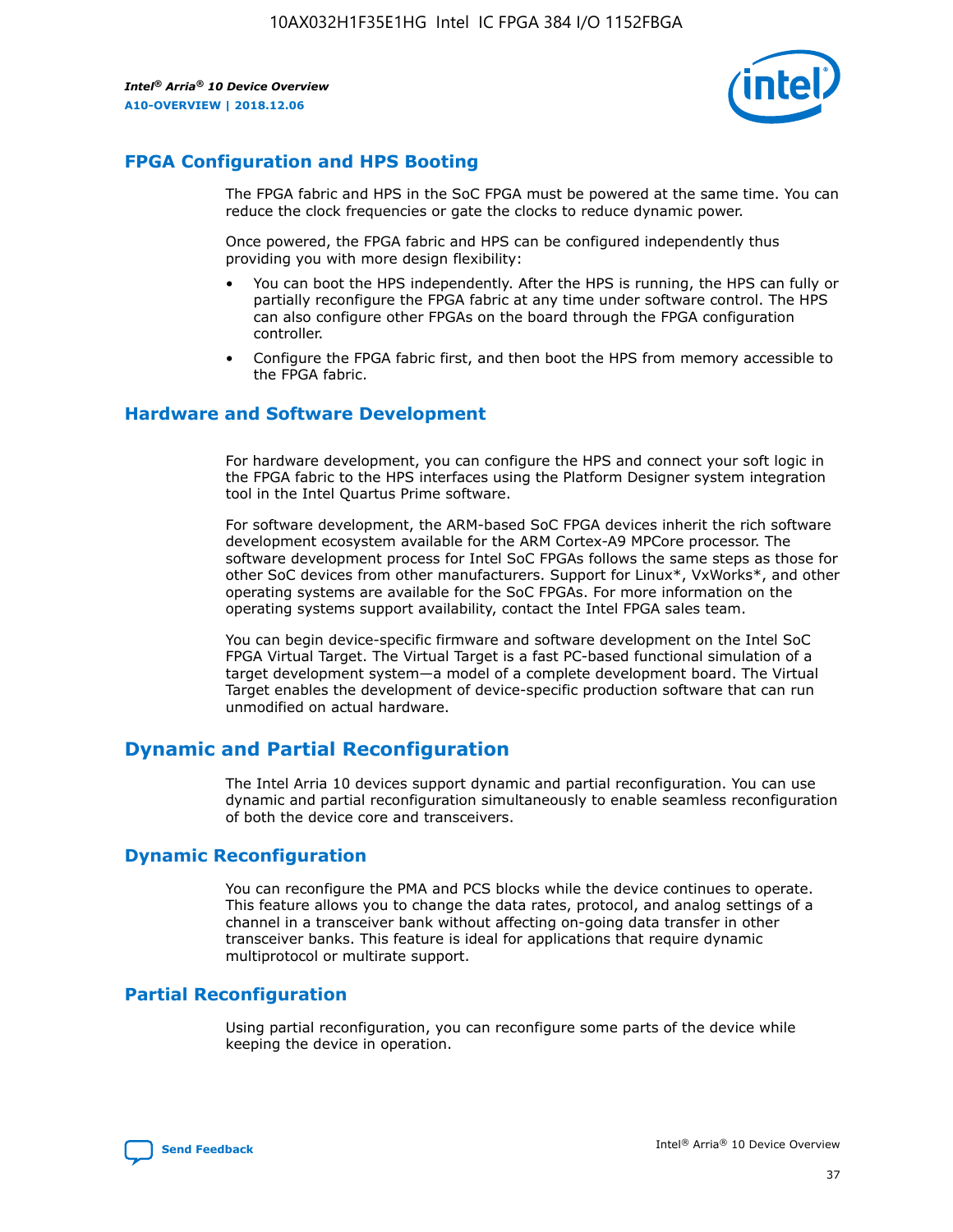![](_page_38_Picture_1.jpeg)

Instead of placing all device functions in the FPGA fabric, you can store some functions that do not run simultaneously in external memory and load them only when required. This capability increases the effective logic density of the device, and lowers cost and power consumption.

In the Intel solution, you do not have to worry about intricate device architecture to perform a partial reconfiguration. The partial reconfiguration capability is built into the Intel Quartus Prime design software, making such time-intensive task simple.

Intel Arria 10 devices support partial reconfiguration in the following configuration options:

- Using an internal host:
	- All supported configuration modes where the FPGA has access to external memory devices such as serial and parallel flash memory.
	- Configuration via Protocol [CvP (PCIe)]
- Using an external host—passive serial (PS), fast passive parallel (FPP) x8, FPP x16, and FPP x32 I/O interface.

# **Enhanced Configuration and Configuration via Protocol**

## **Table 25. Configuration Schemes and Features of Intel Arria 10 Devices**

Intel Arria 10 devices support 1.8 V programming voltage and several configuration schemes.

| <b>Scheme</b>                                                          | <b>Data</b><br><b>Width</b> | <b>Max Clock</b><br>Rate<br>(MHz) | <b>Max Data</b><br>Rate<br>(Mbps)<br>(13) | <b>Decompression</b> | <b>Design</b><br>Security <sup>(1</sup><br>4) | <b>Partial</b><br><b>Reconfiguration</b><br>(15) | <b>Remote</b><br><b>System</b><br><b>Update</b> |
|------------------------------------------------------------------------|-----------------------------|-----------------------------------|-------------------------------------------|----------------------|-----------------------------------------------|--------------------------------------------------|-------------------------------------------------|
| <b>JTAG</b>                                                            | 1 bit                       | 33                                | 33                                        |                      |                                               | Yes(16)                                          |                                                 |
| Active Serial (AS)<br>through the<br>EPCO-L<br>configuration<br>device | 1 bit,<br>4 bits            | 100                               | 400                                       | Yes                  | Yes                                           | $Y_{PS}(16)$                                     | Yes                                             |
| Passive serial (PS)<br>through CPLD or<br>external<br>microcontroller  | 1 bit                       | 100                               | 100                                       | Yes                  | Yes                                           | Yes(16)                                          | Parallel<br>Flash<br>Loader<br>(PFL) IP<br>core |
|                                                                        |                             |                                   |                                           |                      |                                               |                                                  | continued                                       |

<sup>(13)</sup> Enabling either compression or design security features affects the maximum data rate. Refer to the Intel Arria 10 Device Datasheet for more information.

<sup>(14)</sup> Encryption and compression cannot be used simultaneously.

 $(15)$  Partial reconfiguration is an advanced feature of the device family. If you are interested in using partial reconfiguration, contact Intel for support.

 $(16)$  Partial configuration can be performed only when it is configured as internal host.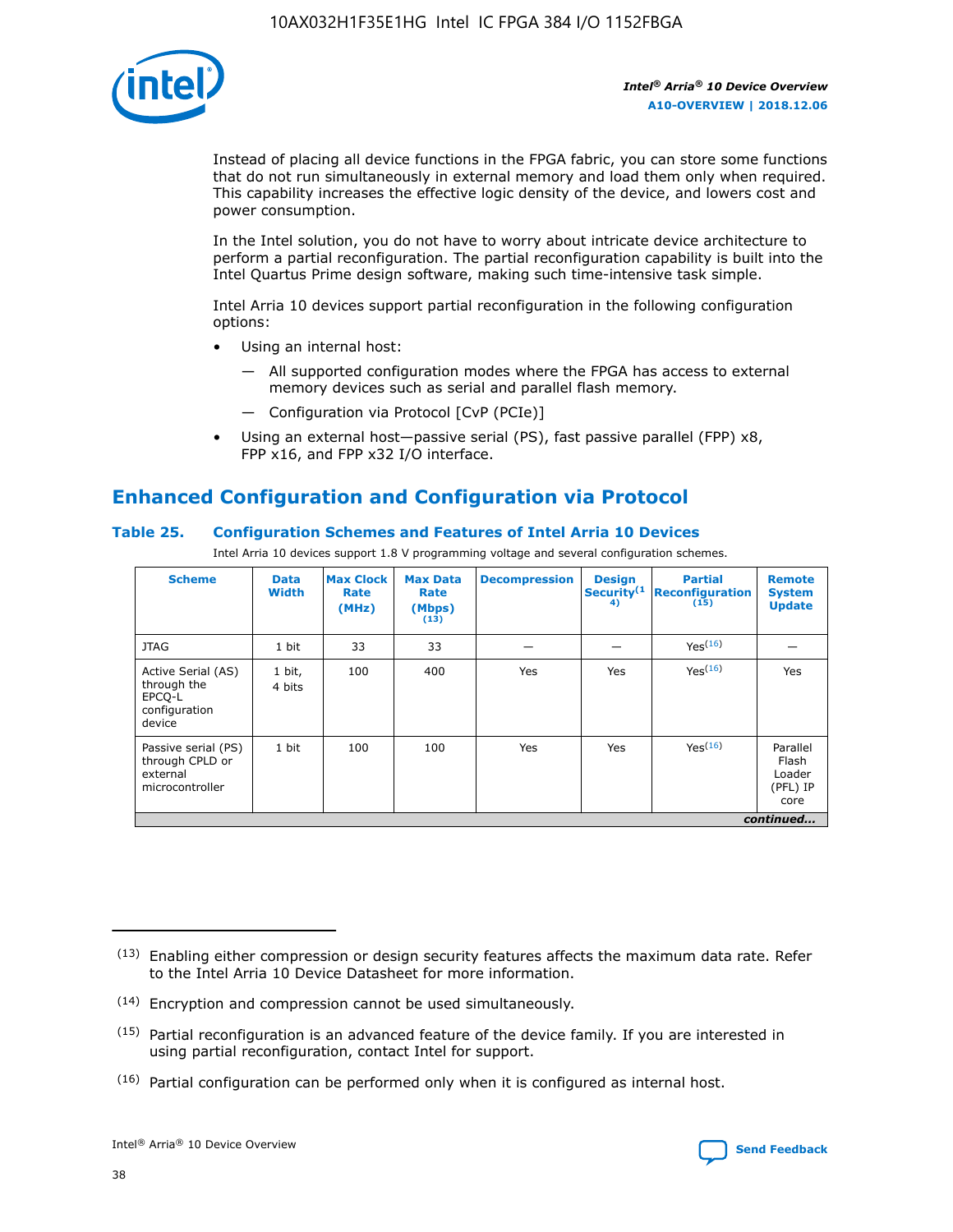![](_page_39_Picture_2.jpeg)

| <b>Scheme</b>                                   | <b>Data</b><br><b>Width</b> | <b>Max Clock</b><br>Rate<br>(MHz) | <b>Max Data</b><br>Rate<br>(Mbps)<br>(13) | <b>Decompression</b> | <b>Design</b><br>Security <sup>(1</sup><br>4) | <b>Partial</b><br><b>Reconfiguration</b><br>(15) | <b>Remote</b><br><b>System</b><br><b>Update</b> |
|-------------------------------------------------|-----------------------------|-----------------------------------|-------------------------------------------|----------------------|-----------------------------------------------|--------------------------------------------------|-------------------------------------------------|
| Fast passive                                    | 8 bits                      | 100                               | 3200                                      | Yes                  | Yes                                           | Yes(17)                                          | PFL IP                                          |
| parallel (FPP)<br>through CPLD or               | 16 bits                     |                                   |                                           | Yes                  | Yes                                           |                                                  | core                                            |
| external<br>microcontroller                     | 32 bits                     |                                   |                                           | Yes                  | Yes                                           |                                                  |                                                 |
| Configuration via                               | 16 bits                     | 100                               | 3200                                      | Yes                  | Yes                                           | Yes <sup>(17)</sup>                              |                                                 |
| <b>HPS</b>                                      | 32 bits                     |                                   |                                           | Yes                  | Yes                                           |                                                  |                                                 |
| Configuration via<br>Protocol [CvP<br>$(PCIe*)$ | x1, x2,<br>x4, x8<br>lanes  |                                   | 8000                                      | Yes                  | Yes                                           | Yes <sup>(16)</sup>                              |                                                 |

You can configure Intel Arria 10 devices through PCIe using Configuration via Protocol (CvP). The Intel Arria 10 CvP implementation conforms to the PCIe 100 ms power-up-to-active time requirement.

#### **Related Information**

[Configuration via Protocol \(CvP\) Implementation in Intel FPGAs User Guide](https://www.intel.com/content/www/us/en/programmable/documentation/dsu1441819344145.html#dsu1442269728522) Provides more information about the CvP configuration scheme.

# **SEU Error Detection and Correction**

Intel Arria 10 devices offer robust and easy-to-use single-event upset (SEU) error detection and correction circuitry.

The detection and correction circuitry includes protection for Configuration RAM (CRAM) programming bits and user memories. The CRAM is protected by a continuously running CRC error detection circuit with integrated ECC that automatically corrects one or two errors and detects higher order multi-bit errors. When more than two errors occur, correction is available through reloading of the core programming file, providing a complete design refresh while the FPGA continues to operate.

The physical layout of the Intel Arria 10 CRAM array is optimized to make the majority of multi-bit upsets appear as independent single-bit or double-bit errors which are automatically corrected by the integrated CRAM ECC circuitry. In addition to the CRAM protection, the M20K memory blocks also include integrated ECC circuitry and are layout-optimized for error detection and correction. The MLAB does not have ECC.

(14) Encryption and compression cannot be used simultaneously.

<sup>(17)</sup> Supported at a maximum clock rate of 100 MHz.

![](_page_39_Picture_15.jpeg)

 $(13)$  Enabling either compression or design security features affects the maximum data rate. Refer to the Intel Arria 10 Device Datasheet for more information.

 $(15)$  Partial reconfiguration is an advanced feature of the device family. If you are interested in using partial reconfiguration, contact Intel for support.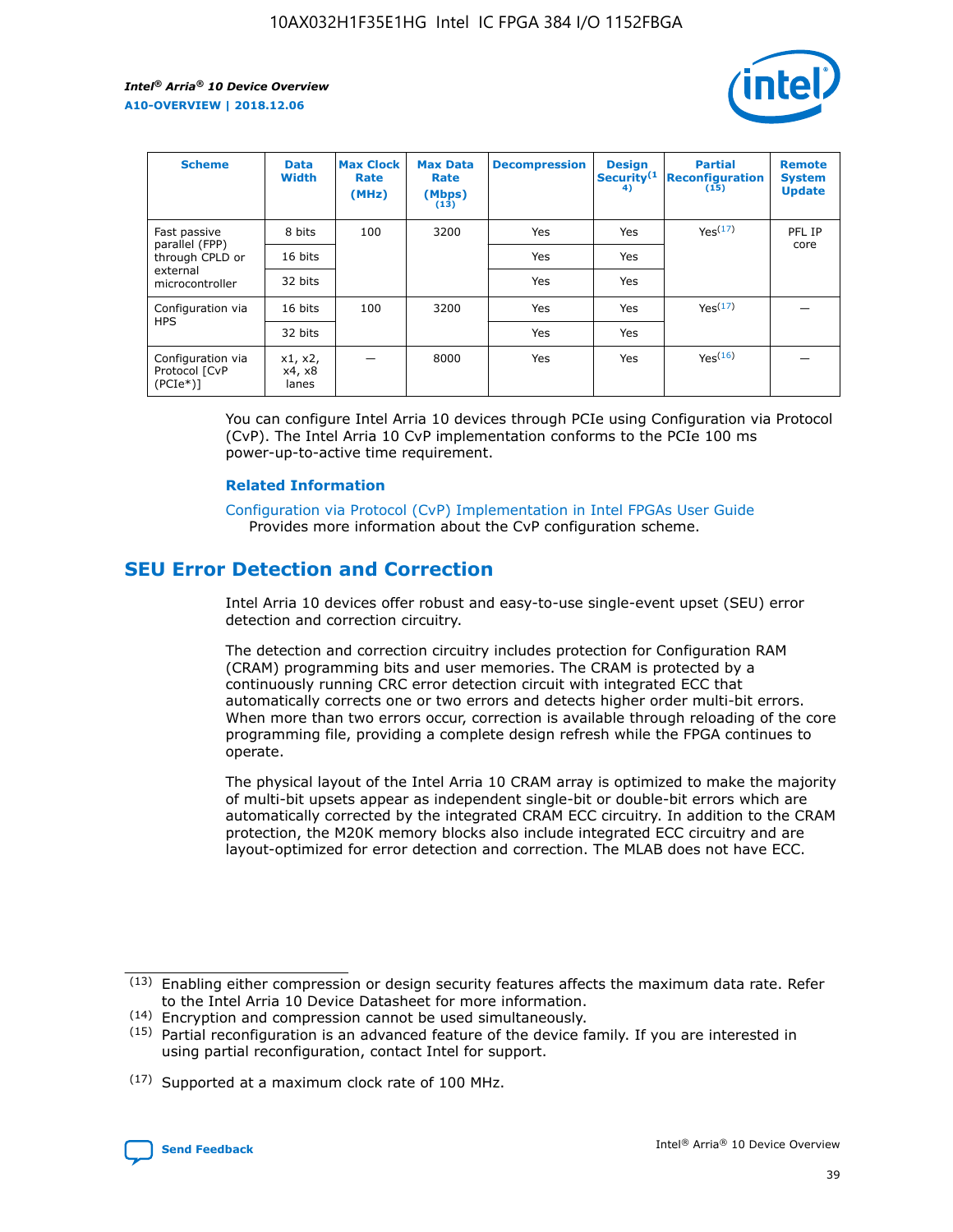![](_page_40_Picture_1.jpeg)

# **Power Management**

Intel Arria 10 devices leverage the advanced 20 nm process technology, a low 0.9 V core power supply, an enhanced core architecture, and several optional power reduction techniques to reduce total power consumption by as much as 40% compared to Arria V devices and as much as 60% compared to Stratix V devices.

The optional power reduction techniques in Intel Arria 10 devices include:

- **SmartVID**—a code is programmed into each device during manufacturing that allows a smart regulator to operate the device at lower core  $V_{CC}$  while maintaining performance
- **Programmable Power Technology**—non-critical timing paths are identified by the Intel Quartus Prime software and the logic in these paths is biased for low power instead of high performance
- **Low Static Power Options**—devices are available with either standard static power or low static power while maintaining performance

Furthermore, Intel Arria 10 devices feature Intel's industry-leading low power transceivers and include a number of hard IP blocks that not only reduce logic resources but also deliver substantial power savings compared to soft implementations. In general, hard IP blocks consume up to 90% less power than the equivalent soft logic implementations.

# **Incremental Compilation**

The Intel Quartus Prime software incremental compilation feature reduces compilation time and helps preserve performance to ease timing closure. The incremental compilation feature enables the partial reconfiguration flow for Intel Arria 10 devices.

Incremental compilation supports top-down, bottom-up, and team-based design flows. This feature facilitates modular, hierarchical, and team-based design flows where different designers compile their respective design sections in parallel. Furthermore, different designers or IP providers can develop and optimize different blocks of the design independently. These blocks can then be imported into the top level project.

# **Document Revision History for Intel Arria 10 Device Overview**

| <b>Document</b><br><b>Version</b> | <b>Changes</b>                                                                                                                                                                                                                                                              |
|-----------------------------------|-----------------------------------------------------------------------------------------------------------------------------------------------------------------------------------------------------------------------------------------------------------------------------|
| 2018.12.06                        | Added links to Intel Arria 10 device errata documents.<br>Removed automotive temperature option from the Intel Arria 10 GX devices.<br>Removed -3 fabric speed grade from the Intel Arria 10 GT devices.<br>Updated power options for the Intel Arria 10 GX and GT devices. |
| 2018.04.09                        | Updated the lowest $V_{CC}$ from 0.83 V to 0.82 V in the topic listing a summary of the device features.                                                                                                                                                                    |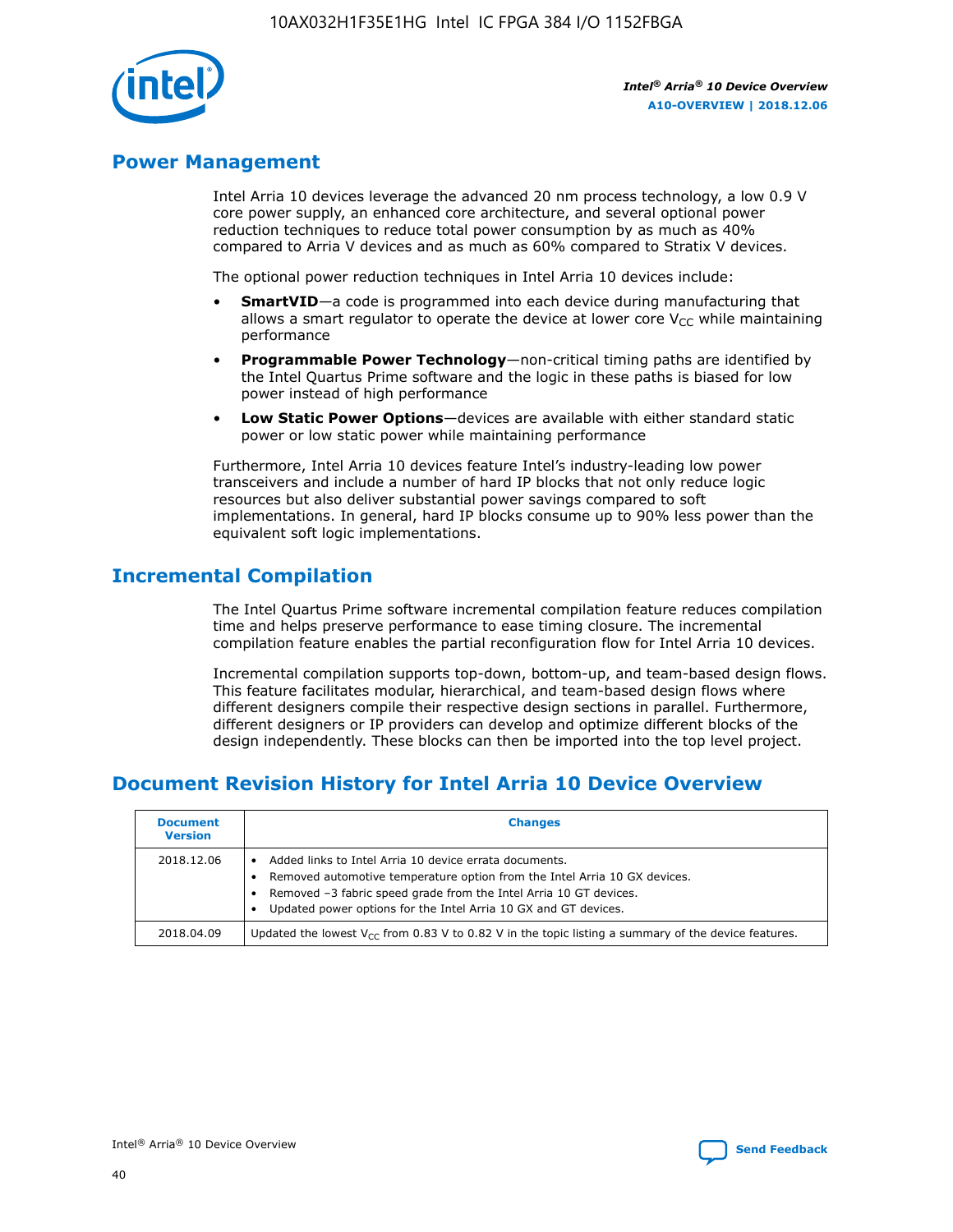![](_page_41_Picture_2.jpeg)

| <b>Date</b>    | <b>Version</b> | <b>Changes</b>                                                                                                                                                                                                                                                                                                                                                                                                                                                                                                                                                                                                                                                                                                                                                                                                                                                                                                                                               |
|----------------|----------------|--------------------------------------------------------------------------------------------------------------------------------------------------------------------------------------------------------------------------------------------------------------------------------------------------------------------------------------------------------------------------------------------------------------------------------------------------------------------------------------------------------------------------------------------------------------------------------------------------------------------------------------------------------------------------------------------------------------------------------------------------------------------------------------------------------------------------------------------------------------------------------------------------------------------------------------------------------------|
| January 2018   | 2018.01.17     | Updated the maximum data rate for HPS (Intel Arria 10 SX devices<br>external memory interface DDR3 controller from 2,166 Mbps to 2,133<br>Mbps.<br>Updated maximum frequency supported for half rate QDRII and QDRII<br>+ SRAM to 633 MHz in Memory Standards Supported by the Soft<br>Memory Controller table.<br>Updated transceiver backplane capability to 12.5 Gbps.<br>Removed transceiver speed grade 5 in Sample Ordering Core and<br>Available Options for Intel Arria 10 GX Devices figure.<br>Removed package code 40, low static power, SmartVID, industrial, and<br>military operating temperature support from Sample Ordering Core and<br>Available Options for Intel Arria 10 GT Devices figure.<br>Updated short reach transceiver rate for Intel Arria 10 GT devices to<br>25.8 Gbps.<br>Removed On-Die Instrumentation - EyeQ and Jitter Margin Tool<br>support from PMA Features of the Transceivers in Intel Arria 10 Devices<br>table. |
| September 2017 | 2017.09.20     | Updated the maximum speed of the DDR4 external memory interface from<br>1,333 MHz/2,666 Mbps to 1,200 MHz/2,400 Mbps.                                                                                                                                                                                                                                                                                                                                                                                                                                                                                                                                                                                                                                                                                                                                                                                                                                        |
| July 2017      | 2017.07.13     | Corrected the automotive temperature range in the figure showing the<br>available options for the Intel Arria 10 GX devices from "-40°C to 100°C"<br>to "-40°C to 125°C".                                                                                                                                                                                                                                                                                                                                                                                                                                                                                                                                                                                                                                                                                                                                                                                    |
| July 2017      | 2017.07.06     | Added automotive temperature option to Intel Arria 10 GX device family.                                                                                                                                                                                                                                                                                                                                                                                                                                                                                                                                                                                                                                                                                                                                                                                                                                                                                      |
| May 2017       | 2017.05.08     | Corrected protocol names with "1588" to "IEEE 1588v2".<br>Updated the vertical migration table to remove vertical migration<br>$\bullet$<br>between Intel Arria 10 GX and Intel Arria 10 SX device variants.<br>Removed all "Preliminary" marks.                                                                                                                                                                                                                                                                                                                                                                                                                                                                                                                                                                                                                                                                                                             |
| March 2017     | 2017.03.15     | Removed the topic about migration from Intel Arria 10 to Intel Stratix<br>10 devices.<br>Rebranded as Intel.<br>$\bullet$                                                                                                                                                                                                                                                                                                                                                                                                                                                                                                                                                                                                                                                                                                                                                                                                                                    |
| October 2016   | 2016.10.31     | Removed package F36 from Intel Arria 10 GX devices.<br>Updated Intel Arria 10 GT sample ordering code and maximum GX<br>$\bullet$<br>transceiver count. Intel Arria 10 GT devices are available only in the<br>SF45 package option with a maximum of 72 transceivers.                                                                                                                                                                                                                                                                                                                                                                                                                                                                                                                                                                                                                                                                                        |
| May 2016       | 2016.05.02     | Updated the FPGA Configuration and HPS Booting topic.<br>$\bullet$<br>Remove V <sub>CC</sub> PowerManager from the Summary of Features, Power<br>Management and Arria 10 Device Variants and packages topics. This<br>feature is no longer supported in Arria 10 devices.<br>Removed LPDDR3 from the Memory Standards Supported by the HPS<br>Hard Memory Controller table in the Memory Standards Supported by<br>Intel Arria 10 Devices topic. This standard is only supported by the<br>FPGA.<br>Removed transceiver speed grade 5 from the Device Variants and<br>Packages topic for Arria 10 GX and SX devices.                                                                                                                                                                                                                                                                                                                                         |
| February 2016  | 2016.02.11     | Changed the maximum Arria 10 GT datarate to 25.8 Gbps and the<br>minimum datarate to 1 Gbps globally.<br>Revised the state for Core clock networks in the Summary of Features<br>topic.<br>Changed the transceiver parameters in the "Summary of Features for<br>Arria 10 Devices" table.<br>Changed the transceiver parameters in the "Maximum Resource Counts"<br>for Arria 10 GT Devices" table.<br>Changed the package availability for GT devices in the "Package Plan<br>for Arria 10 GT Devices" table.<br>Changed the package configurations for GT devices in the "Migration"<br>Capability Across Arria 10 Product Lines" figure.<br>continued                                                                                                                                                                                                                                                                                                     |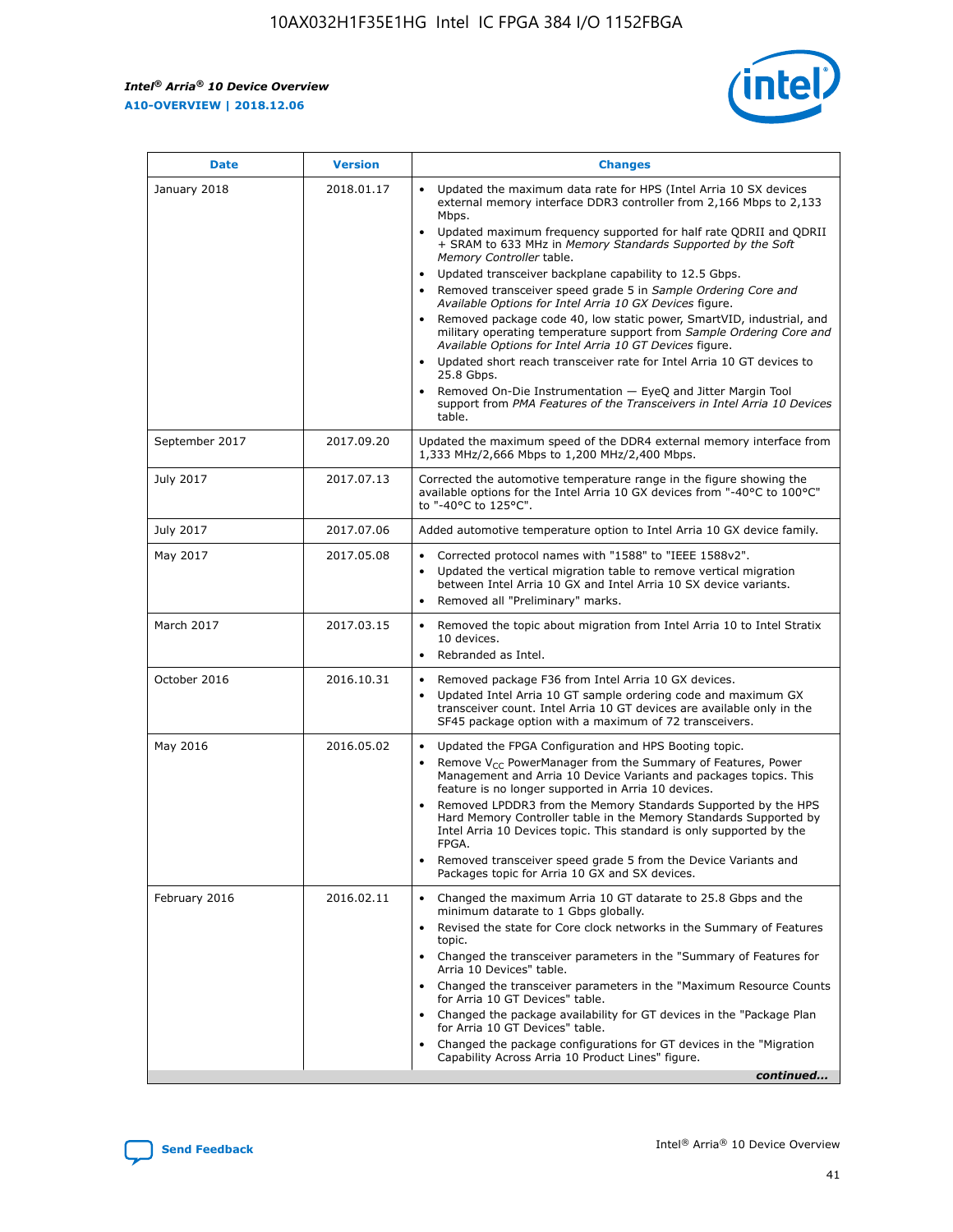![](_page_42_Picture_1.jpeg)

| <b>Date</b>   | <b>Version</b> | <b>Changes</b>                                                                                                                                                               |
|---------------|----------------|------------------------------------------------------------------------------------------------------------------------------------------------------------------------------|
|               |                | • Changed transceiver parameters in the "Low Power Serial Transceivers"<br>section.                                                                                          |
|               |                | • Changed the transceiver descriptions in the "Device Variants for the<br>Arria 10 Device Family" table.                                                                     |
|               |                | Changed the "Sample Ordering Code and Available Options for Arria 10<br>$\bullet$<br>GT Devices" figure.                                                                     |
|               |                | Changed the datarates for GT devices in the "PMA Features" section.                                                                                                          |
|               |                | Changed the datarates for GT devices in the "PCS Features" section.<br>$\bullet$                                                                                             |
| December 2015 | 2015.12.14     | Updated the number of M20K memory blocks for Arria 10 GX 660 from<br>2133 to 2131 and corrected the total RAM bit from 48,448 Kb to<br>48,408 Kb.                            |
|               |                | Corrected the number of DSP blocks for Arria 10 GX 660 from 1688 to<br>1687 in the table listing floating-point arithmetic resources.                                        |
| November 2015 | 2015.11.02     | Updated the maximum resources for Arria 10 GX 220, GX 320, GX 480,<br>$\bullet$<br>GX 660, SX 220, SX 320, SX 480, and SX 660.                                               |
|               |                | • Updated resource count for Arria 10 GX 320, GX 480, GX 660, SX 320,<br>SX 480, a SX 660 devices in Number of Multipliers in Intel Arria 10<br><b>Devices</b> table.        |
|               |                | Updated the available options for Arria 10 GX, GT, and SX.                                                                                                                   |
|               |                | Changed instances of Quartus II to Quartus Prime.<br>$\bullet$                                                                                                               |
| June 2015     | 2015.06.15     | Corrected label for Intel Arria 10 GT product lines in the vertical migration<br>figure.                                                                                     |
| May 2015      | 2015.05.15     | Corrected the DDR3 half rate and quarter rate maximum frequencies in the<br>table that lists the memory standards supported by the Intel Arria 10 hard<br>memory controller. |
| May 2015      | 2015.05.04     | • Added support for 13.5G JESD204b in the Summary of Features table.<br>• Added a link to Arria 10 GT Channel Usage in the Arria 10 GT Package<br>Plan topic.                |
|               |                | • Added a note to the table, Maximum Resource Counts for Arria 10 GT<br>devices.                                                                                             |
|               |                | • Updated the power requirements of the transceivers in the Low Power<br>Serial Transceivers topic.                                                                          |
| January 2015  | 2015.01.23     | • Added floating point arithmetic features in the Summary of Features<br>table.                                                                                              |
|               |                | • Updated the total embedded memory from 38.38 megabits (Mb) to<br>65.6 Mb.                                                                                                  |
|               |                | • Updated the table that lists the memory standards supported by Intel<br>Arria 10 devices.                                                                                  |
|               |                | Removed support for DDR3U, LPDDR3 SDRAM, RLDRAM 2, and DDR2.                                                                                                                 |
|               |                | Moved RLDRAM 3 support from hard memory controller to soft memory<br>controller. RLDRAM 3 support uses hard PHY with soft memory<br>controller.                              |
|               |                | Added soft memory controller support for QDR IV.<br>٠                                                                                                                        |
|               |                | Updated the maximum resource count table to include the number of<br>hard memory controllers available in each device variant.                                               |
|               |                | Updated the transceiver PCS data rate from 12.5 Gbps to 12 Gbps.<br>$\bullet$                                                                                                |
|               |                | Updated the max clock rate of PS, FPP x8, FPP x16, and Configuration<br>via HPS from 125 MHz to 100 MHz.                                                                     |
|               |                | Added a feature for fractional synthesis PLLs: PLL cascading.                                                                                                                |
|               |                | Updated the HPS programmable general-purpose I/Os from 54 to 62.<br>$\bullet$<br>continued                                                                                   |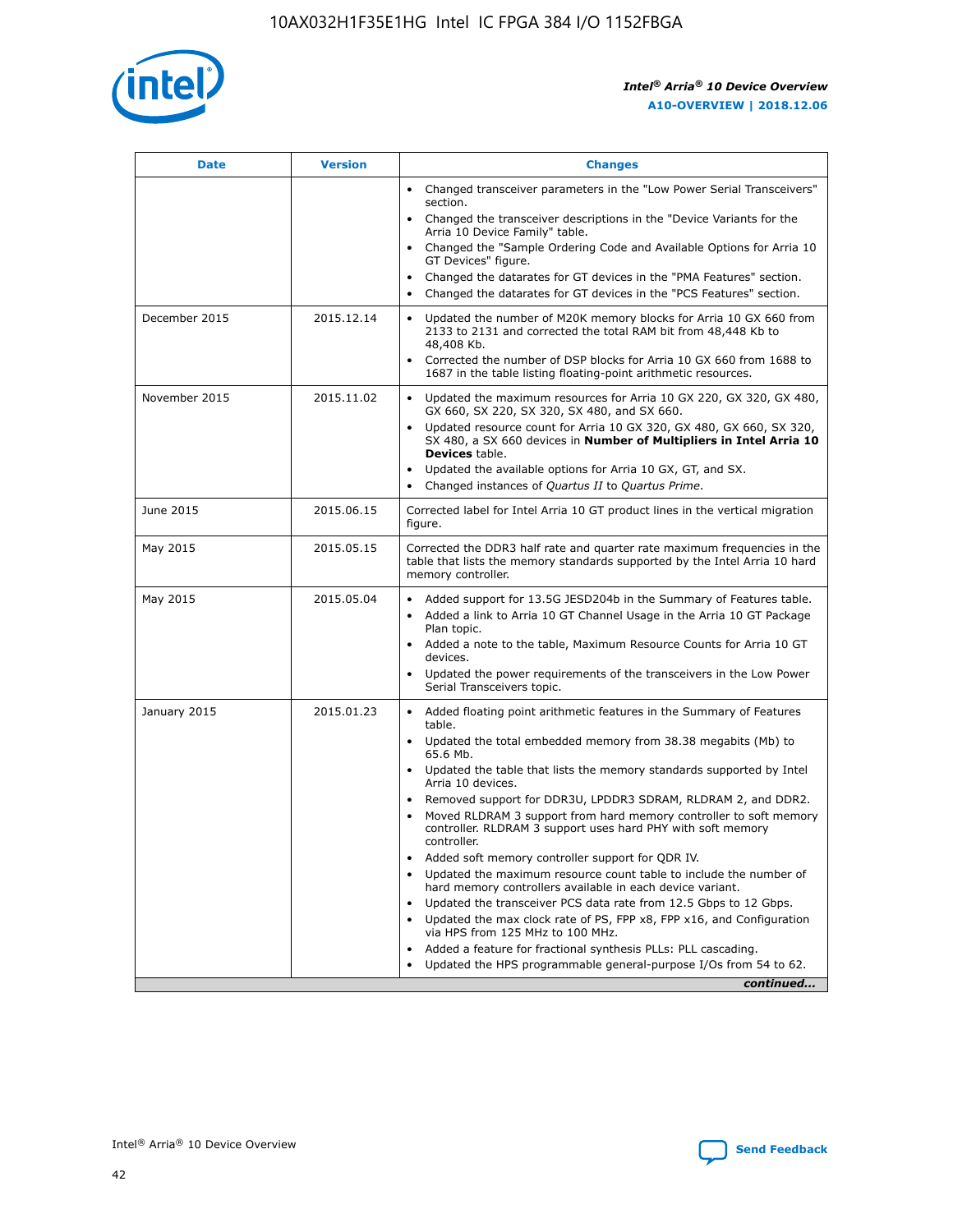r

![](_page_43_Picture_2.jpeg)

| <b>Date</b>    | <b>Version</b> | <b>Changes</b>                                                                                                                                                                                                                                                                                                                                                                                                                                                                                                                                      |
|----------------|----------------|-----------------------------------------------------------------------------------------------------------------------------------------------------------------------------------------------------------------------------------------------------------------------------------------------------------------------------------------------------------------------------------------------------------------------------------------------------------------------------------------------------------------------------------------------------|
| September 2014 | 2014.09.30     | Corrected the 3 V I/O and LVDS I/O counts for F35 and F36 packages<br>$\bullet$<br>of Arria 10 GX.<br>Corrected the 3 V I/O, LVDS I/O, and transceiver counts for the NF40<br>$\bullet$<br>package of the Arria GX 570 and 660.<br>Removed 3 V I/O, LVDS I/O, and transceiver counts for the NF40<br>$\bullet$<br>package of the Arria GX 900 and 1150. The NF40 package is not<br>available for Arria 10 GX 900 and 1150.                                                                                                                          |
| August 2014    | 2014.08.18     | Updated Memory (Kb) M20K maximum resources for Arria 10 GX 660<br>devices from 42,660 to 42,620.<br>Added GPIO columns consisting of LVDS I/O Bank and 3V I/O Bank in<br>$\bullet$<br>the Package Plan table.<br>Added how to use memory interface clock frequency higher than 533<br>$\bullet$<br>MHz in the I/O vertical migration.<br>Added information to clarify that RLDRAM3 support uses hard PHY with<br>$\bullet$<br>soft memory controller.<br>Added variable precision DSP blocks support for floating-point<br>$\bullet$<br>arithmetic. |
| June 2014      | 2014.06.19     | Updated number of dedicated I/Os in the HPS block to 17.                                                                                                                                                                                                                                                                                                                                                                                                                                                                                            |
| February 2014  | 2014.02.21     | Updated transceiver speed grade options for GT devices in Figure 2.                                                                                                                                                                                                                                                                                                                                                                                                                                                                                 |
| February 2014  | 2014.02.06     | Updated data rate for Arria 10 GT devices from 28.1 Gbps to 28.3 Gbps.                                                                                                                                                                                                                                                                                                                                                                                                                                                                              |
| December 2013  | 2013.12.10     | Updated the HPS memory standards support from LPDDR2 to LPDDR3.<br>Updated HPS block diagram to include dedicated HPS I/O and FPGA<br>$\bullet$<br>Configuration blocks as well as repositioned SD/SDIO/MMC, DMA, SPI<br>and NAND Flash with ECC blocks.                                                                                                                                                                                                                                                                                            |
| December 2013  | 2013.12.02     | Initial release.                                                                                                                                                                                                                                                                                                                                                                                                                                                                                                                                    |

![](_page_43_Picture_4.jpeg)